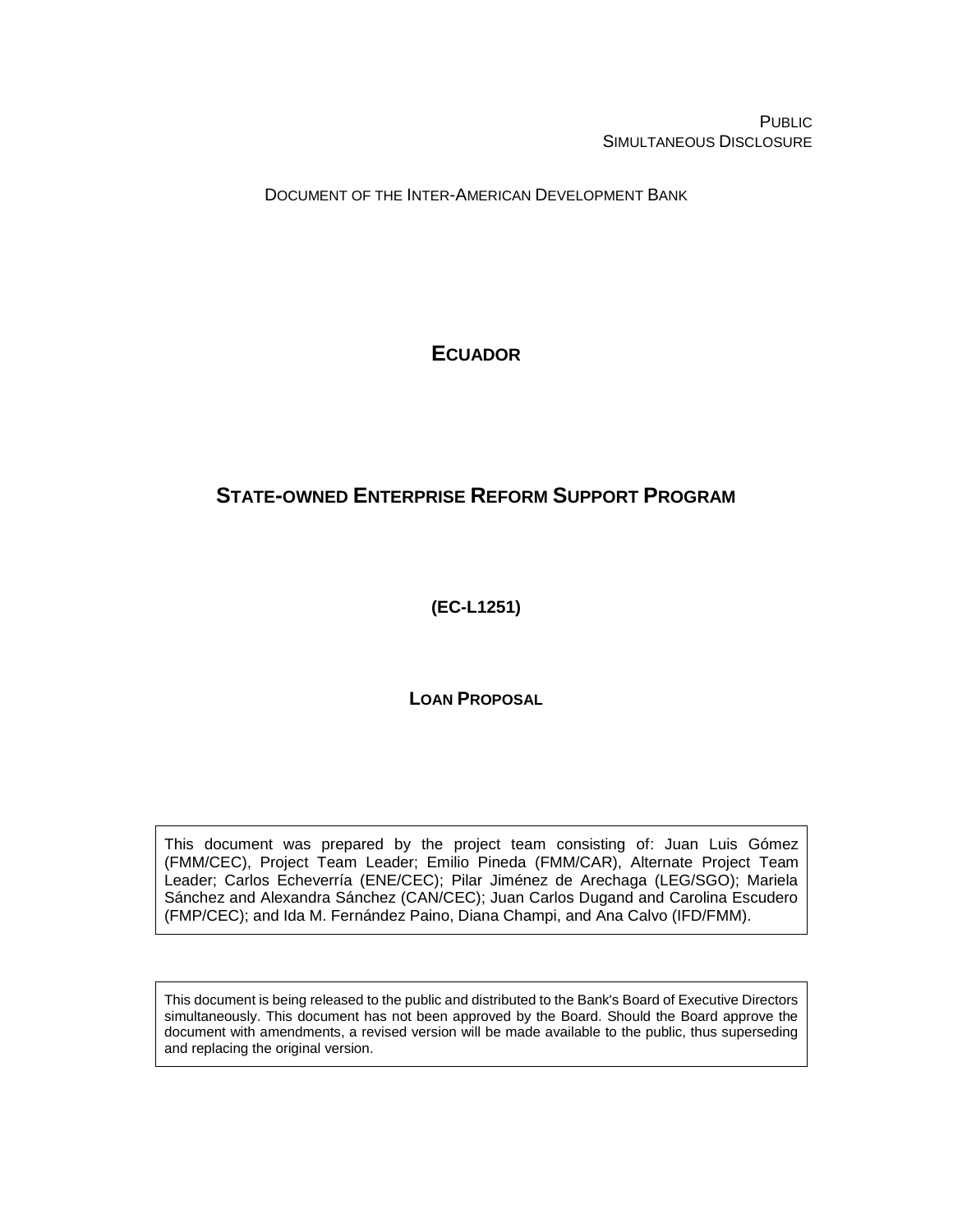# **CONTENTS**

# PROJECT SUMMARY

| I.   |                        |  |
|------|------------------------|--|
|      | А.<br>В.<br>C.         |  |
| II.  |                        |  |
|      | A. .<br>В.<br>C.<br>D. |  |
| III. |                        |  |
|      | А.<br>В.               |  |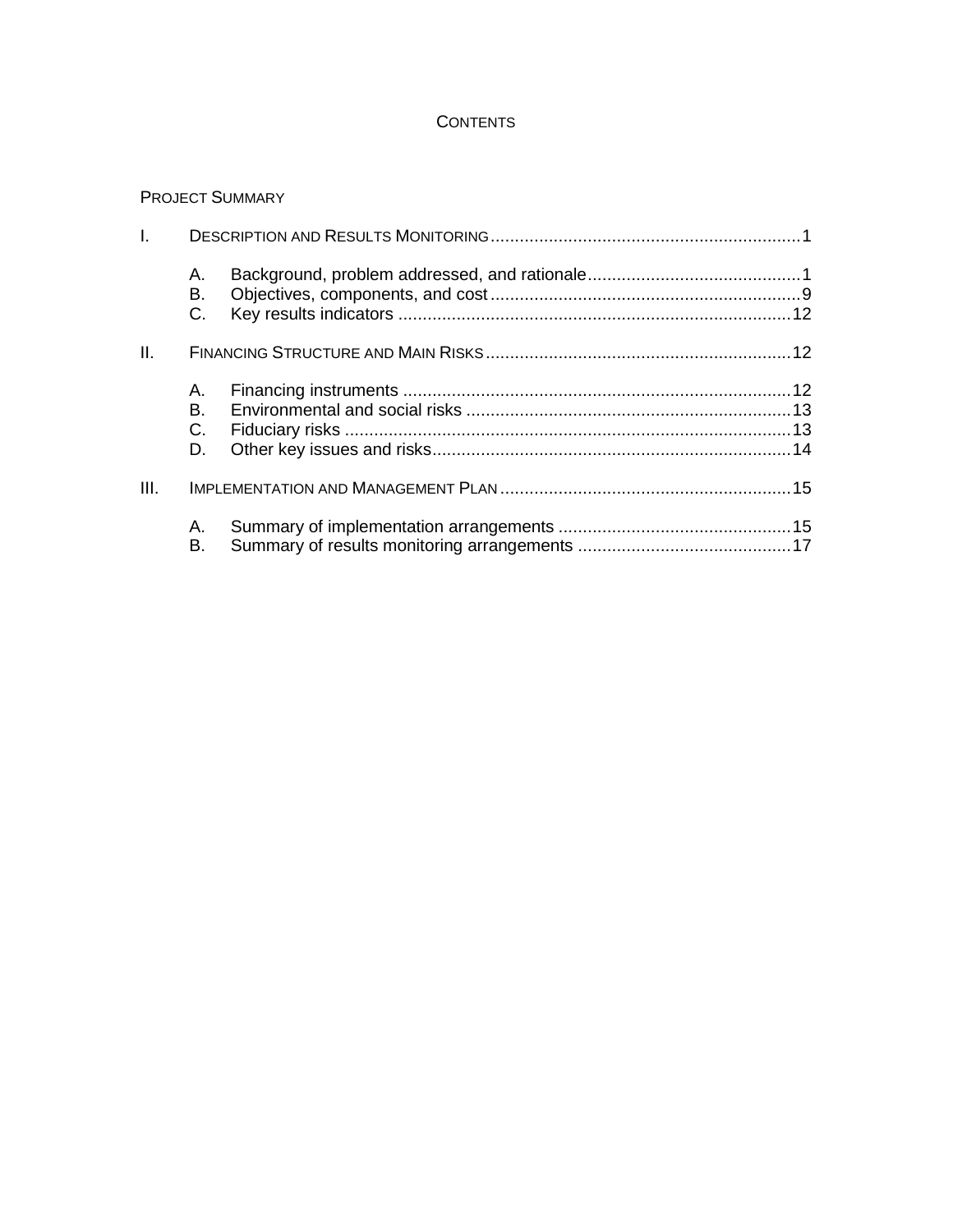# - ii -

#### **ANNEXES**

Annex I Summary Development Effectiveness Matrix (DEM) Annex II Results Matrix Annex III Fiduciary Agreements and Requirements

# **REQUIRED LINKS**

- 1. [Multiyear execution plan and annual work plan](http://idbdocs.iadb.org/wsdocs/getDocument.aspx?DOCNUM=EZSHARE-1354788817-3)
- 2. [Monitoring and evaluation plan](http://idbdocs.iadb.org/wsdocs/getDocument.aspx?DOCNUM=EZSHARE-1354788817-12)
- 3. [Procurement Plan](http://idbdocs.iadb.org/wsdocs/getDocument.aspx?DOCNUM=EZSHARE-1354788817-3)

### **OPTIONAL LINKS**

- 1. [Safeguard policy filter and safeguard screening](http://idbdocs.iadb.org/wsdocs/getDocument.aspx?DOCNUM=EZSHARE-1354788817-25) form
- 2. [Project economic analysis](http://idbdocs.iadb.org/wsdocs/getDocument.aspx?DOCNUM=EZSHARE-1354788817-10)
- 3. [Itemized budget](http://idbdocs.iadb.org/wsdocs/getDocument.aspx?DOCNUM=EZSHARE-1354788817-3)
- 4. [Draft Program Operating Regulations](http://idbdocs.iadb.org/wsdocs/getDocument.aspx?DOCNUM=EZSHARE-1354788817-11)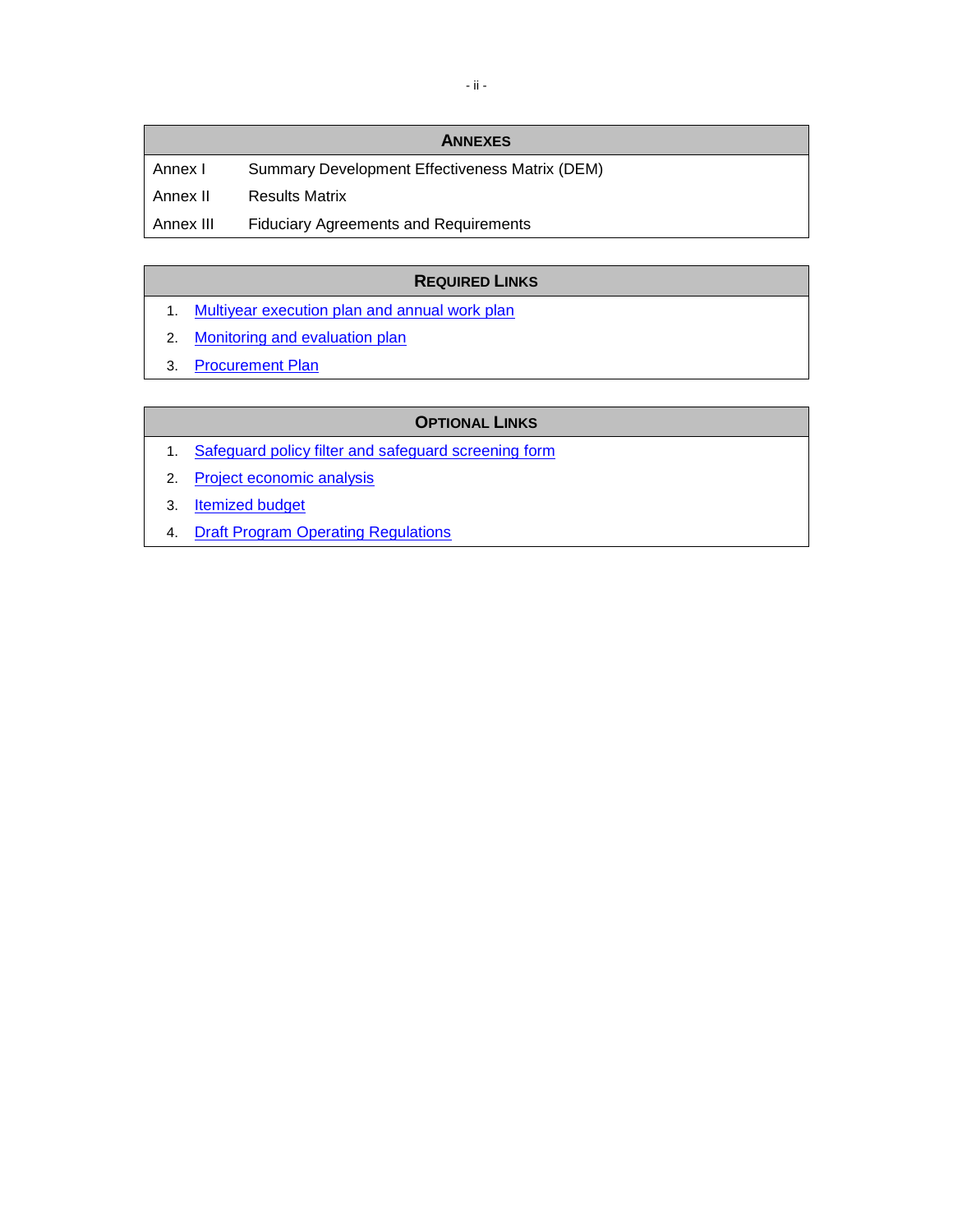#### **ABBREVIATIONS**

| <b>BCE</b>    | Banco Central del Ecuador [Central Bank of Ecuador]                    |
|---------------|------------------------------------------------------------------------|
| <b>CELEC</b>  | Corporación Eléctrica del Ecuador                                      |
| <b>CGE</b>    | Contraloría General del Estado [Office of the Comptroller General]     |
| <b>CNEL</b>   | Corporación Nacional de Electricidad                                   |
| <b>CUT</b>    | Cuenta Unica de Tesorería [Treasury Single Account]                    |
| <b>DNEP</b>   | Dirección Nacional de Empresas Públicas [National State-owned          |
|               | <b>Enterprise Directorate]</b>                                         |
| e-SIGEF       | Sistema integrada de gestión financiera [Integrated financial          |
|               | management system]                                                     |
| <b>EMCO</b>   | Empresa Coordinadora de las Empresas Públicas [State-owned             |
|               | <b>Enterprise Holding Company]</b>                                     |
| <b>ICB</b>    | International competitive bidding                                      |
| <b>IFRS</b>   | <b>International Financial Reporting Standards</b>                     |
| <b>IMF</b>    | <b>International Monetary Fund</b>                                     |
| <b>LOEP</b>   | Ley Orgánica Empresas Públicas [State-owned Enterprises Act]           |
| <b>LOSEP</b>  | Ley Orgánica de Servicio Público [Public Service Act]                  |
| <b>LSS</b>    | Ley de la Seguridad Social [Social Security Act]                       |
| <b>MEF</b>    | Ministry of Economy and Finance                                        |
| <b>MERNNR</b> | Ministry of Energy and Nonrenewable Natural Resources                  |
| <b>MTOP</b>   | Ministry of Transportation and Public Works                            |
| <b>NCB</b>    | National competitive bidding                                           |
| <b>NFPS</b>   | Nonfinancial public sector                                             |
| <b>OECD</b>   | Organisation for Economic Co-operation and Development                 |
| <b>PAM</b>    | Petroamazonas                                                          |
| <b>PBL</b>    | Policy-based loan                                                      |
| <b>PEC</b>    | Petroecuador                                                           |
| <b>PGE</b>    | Presupuesto General del Estado [General State Budget]                  |
| <b>SERCOP</b> | Servicio Nacional de Contratación Pública [National Public Procurement |
|               | Service]                                                               |
| <b>SNCP</b>   | Sistema Nacional de Contratación Pública [National Public Procurement  |
|               | System]                                                                |
| <b>SOE</b>    | State-owned enterprise                                                 |
| <b>SRI</b>    | Servicio de Rentas Internas [Internal Revenue Service]                 |
| <b>TAME</b>   | <b>Ecuadorian National Airline</b>                                     |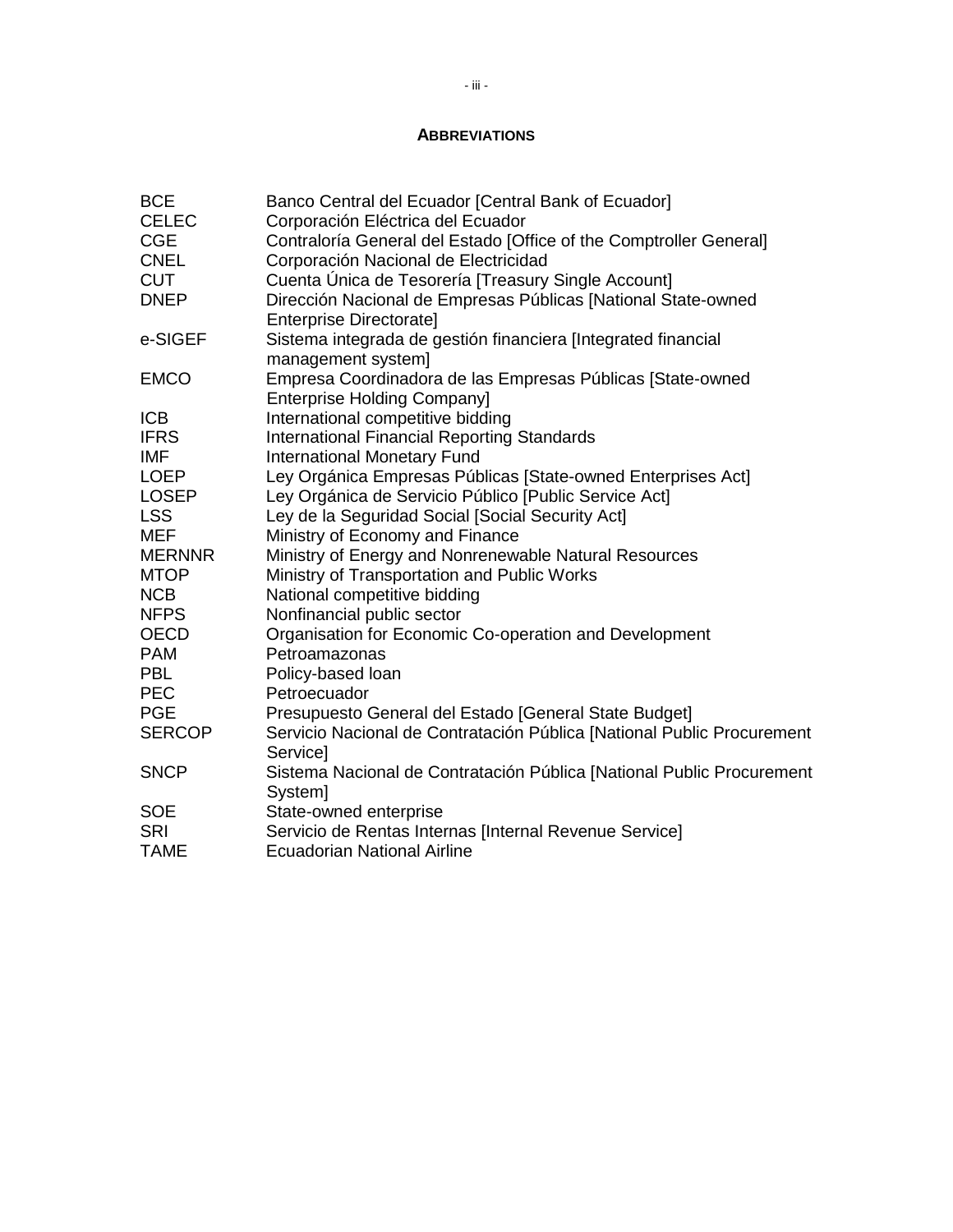#### **PROJECT SUMMARY ECUADOR STATE-OWNED ENTERPRISE REFORM SUPPORT PROGRAM (EC-L1251)**

|                                                                                                                                                                                                                                                                                                                                                                                                                                                                                                                                                                                                                                                                                                                                                                                                                                                                                                                                                                                                                                                                                                                                                                                                                                                                                                                                                                                                                                                                                                                                                                                                                                                                                                                                                                                                                                                                                                                                                              |                            |         | <b>Financial Terms and Conditions</b>      |                                 |                                |  |  |  |  |  |
|--------------------------------------------------------------------------------------------------------------------------------------------------------------------------------------------------------------------------------------------------------------------------------------------------------------------------------------------------------------------------------------------------------------------------------------------------------------------------------------------------------------------------------------------------------------------------------------------------------------------------------------------------------------------------------------------------------------------------------------------------------------------------------------------------------------------------------------------------------------------------------------------------------------------------------------------------------------------------------------------------------------------------------------------------------------------------------------------------------------------------------------------------------------------------------------------------------------------------------------------------------------------------------------------------------------------------------------------------------------------------------------------------------------------------------------------------------------------------------------------------------------------------------------------------------------------------------------------------------------------------------------------------------------------------------------------------------------------------------------------------------------------------------------------------------------------------------------------------------------------------------------------------------------------------------------------------------------|----------------------------|---------|--------------------------------------------|---------------------------------|--------------------------------|--|--|--|--|--|
| <b>Borrower: Republic of Ecuador</b>                                                                                                                                                                                                                                                                                                                                                                                                                                                                                                                                                                                                                                                                                                                                                                                                                                                                                                                                                                                                                                                                                                                                                                                                                                                                                                                                                                                                                                                                                                                                                                                                                                                                                                                                                                                                                                                                                                                         |                            |         | Flexible Financing Facility <sup>(a)</sup> |                                 |                                |  |  |  |  |  |
|                                                                                                                                                                                                                                                                                                                                                                                                                                                                                                                                                                                                                                                                                                                                                                                                                                                                                                                                                                                                                                                                                                                                                                                                                                                                                                                                                                                                                                                                                                                                                                                                                                                                                                                                                                                                                                                                                                                                                              |                            |         | <b>Amortization period:</b>                |                                 | 25 years                       |  |  |  |  |  |
| Executing agency: Ministry of Economy and Finance                                                                                                                                                                                                                                                                                                                                                                                                                                                                                                                                                                                                                                                                                                                                                                                                                                                                                                                                                                                                                                                                                                                                                                                                                                                                                                                                                                                                                                                                                                                                                                                                                                                                                                                                                                                                                                                                                                            |                            |         | <b>Disbursement period:</b>                |                                 | 4 years                        |  |  |  |  |  |
| <b>Subexecuting agencies: State-owned Enterprise Holding</b><br>Company (EMCO) (or the entity that replaces it), Ministry of<br>Energy and Nonrenewable Natural Resources (MERNNR),<br>Ministry of Transportation and Public Works (MTOP),<br>Petroecuador, Petroamazonas, Corporación Eléctrica del<br>Ecuador (CELEC), Corporación Nacional de Electricidad<br>(CNEL), and the Ecuadorian National Airline (TAME)                                                                                                                                                                                                                                                                                                                                                                                                                                                                                                                                                                                                                                                                                                                                                                                                                                                                                                                                                                                                                                                                                                                                                                                                                                                                                                                                                                                                                                                                                                                                          |                            |         | Grace period:                              |                                 | 5.5 years $(b)$                |  |  |  |  |  |
| <b>Source</b>                                                                                                                                                                                                                                                                                                                                                                                                                                                                                                                                                                                                                                                                                                                                                                                                                                                                                                                                                                                                                                                                                                                                                                                                                                                                                                                                                                                                                                                                                                                                                                                                                                                                                                                                                                                                                                                                                                                                                | Amount (US\$)              | $\%$    | Interest rate:                             |                                 | LIBOR-based                    |  |  |  |  |  |
|                                                                                                                                                                                                                                                                                                                                                                                                                                                                                                                                                                                                                                                                                                                                                                                                                                                                                                                                                                                                                                                                                                                                                                                                                                                                                                                                                                                                                                                                                                                                                                                                                                                                                                                                                                                                                                                                                                                                                              |                            |         | <b>Credit fee:</b>                         |                                 | (c)                            |  |  |  |  |  |
| <b>IDB (Ordinary Capital):</b>                                                                                                                                                                                                                                                                                                                                                                                                                                                                                                                                                                                                                                                                                                                                                                                                                                                                                                                                                                                                                                                                                                                                                                                                                                                                                                                                                                                                                                                                                                                                                                                                                                                                                                                                                                                                                                                                                                                               | 75,000,000                 | 95.13   |                                            | Inspection and supervision fee: | (c)                            |  |  |  |  |  |
| Local:                                                                                                                                                                                                                                                                                                                                                                                                                                                                                                                                                                                                                                                                                                                                                                                                                                                                                                                                                                                                                                                                                                                                                                                                                                                                                                                                                                                                                                                                                                                                                                                                                                                                                                                                                                                                                                                                                                                                                       | 3,840,000                  | 4.87    | Weighted average life:                     |                                 | 15.08 years                    |  |  |  |  |  |
| <b>Total</b>                                                                                                                                                                                                                                                                                                                                                                                                                                                                                                                                                                                                                                                                                                                                                                                                                                                                                                                                                                                                                                                                                                                                                                                                                                                                                                                                                                                                                                                                                                                                                                                                                                                                                                                                                                                                                                                                                                                                                 | 78,840,000                 | 100.0   | <b>Approval currency:</b>                  |                                 | <b>United States</b><br>dollar |  |  |  |  |  |
|                                                                                                                                                                                                                                                                                                                                                                                                                                                                                                                                                                                                                                                                                                                                                                                                                                                                                                                                                                                                                                                                                                                                                                                                                                                                                                                                                                                                                                                                                                                                                                                                                                                                                                                                                                                                                                                                                                                                                              |                            |         | <b>Project at a Glance</b>                 |                                 |                                |  |  |  |  |  |
| Project objective/description: The general objective is to reduce the tax burden on the State arising from its ownership<br>of State-owned enterprises (SOEs). The specific objectives are to: (i) increase the number of SOEs that adhere to the<br>corporate governance principles of the Organisation for Economic Co-operation and Development (OECD), including fiscal<br>governance comparable to that of the private sector; and (ii) increase the efficiency of SOEs in the oil and gas, electricity,<br>and aviation sectors.<br>Special contractual conditions precedent to the first disbursement of the loan: The special contractual conditions<br>precedent to the first disbursement will be as follows: (i) the borrower, through the executing agency, has presented<br>evidence that resources have been allocated and the core staff needed to set up the management team are in place; and<br>(ii) the borrower, through the executing agency, has presented evidence that the corresponding Program Operating<br>Regulations have been approved by the executing agency and the subexecuting agencies and have entered into force<br>under the terms previously agreed upon with the Bank (paragraph 3.7).<br>Special contractual conditions for execution: (i) prior to execution of the activities that are the responsibility of the<br>subexecuting agencies, evidence will have been received that the respective subsidiary agreements have been signed with<br>those subexecuting agencies on execution responsibilities and the transfer of resources; and (ii) prior to the execution of<br>activities to finance severances under the SOEs' responsibility in Component 2, evidence will have been received that<br>performance agreements have been signed with those SOEs (with or without restitution of funds), and that financial audits<br>have been performed to determine the amounts to be executed (paragraph 3.8). |                            |         |                                            |                                 |                                |  |  |  |  |  |
| <b>Exceptions to Bank policies: None.</b>                                                                                                                                                                                                                                                                                                                                                                                                                                                                                                                                                                                                                                                                                                                                                                                                                                                                                                                                                                                                                                                                                                                                                                                                                                                                                                                                                                                                                                                                                                                                                                                                                                                                                                                                                                                                                                                                                                                    |                            |         |                                            |                                 |                                |  |  |  |  |  |
|                                                                                                                                                                                                                                                                                                                                                                                                                                                                                                                                                                                                                                                                                                                                                                                                                                                                                                                                                                                                                                                                                                                                                                                                                                                                                                                                                                                                                                                                                                                                                                                                                                                                                                                                                                                                                                                                                                                                                              | <b>Strategic Alignment</b> |         |                                            |                                 |                                |  |  |  |  |  |
| Challenges:(d)                                                                                                                                                                                                                                                                                                                                                                                                                                                                                                                                                                                                                                                                                                                                                                                                                                                                                                                                                                                                                                                                                                                                                                                                                                                                                                                                                                                                                                                                                                                                                                                                                                                                                                                                                                                                                                                                                                                                               |                            | п<br>SI | PI                                         | ⊽                               | П<br>ΕL                        |  |  |  |  |  |
| Crosscutting themes:(e)                                                                                                                                                                                                                                                                                                                                                                                                                                                                                                                                                                                                                                                                                                                                                                                                                                                                                                                                                                                                                                                                                                                                                                                                                                                                                                                                                                                                                                                                                                                                                                                                                                                                                                                                                                                                                                                                                                                                      |                            | ⊽<br>GD | CC                                         | п                               | ⊽<br>IC                        |  |  |  |  |  |
| (a) Under the terms of the Flexible Financing Facility (document FN-655-1), the borrower has the option of requesting changes to the                                                                                                                                                                                                                                                                                                                                                                                                                                                                                                                                                                                                                                                                                                                                                                                                                                                                                                                                                                                                                                                                                                                                                                                                                                                                                                                                                                                                                                                                                                                                                                                                                                                                                                                                                                                                                         |                            |         |                                            |                                 |                                |  |  |  |  |  |

amortization schedule as well as currency, interest rate, and commodity conversions. The Bank will take operational and risk management considerations into account when reviewing such requests.

(b) Under the flexible repayment options of the Flexible Financing Facility, changes to the grace period are permitted provided that they do not entail any extension of the original weighted average life of the loan or the last payment date as documented in the loan contract.

<sup>(c)</sup> The credit fee and the inspection and supervision fee will be established periodically by the Board of Executive Directors as part of its review of the Bank's lending charges, in accordance with the applicable policies.

(d) SI (Social Inclusion and Equality); PI (Productivity and Innovation); and EI (Economic Integration).

(e) GD (Gender Equality and Diversity); CC (Climate Change and Environmental Sustainability); and IC (Institutional Capacity and Rule of Law).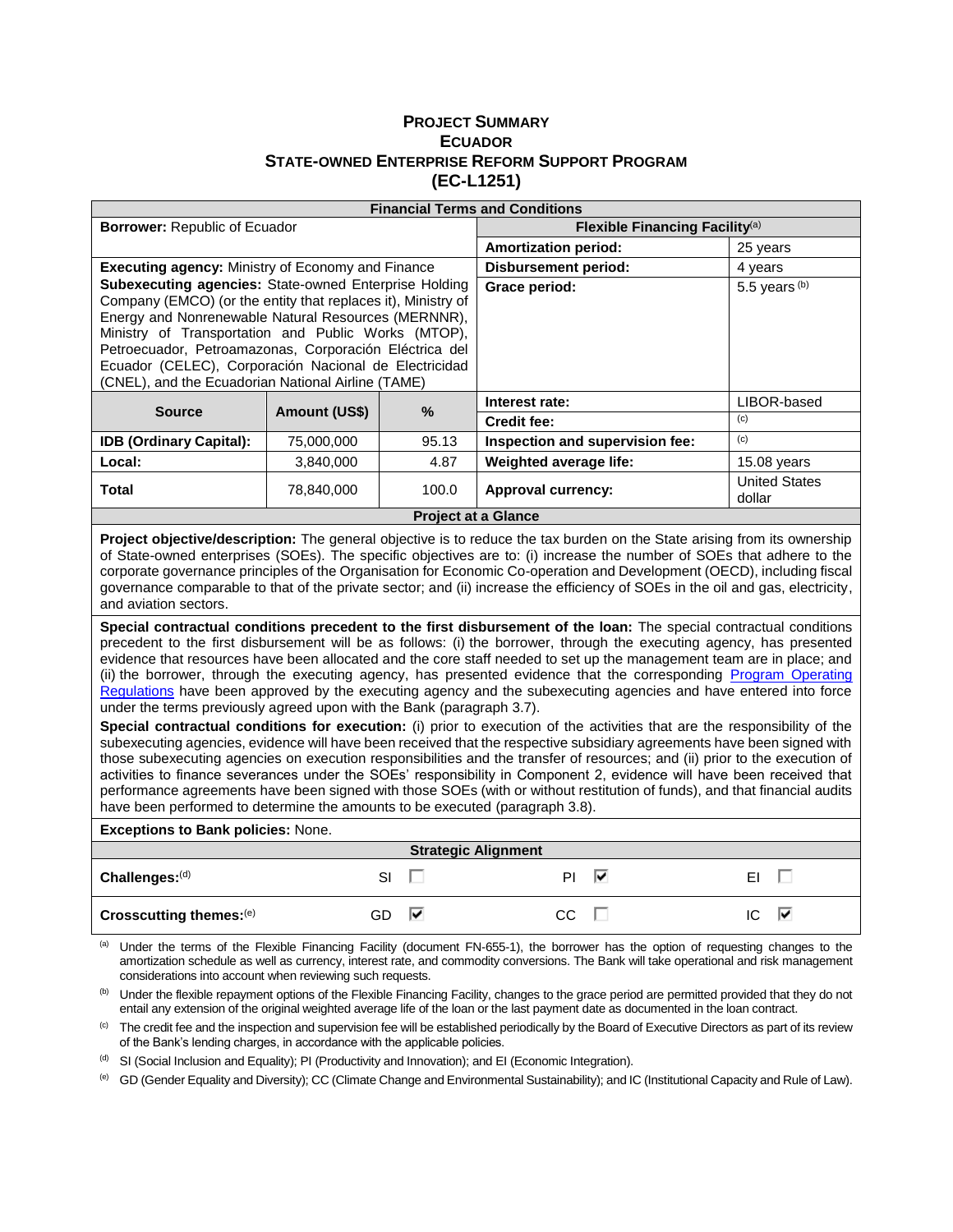# **I.** DESCRIPTION AND RESULTS MONITORING

# **A. Background, problem addressed, and rationale**

- 1.1 The macroeconomic imbalances that were triggered by the collapse of oil prices in 2014 continue to constrain Ecuador's economic performance. The price of Ecuadorian blend crude oil dropped from an average of US\$97.5 per barrel in 2011-2013 to US\$40.8 per barrel in 2015-2017.<sup>1</sup> Oil previously accounted for 50% of Ecuador's exports and almost a third of the income of its nonfinancial public sector (NFPS).<sup>2</sup> In response to the steep price fall, the government cut public investment by three percentage points of GDP in 2015. The oil price shock found Ecuador with very limited fiscal headroom, since large overall deficits had been recorded in 2013 and 2014 (4.6% and 5.2% of GDP respectively).<sup>3</sup> Despite the spending cuts, the revenue reduction resulting from the lower price of crude oil caused the overall deficit to widen to 8.2% of GDP in 2016.<sup>4</sup> In the following year, the authorities implemented new austerity measures which, assisted by a partial recovery of the price of crude (which averaged US\$60 per barrel in 2018 and the first quarter of 2019), $5$  reduced the NFPS deficit to 4.5% of GDP in 2017 and then to 0.9% in 2018. The consolidated public debt represented 46.5% of GDP in July 2018, compared to 38.6% in 2016.<sup>6</sup> If other liabilities<sup>7</sup> are included in the calculation, the debt amounted to 56% of GDP in July 2018. The fiscal tightening is starting to show through in the social indicators, with the poverty rate up from 22.5% in 2015 to 23.2% in 2018 and extreme poverty increasing from 7.7% to 8.4% in the same period.<sup>8</sup>
- 1.2 With the aim of restoring fiscal stability on a sustained basis, in 2019 the government has embarked on a fiscal adjustment program to improve the NFPS's nonoil primary balance, including fuel subsidies, from -5.3% of GDP in 2018 to -0.3% in 2021. This move aims to reduce the NFPS public debt from 46.1% of GDP in 2018 to 40% in 2022.<sup>9</sup> On the expenditure side, the adjustment includes structural reforms to reduce the cost of fuel subsidies and pare back the NFPS wage bill; the prioritization of current expenditure on goods and services and investment; and a reduction of the State's fiscal burden arising from its ownership of SOEs. On the income side, the adjustment involves tax reform. These measures will be complemented by reforms to restore the independence of the Central Bank of Ecuador (BCE) and strengthen the financial sector and the labor market, while maintaining and improving social assistance services for the poor and vulnerable. Overall, the government's reform program aims to recalibrate the country's growth drivers, acting as a catalyst for the private sector, and making the economy more

<sup>1</sup> Central Bank of Ecuador (BCE), 2019.

<sup>2</sup> Idem.

<sup>3</sup> BCE.

<sup>4</sup> Idem.

<sup>5</sup> Idem.

<sup>6</sup> Idem.

 $^7$  Liabilities that have only recently been included in public debt statistics (Treasury Certificates (Cetes), floating debt, and other obligations related to the oil sector).

<sup>8</sup> National Institute of Statistics, 2019.

<sup>9</sup> International Monetary Fund (IMF), 2019. *Staff Report. Extended Fund Facility for Ecuador.*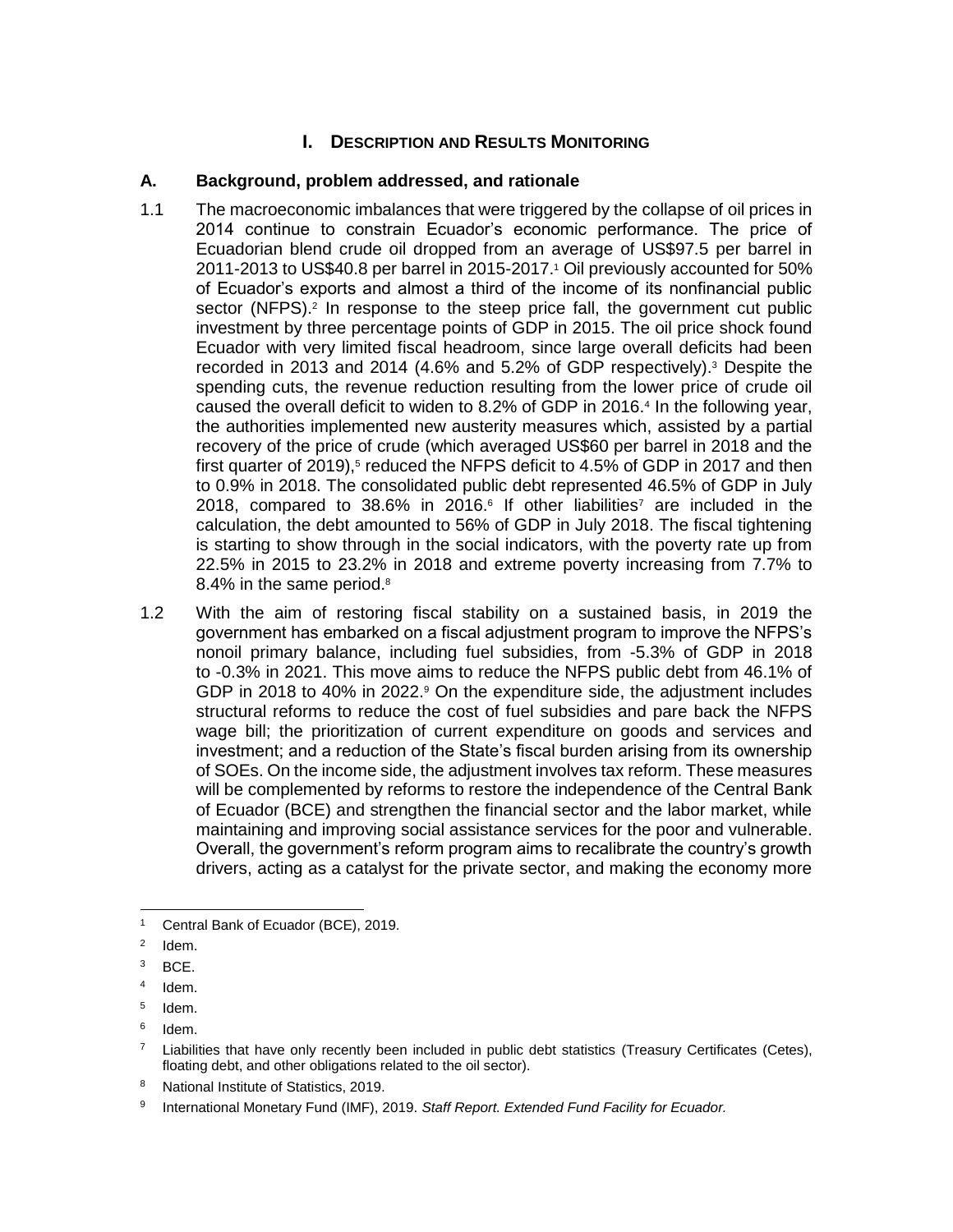competitive. The program has been supported by the International Monetary Fund (IMF), the Bank, and other multilateral agencies.

- 1.3 **The fiscal importance of the SOEs.** The fiscal consolidation underscores the need, expressed in the [2018-2021 Prosperity Plan,](https://www.finanzas.gob.ec/wp-content/uploads/downloads/2018/08/Plan20Prosperidad20RV.pdf) to evaluate and address the risks associated with the management of SOEs. There are 22 SOEs within the executive branch structure,<sup>10</sup> 256 that are attached to decentralized autonomous governments, and 18 associated with public universities.<sup>11</sup> The State-owned Enterprises Act (LOEP) authorized the creation of a State-owned Enterprise Holding Company (EMCO), as the owner of the SOEs and with responsibility for their strategic planning. The Ministry of Economy and Finance (MEF) is in charge of public finance as it pertains to the SOEs, which it coordinates through the National State-owned Enterprise Directorate (DNEP).
- 1.4 In 2018, SOEs within the executive branch structure had a permanent workforce of around 39,000 (about 8% of all NFPS public employees), assets of US\$47.602 billion (45.3% of GDP), and a combined net worth of US\$36.089 billion (34.4% of GDP).<sup>12</sup> These 22 State-owned enterprises paid wages totaling US\$964 million in 2018, which amounted to 9% of the total NFPS payroll and about 0.9% of GDP.<sup>13</sup> They generated roughly 32% of the NFPS's total income in 2000-2018, of which 28 percentage points was obtained from oil (Figure 1).<sup>14</sup> The budgetary appropriations needed to run these SOEs amounted to approximately 4.2% of GDP in 2018; and their combined operating earnings, generated mainly by the oil companies, averaged 1.4% of GDP between 2000 and 2018 (Figure 2). The nonoil SOEs posted deficits averaging 1% of GDP during this period.

 <sup>10</sup> The 22 are: Ferrocarriles del Ecuador, Flota Petrolera Ecuatoriana (FLOPEC), Correos del Ecuador, TAME, Corporación Nacional de Telecomunicaciones (CNT), Empresa Nacional de Minería, Medios Públicos, Empresa Pública del Agua, Unidad Nacional de Almacenamiento, Santa Barbara, Centros de Alto Rendimiento, Astinave, Corporación Nacional de Electricidad (CNEL), Corporación Eléctrica del Ecuador (CELEC), Fabricamos Ecuador (FABREC), Empresa Pública Cementera, Yachay, Enfarma, Ecuador Estratégico, Casa para Todos, Petroecuador, and Petroamazonas.

<sup>11</sup> MEF, 2019.

<sup>12</sup> EMCO, 2019.

<sup>13</sup> MEF, 2019.

<sup>14</sup> BCE, 2019.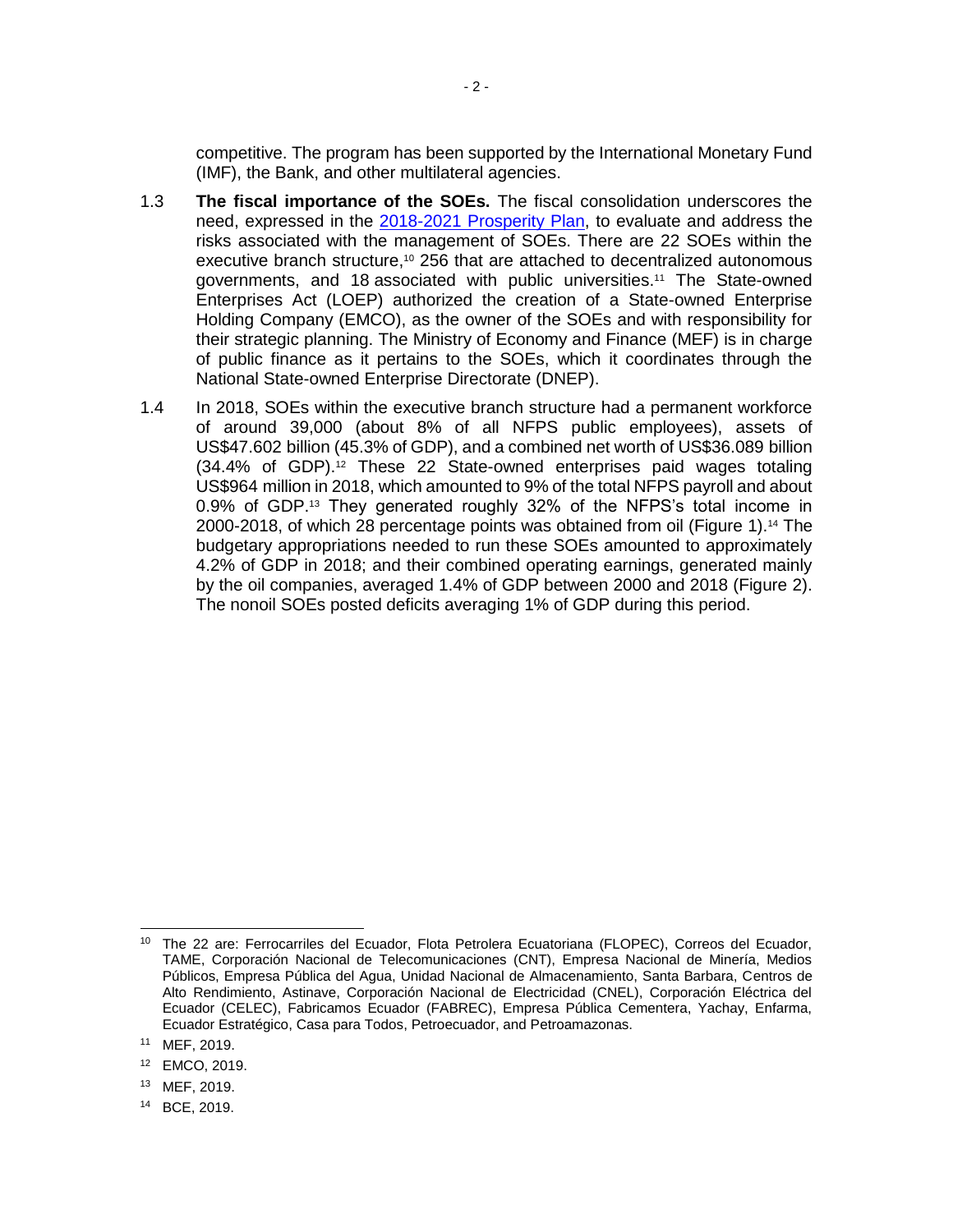





**Figure 2. NFPS income (% of GDP)**

Ingresos no petroleros Resultado Operacional de las Empresas Públicas Ingresos Petroleros

#### Source: BCE.

 $\overline{a}$ 

Source: BCE.

1.5 Ecuadorian SOEs post weak results in terms of financial performance. Roughly half of them reported losses on average during 2010-2016;<sup>15</sup> and, apart from the oil companies, they are a drain on NFPS cash flows. The SOEs within the

<sup>15</sup> Musacchio A. and Pineda E., 2019. *Fixing State-Owned Enterprises: New Policy Solutions to Old problems.* IDB.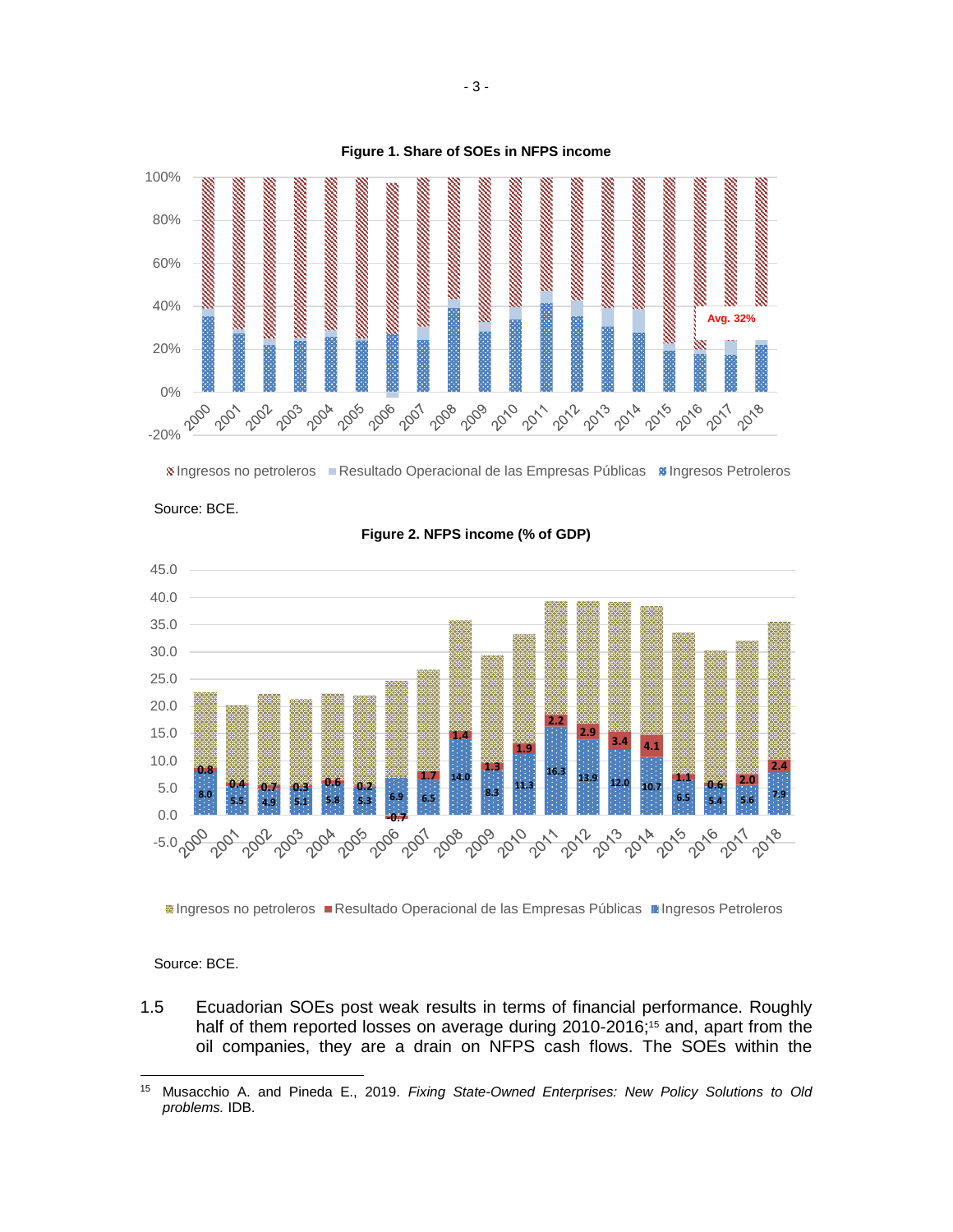executive branch structure have the third most negative cash flow in the region (-0.61% of GDP), after Jamaica (-0.99%) and Honduras (-1.02%). If the oil companies are included, however, Ecuador's SOEs as a whole generate a positive cash flow equivalent to 3.29% of GDP, the highest in the region ahead of Panama (3.02%).

- 1.6 The State covers SOE losses by making transfers from the General State Budget (PGE). This relieves the enterprises of the need to be financially self-sustainable and removes hard budgetary constraints. Ecuador has transferred more funding to its SOEs than any other country in the region (2.17% of GDP on average from 2010 to 2016) and far more than the regional average. A large proportion of these transfers is used to support the SOEs' high wage structure, which is above that of the rest of the NFPS. Public sector wages have grown by 78% since 2007 and, on average, are double those of their private-sector peers.<sup>16</sup>
- 1.7 **The technical framework of the reform.** The government's SOE reform strategy cites the Organisation for Economic Co-operation and Development (OECD) guidelines on SOE ownership and corporate governance as its technical framework. <sup>17</sup> These guidelines are developed in detail around seven principles: (i) rationales for state ownership; (ii) the state's role as an owner; (iii) SOEs in the marketplace; (iv) equitable treatment of shareholders and other investors; (v) stakeholder relations and responsible business; (vi) disclosure and transparency; and (vii) the responsibilities of the boards of SOEs. Under the evaluative framework of the OECD principles of ownership and corporate governance, the government has identified a number of structural reforms to its SOE management regime that will be addressed through this operation and the policy-based loan Program to Support the Improvement of Fiscal Management and Economic Development (paragraph 1.13).
- 1.8 The key problem identified is the fiscal burden imposed on the State by its ownership of SOEs. In 2018, the budgetary appropriations needed to run the SOEs within the executive branch structure was estimated at roughly 4.2% of GDP, and the SOE wage bill amounted to 0.9% of GDP.<sup>18</sup> The NFPS posted a surplus from the SOEs of around 1.4% of GDP in the period 2000-2018, thanks to the earnings of the oil companies and the national telecom operator, Corporación Nacional de Telecomunicaciones (CNT). In contrast, the rest of the group generated an average deficit of 1% of GDP during that period.<sup>19</sup> The specific problems and their drivers are described below:
- 1.9 **Weak corporate and fiscal governance.** The regulatory and institutional frameworks are inadequate for managing SOEs:
	- a. **Inadequate regulatory framework:** (i) the regulatory framework is not aligned with the best international standards of corporate governance  $(LOEP)$ ,<sup>20</sup> because it does not separate the functions of public policy, ownership, and

 <sup>16</sup> MEF, 2018.

<sup>17</sup> OECD, 2016. *OECD Guidelines on Corporate Governance of State-Owned Enterprises*, Éditions OECD.

<sup>18</sup> MEF, 2019.

<sup>19</sup> DNEP, 2018.

<sup>20</sup> OECD, 2016.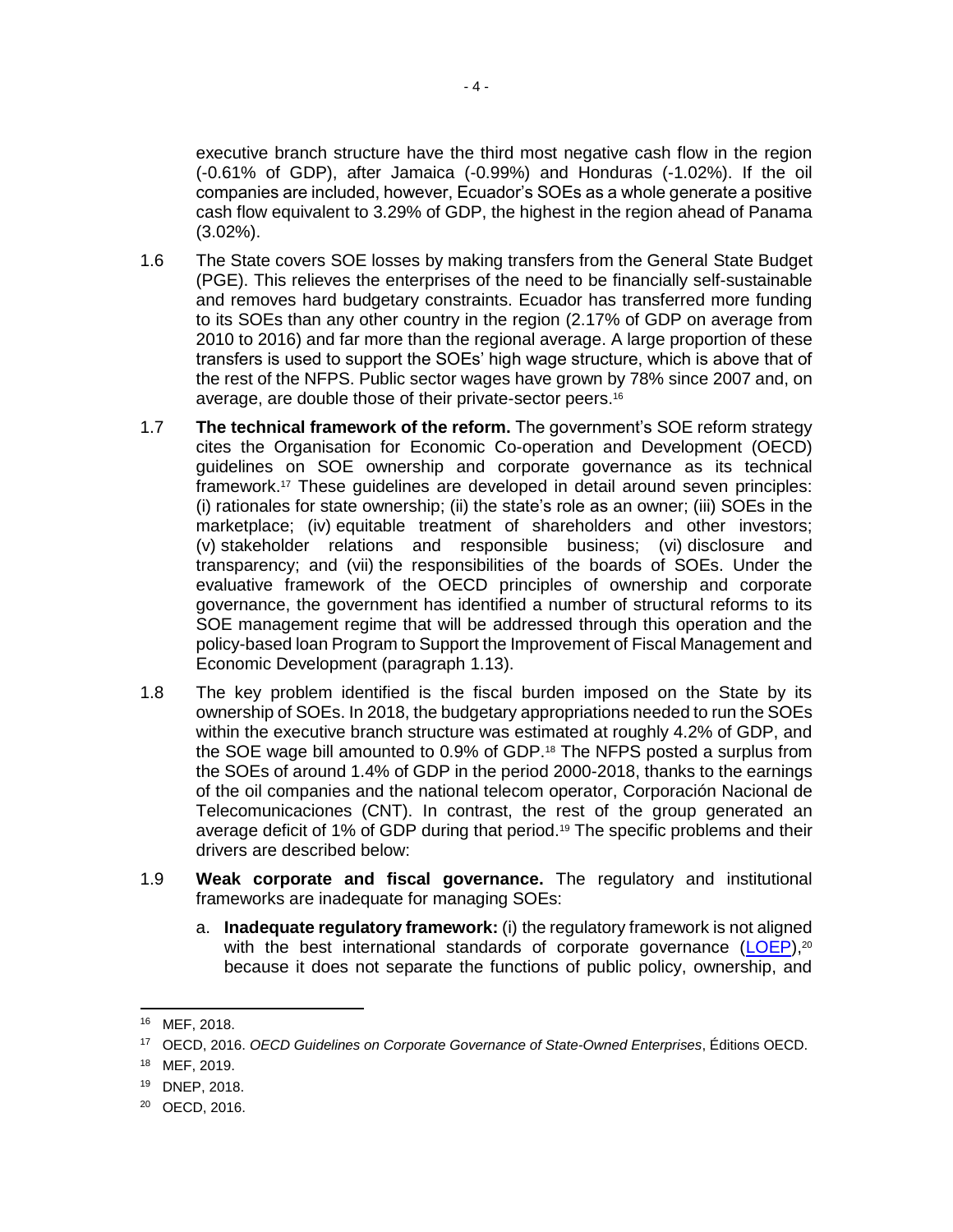administrative management<sup>21</sup> (the firms do not have professional boards of directors, and sector ministers chair the boards, which diminishes the separation of functions and results in less frequent meetings). The framework also allows for detrimental discretion in creating and changing the SOEs' line of business.<sup>22</sup> The LOEP does not have enabling regulations; (ii) women are virtually absent in top management bodies. Of the 66 SOE board positions, only two are occupied by women, and only because of their appointment as ministers beforehand; (iii) the SOE tax regime is not comparable to that of private companies,<sup>23</sup> thereby establishing an environment of unequal competition, since SOEs are exempt from corporate income tax on their net earnings; and the tax regime does not provide incentives to partially reinvest dividends in the growth of the enterprise, but allows any surplus produced to be absorbed into the public coffers;<sup>24</sup> and (iv) SOE transparency standards are also not aligned with best practices in several fundamental respects: (a) as SOEs are exempt from paying income or similar taxes, they are not required to file income tax returns that are audited by the Internal Revenue Service (SRI); and the SRI has not developed specific capacity to facilitate the taxation of SOEs under this instrument; and (b) as they are not legally required to do so, most SOEs do not publish up to date financial statements<sup>25</sup> that have been produced and audited according to international accounting standards, which makes it difficult to estimate their definite and contingent liabilities.

b. **Institutional and governance weakness:** (i) EMCO, which is a public company with no commercial aims, assumes SOE management functions that should not fall under its mandate per international best practices. It is overstaffed, <sup>26</sup> and its competencies overlap with those of the MEF and SOE boards of directors.<sup>27</sup> Furthermore, there is a lack of efficient SOE performance evaluation mechanisms that enable rigorous monitoring of the fulfillment of their objectives while guaranteeing sufficient board autonomy; (ii) the DNEP has insufficient resources and management tools to regulate budgetary

  $21$  All told, 21% of all meetings were ordinary meetings (2017), while 72% were special or urgent meetings. Escobar, B. *Optimización del Rendimiento de Empresas Públicas de Ecuador*, IDB 2018.

<sup>&</sup>lt;sup>22</sup> Several SOEs made investments outside of their line of business that had an impact on their balance sheets. Examples include the construction of the Monteverde Terminal or the Esmeraldas Pier by Flota Petrolera Ecuatoriana (FLOPEC). Fabricamos Ecuador (FABREC) also has highly varied lines of business, including the textile industry and vehicle importation, and it was authorized to alter the items autonomously. Escobar, B., 2018.

<sup>23</sup> IDB, 2007. *Identifying and Mitigating Fiscal Risks from State Owned Enterprises* (SOEs). *Discussion Paper* IDB-DP-546; and Wagner R.A., M. Jara-Bertin, and A. Musacchio (2015). *Implicit Bailouts and the Debt of Wholly State-Owned Enterprises. Discussion Paper.* 

<sup>&</sup>lt;sup>24</sup> SOE surpluses are transferred to the MEF under a discretionary system that generates transaction costs. International experience shows that the absence of a rules-based tax regime is associated with a soft budget constraint that encourages inefficiency in SOEs. Ter-Minassian, 2017; Musacchio, Pineda and Garcia, 2015.

<sup>&</sup>lt;sup>25</sup> The Office of the Comptroller General (CGE) hires external auditors to audit the SOEs' financial statements. The service is not provided in a timely manner: it is not tendered on time and often the auditors do not issue an opinion on the financial statements.

<sup>&</sup>lt;sup>26</sup> It has a staff of 71 to manage 22 SOEs. In contrast, the Chilean system, which is an example of good management practices for SOEs in the region, manages 20 SOEs with 23 employees.

<sup>27</sup> Escobar, B. (2018).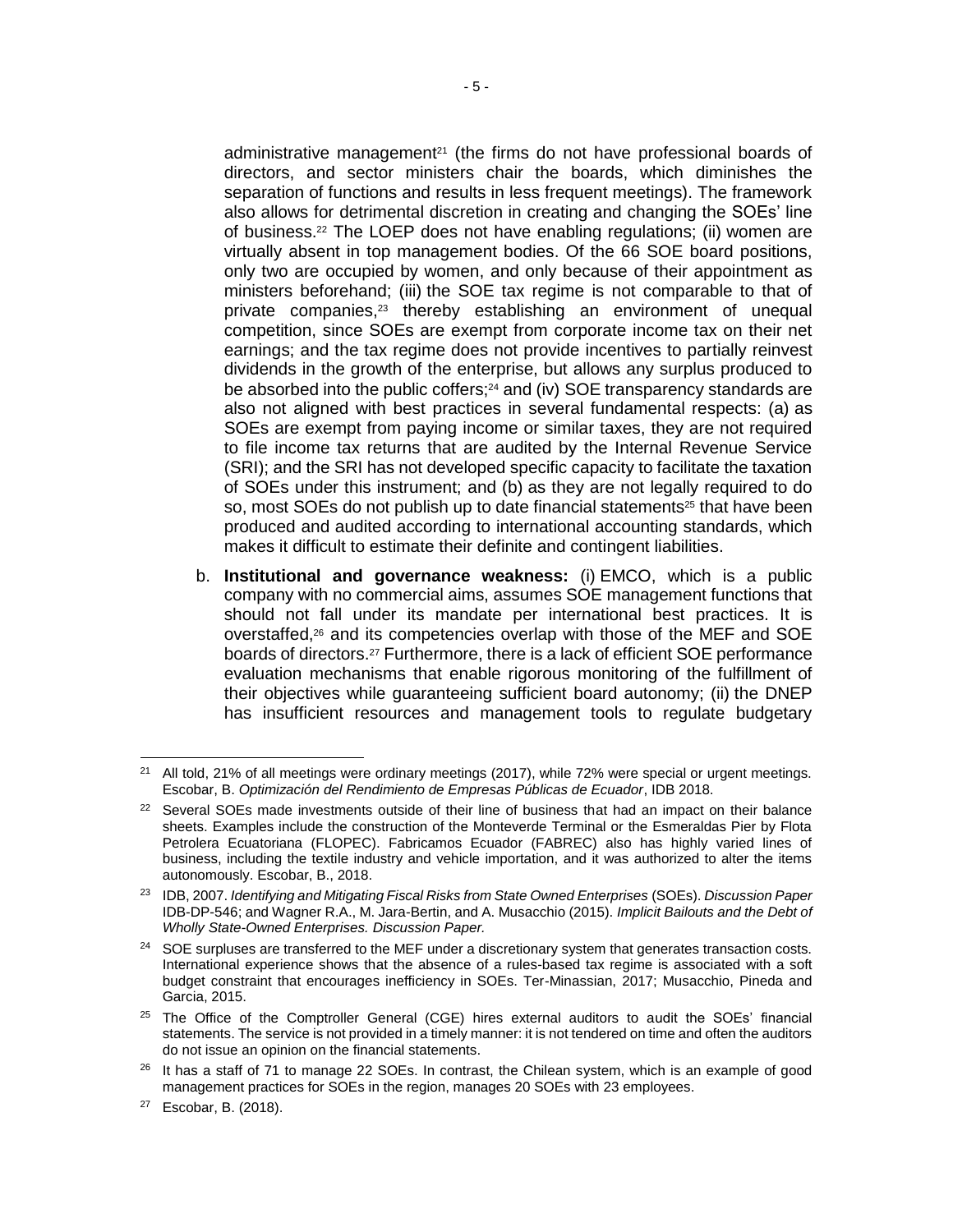processes between the MEF and the SOEs:<sup>28</sup> (a) the DNEP does not have payment capacity certification systems; (b) it does not have timely and adequately structured information on the SOEs' financial statements and production statistics; (c) it lacks analytical tools to estimate production costs in strategic sectors, such as electricity or oil and gas; and (d) it does not have sector specialists in areas that are strategic for the State; and (iii) the decentralized autonomous governments have insufficient resources and tools to manage their SOEs and prepare financial information to report to the MEF. The register of SOEs attached to decentralized autonomous governments and universities is not updated regularly and does not include information other than the SOE's official and business names.<sup>29</sup>

- 1.10 **Deficient management of the SOEs.** An analysis of the portfolio of the 22 SOEs within the executive branch structure reveals poor financial performance resulting from multiple causes:<sup>30</sup>
	- a. The SOEs of greatest fiscal importance, namely the oil companies Petroamazonas (PAM) and Petroecuador (PEC), employ about 30% of the staff of all SOEs within the executive branch structure; and they account for 40% of their capital value. Technical efficiency indicators are inferior to those of their international peers. The ratio of income to number of employees places the two Ecuadorian companies (combined) below the levels of the most efficient oil companies. This is explained by: (i) misalignment between the sector's strategy and the country's energy matrix; (ii) the distinction that is drawn between upstream processes (exploration and extraction), midstream processes (transportation), and downstream processes (marketing and refining), dividing them among several companies (with Petroamazonas responsible for upstream processes and Petroecuador for downstream processes), which is unusual among modern oil companies and can generate inefficiencies;<sup>31</sup> and (iii) weaknesses in corporate management, fiscal regime, and transparency that are common to the sector.
	- b. Weak coordination of electricity generation, transmission, and distribution activities (between CELEC, CNEL, and other power distribution companies) generates technical inefficiencies, and these companies face the same corporate governance and tax challenges as all SOEs.
	- c. Management of Ecuador's national airline, TAME, poses major challenges. Unlike similar airlines elsewhere, $32$  it does not have automated management systems; it internalizes processes that are generally outsourced (such as baggage handling, ground handling, or security services); and it has posted losses averaging US\$73 million (2013-2018), which are covered by State

 $30$  Idem.

 <sup>28</sup> Budget negotiations are not based on adjusted estimates of production costs or reliable revenues. The processes are defined by Ministerial Agreement 100.

<sup>29</sup> DNEP, 2019.

<sup>&</sup>lt;sup>31</sup> Based on similar processes in the industry, the Ministry of Energy and Non-Renewable Natural Resources (MERNNR) estimates that the merger could increase the profit margin by around US\$300 million annually.

<sup>&</sup>lt;sup>32</sup> U.S. regional carriers with single-aisle aircraft operating domestic routes (Southwest, JetBlue, and Spirit).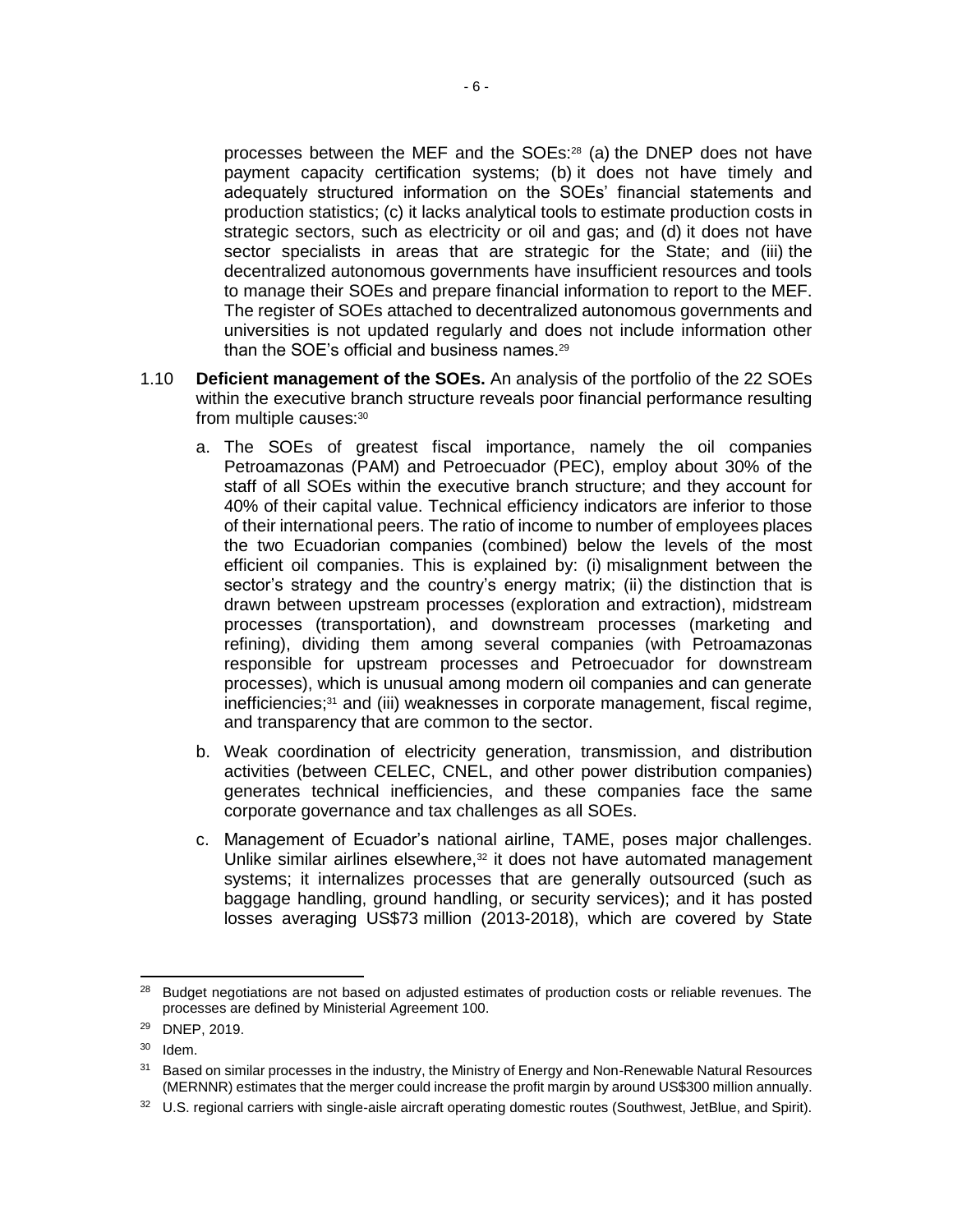transfers.<sup>33</sup> In operational terms, the airline has 127 employees per aircraft, compared to an average of 85 in similar companies.<sup>34</sup>

- d. In terms of human talent, the 22 SOEs employ 39,000 civil servants, who receive an average wage that is 40% higher than that of private-sector firms, amounting to close to 1% of national GDP (MEF, 2018). Compared to leading industries, SOEs in strategic sectors are overstaffed. The income-to-staff ratio in oil companies (1.0 for Petroecuador and Petroamazonas combined) is below that of the sector leaders (Ecopetrol reports a ratio of 2.49, and global leaders such as Royal Dutch Shell or BP plc have ratios above  $4.0$ ).<sup>35</sup> Initial government estimates show that a merger of these two companies could produce resource savings of 4%-6% of their total costs.<sup>36</sup> SOEs also face resource constraints for financing severance pay; and the absence of budgetary mechanisms hinders provisioning for such payments in the future. Layoff processes do not adhere to systematic planning that would help define the required human talent flows (quantity and profiles) based on the SOEs' strategic planning.
- e. Possible resistance to implementation of the reform both from staff affected by the changes and from the public at large, owing to a lack of knowledge of the objectives of the SOE reform and its benefits for the companies, the State, and the public at large.
- 1.11 **International evidence and lessons learned.** SOEs play a major role in developing countries, where, in many cases, they provide basic services such as electricity, water, and transportation. In Latin America and the Caribbean, the value of SOE assets is estimated at 12% of regional GDP.<sup>37</sup> Despite their economic importance, SOEs can pose a number of problems, particularly overstaffing and the generation of fiscal costs and risks, given their public-ownership status.<sup>38</sup> For example, Bova et al (2016) found that SOE contingent liabilities represented 14% of the total contingent liabilities of the 80 countries in the sample analyzed, while the fiscal costs of SOE bailouts averaged 3% of GDP. For Latin America and the Caribbean, Musacchio and Pineda (2019) estimate the value of these liabilities at 9.14% of GDP. International experience shows that centralized SOE oversight mechanisms, in conjunction with a rules-based fiscal relationship, are associated with better performance and lower fiscal risks.<sup>39</sup>
- 1.12 **The Bank's experience.** The Bank has supported various initiatives to strengthen SOE governance in Latin America and the Caribbean, through the following operations: (i) ATN/KR-14970-RG for a diagnostic assessment of the fiscal impact and transparency of SOEs; (ii) ATN/KR-14602-RG for the reform of the Latin American Network on Corporate Governance of State-owned Enterprises; and (iii) ATN/KR-16851-RG to strengthen the institutional capacity of SOEs by

<sup>33</sup> MEF, 2019.

<sup>34</sup> Massachusetts Institute of Technology, 2019. *Airline Data Project.*

<sup>35</sup> *Offshore Technology*, 2019. Corporate websites.

<sup>36</sup> Ministry of Energy and Nonrenewable Resources, 2019.

<sup>37</sup> Moreno de Azevedo Sánchez, 2016.

<sup>&</sup>lt;sup>38</sup> For a comprehensive discussion of the topic, see Ter-Minassian (2017).

<sup>39</sup> Musachio A. and E Pineda. *Fixing State Owned Enterprises: New Policy Solutions to Old Problems*, IDB, forthcoming*.*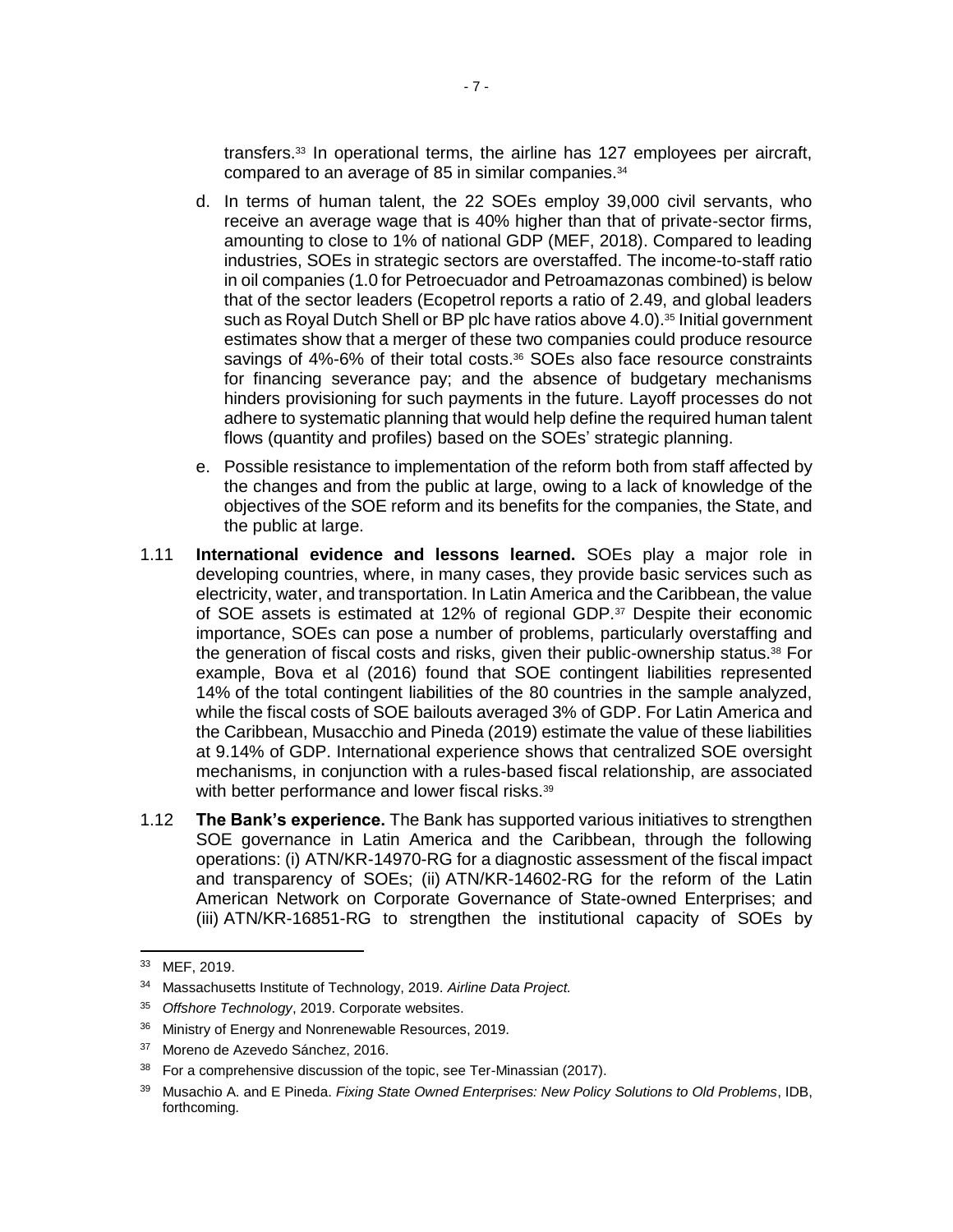improving their fiscal discipline. In Argentina, the Bank has supported reforms implementation (operation ATN/OC-16115-AR), and optimization of the efficiency of public investment by SOEs (loan 4569/OC-AR). In Colombia, it has supported SOE management strengthening through an asset management strategy and performance appraisal mechanisms (loan 4552/OC-CO and technical cooperation operation ATN/OC-17173-CO). The design of this program incorporates the following lessons learned from these operations: (i) the need to align the fiscal framework of SOEs with that of their private-sector counterparts, in order to create a level playing field; (ii) the need for professionally qualified boards of directors with execution capacity that are free from political interference; and (iii) the need to make SOEs subject to transparent and public management performance indicators, within an adequate degree of financial and operational autonomy.<sup>40</sup> In Ecuador, the Bank has contributed to programs aimed at optimizing human talent in the public sector, such as the recent loan 4364/OC-EC. The lessons learned from implementation of that operation that have informed the design of this one include: (i) linking the financing of severance pay to the beneficiary entities' optimization plans; (ii) financing legally required severance payments as benefits, but not overdue wage payments; (iii) prioritization of voluntary and *force majeure* layoffs over job elimination; (iv) conducting of independent financial audits prior to disbursements of the loan proceeds; and (v) verification of the objectives of SOE human talent profiling through layoffs and by hiring the necessary staff.

- 1.13 **Complementarity with other Bank operations.** In 2019, the Bank has approved a special development loan (SDL) for US\$500 million (Emergency Program for Macroeconomic Sustainability and Prosperity, loan 4771/OC-EC) and a policybased loan (Program to Support Improved Fiscal Management and Productive Development, loan 4825/OC-EC) in the area of fiscal policy. The Bank is also processing an investment loan to support improved efficiency in tax management in addition to this operation.<sup>41</sup> This investment loan supports the implementation of SOE institutional policy reforms, one of the PBL policy measures,<sup>42</sup> thus affording medium-term sustainability to the structural reforms defined by the government. The Bank is the leading multilateral organization supporting reform of the SOE system.
- 1.14 **Strategic alignment.** The program is aligned with the Update to the Institutional Strategy 2010-2020 (document AB-3008), and with the challenge of productivity and innovation, as it provides a level playing field to facilitate the efficient operation of SOEs. It is also aligned with the cross-cutting themes of: (i) gender equality and diversity, by increasing women's participation in leadership positions in the public sector; and (ii) institutional capacity and the rule of law, by strengthening

 <sup>40</sup> With operation 1925/OC-EC, the Bank facilitated integration and connectivity in Ecuador, among the country's most isolated and disadvantaged areas, through improvements in commercial air transportation services and operations by renewing TAME's fleet of aircraft and strengthening its business capacity.

<sup>&</sup>lt;sup>41</sup> The government's structural reform program has been supported by an IMF Extended Fund Facility (EFF) arrangement for 2019-2021. The IMF will disburse approximately US\$4.2 billion over three years, and international agencies will provide supplementary financing of up to US\$6 billion, of which the Bank would provide roughly US\$1.68 billion in new approvals between 2019-2021.

<sup>&</sup>lt;sup>42</sup> The policy matrix includes measures financed by this operation: (i) reform of the LOEP; (ii) implementation of reforms to the SOE fiscal regime; (iii) a new institutional framework that ensures good corporate governance practices; and (iv) government approval of the oil companies merger strategy.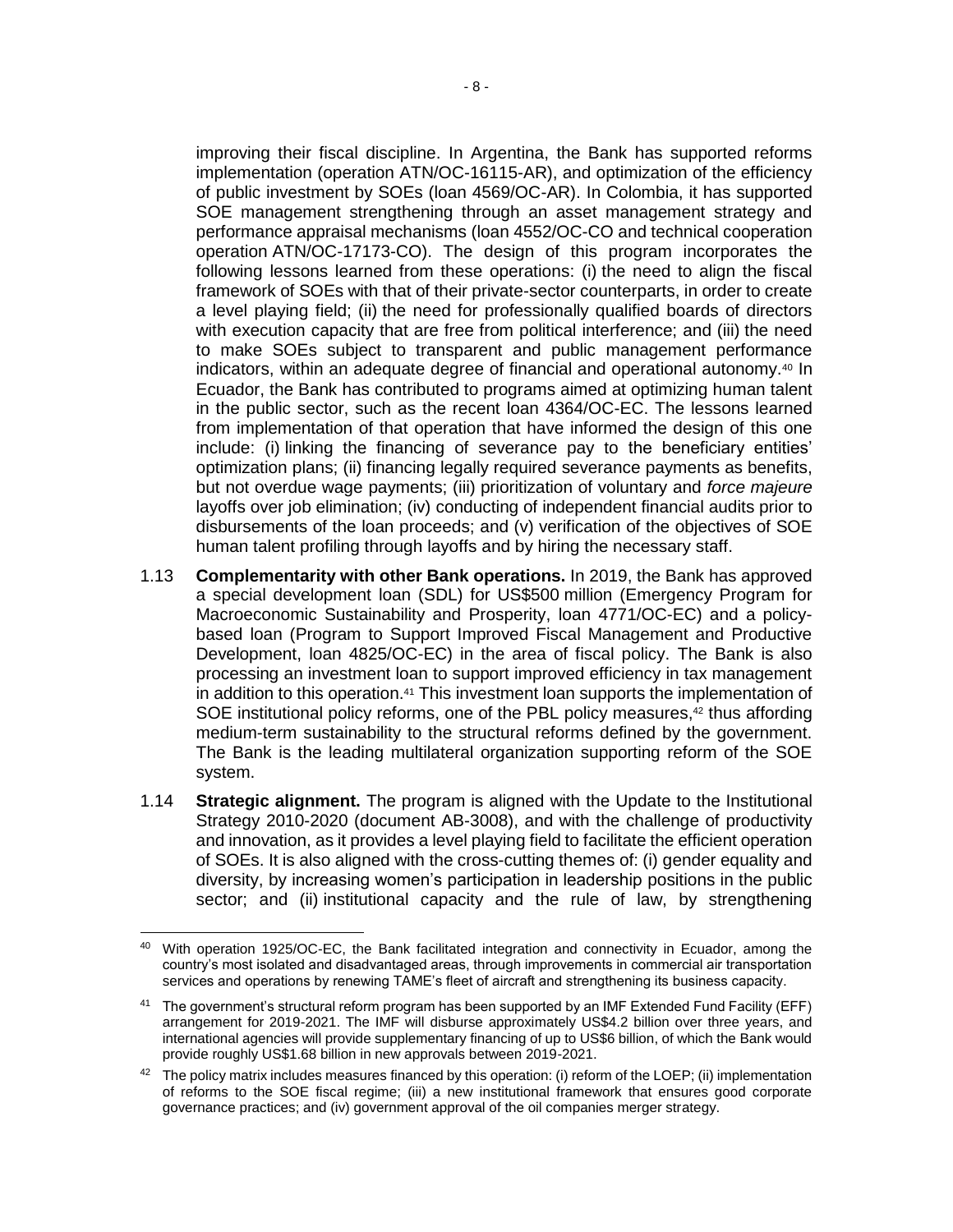institutional, technical and, financial capacities for the management of SOEs. The program will also contribute to the 2016-2019 Corporate Results Framework (document GN-2727-6) through the output indicator of government agencies benefited by projects that strengthen technological and managerial tools to improve public service delivery. It is aligned with the Sector Strategy on Institutions for Growth and Social Welfare (document GN-2587-2) through its support for the improvement of public expenditure quality. It is also consistent with the Fiscal Policy and Management Sector Framework Document (document GN-2831-8), which stresses the importance of institutional strengthening to improve public spending quality; and also with the Gender and Diversity Sector Framework Document (document GN-2800-8) as it will strengthen women's voice and agency by promoting their leadership in the public sector. The program is aligned with the IDB Group's Country Strategy with Ecuador 2018-2021 (document GN-2924), through the strategic objectives of generating efficiencies and increasing the quality of public expenditure, and boosting the contribution of private investment and productivity to economic growth. The operation is included in the 2019 Operational Program Report (document GN-2948); and it is aligned with the government's 2018-2021 Prosperity Plan and 2017-2021 Development Plan as it contributes to the optimization of public spending.

### **B. Objectives, components, and cost**

1.15 The general objective is to reduce the tax burden on the State arising from its ownership of State-owned enterprises (SOEs). The specific objectives are to: (i) increase the number of SOEs that adhere to OECD corporate governance principles, including fiscal governance comparable to that of the private sector; and (ii) increase the efficiency of SOEs in the oil and gas, electricity, and aviation sectors. These objectives will be achieved through the following components and activities:

#### 1.16 **Component 1. Strengthening of the SOE corporate governance and fiscal framework (US\$4.6 million)**.

a. **Subcomponent 1.1. Improvement and implementation of the regulatory framework.** (i) Regulatory framework. The following activities will be financed: (a) actions to raise public awareness about the new LOEP.<sup>43,44,45</sup> including targets for women's participation on SOE boards of directors; (b) preparation of regulations for the LOEP; (c) verification of LOEP implementation and preparation of the associated technical standards; and (d) training for public officials and employees on the LOEP reforms; (ii) Fiscal governance regime.<sup>46</sup> The following activities will be financed: (a) design of the SOE revenue collection function in the Internal Revenue Service (SRI) and training for SRI staff; (b) design of the SOE tax function and training for SOE employees to assume tax responsibilities; and (c) design of the tax regime for companies in

<sup>&</sup>lt;sup>43</sup> The proposed LOEP reform is being supported by technical cooperation operation ATN/OC-17299-EC.

<sup>44</sup> According to the 2016 OECD Guidelines on Corporate Governance of State-Owned Enterprises.

<sup>45</sup> Measures include: (a) improved corporate governance; (b) a tax regime consistent with that of the private sector; and (c) transparency and accountability requirements.

<sup>&</sup>lt;sup>46</sup> The design of the fiscal governance regime and the tax regime specific to the oil companies is being supported by technical cooperation operation ATN/OC-17299-EC.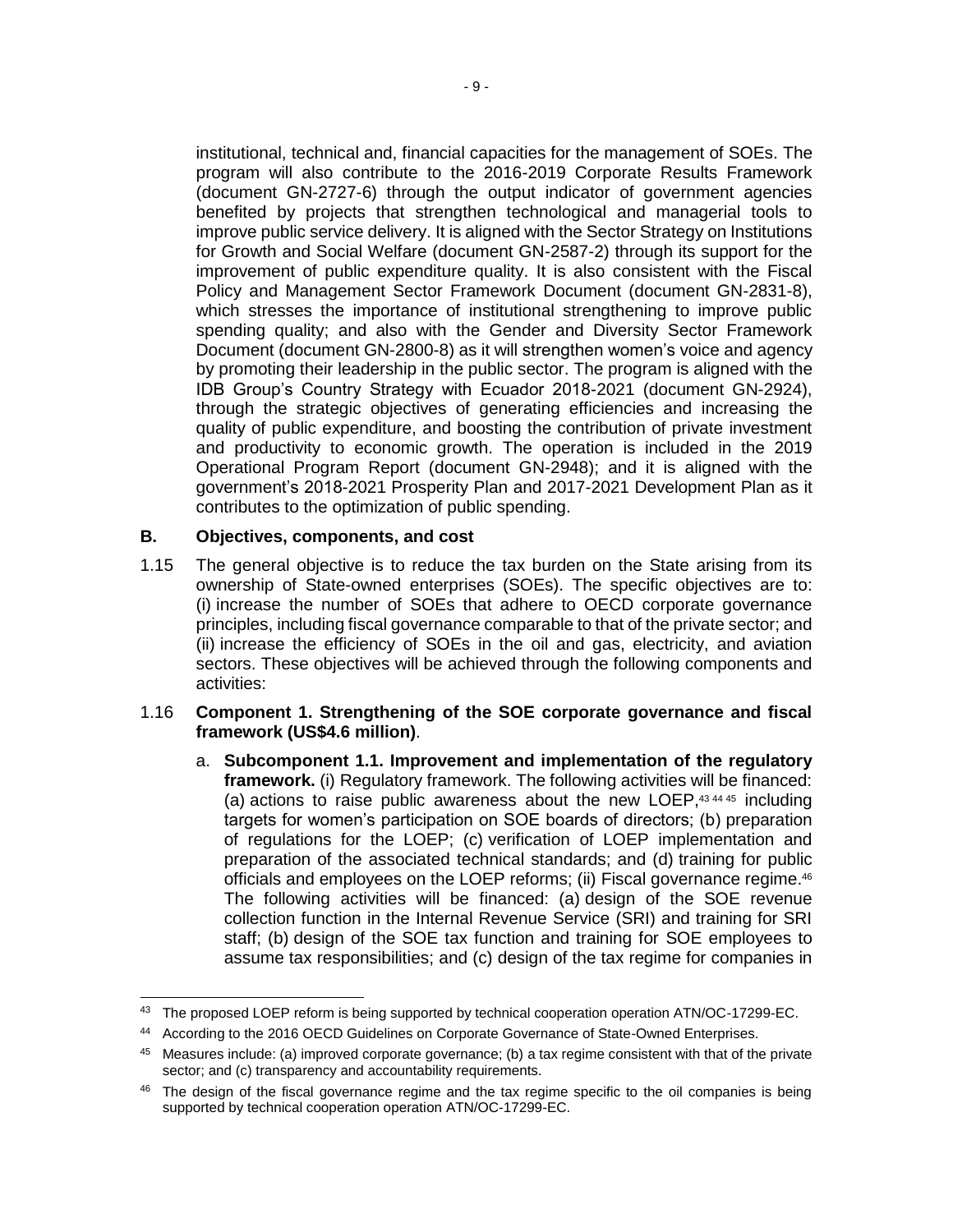the oil and gas sector; and (iii) Transparency and accountability. The following activities will be financed: (a) training for SOE employees on International Financial Reporting Standards (IFRS) and financial statement reporting; (b) preparation of a report on the criteria for external auditor prequalification; and (c) technical support for SOE ISO-7001 certification.

b. **Subcomponent 1.2. Redesign of the ownership and management functions.** (i) Support for implementation of the SOE holding company to replace EMCO.<sup>47</sup> The following activities will be financed: (a) supervision of measures to implement the new SOE holding company and preparation of its charter; (b) training for the employees of the new entity, including the design of a change management strategy; (c) awareness-raising actions; and (d) design of a performance management contract between the holding company and the SOEs; (ii) strengthening of the DNEP. The following activities will be financed: (a) development of production costing studies and systems to assist budgeting; (b) development of payment capacity certification systems; (c) development of software to generate financial statistics through specialized reporting systems; and (d) training for staff in strategic sectors;<sup>48</sup> and (iii) Support for decentralized autonomous governments. The following activities will be financed: (a) technical assistance to adopt the LOEP reforms in their respective SOEs;<sup>49</sup> and (b) development of a financial sustainability analysis for SOEs that are attached to decentralized autonomous governments.

#### 1.17 **Component 2. SOE portfolio optimization (US\$70.8 million).**

a. **Subcomponent 2.1. SOE redesign.** (i) Support for the Petroamazonas-Petroecuador merger. This subcomponent will finance the following activities: (a) preparation of the merger strategy; (b) implementation of the merger (including design and implementation of a change management strategy); $50$ (c) technical assistance on the value chain (oil exploration and production) to make the merger more efficient; (d) implementation of the management information system; and (e) legal advice on the merger; (ii) optimization of CELEC and CNEL operations. Funding will be provided for consulting services to include: (a) an institutional diagnostic assessment and a coordinated proposal for management of the electricity sector, including the design of a change management strategy; (b) implementation of the LOEP reforms; and (c) production costing studies, including estimation of asset values; and (iii) Appraisal of TAME assets. The following activities will be financed: (a) an assessment as to whether State ownership is appropriate, market analysis, and commercial exploitation strategy;<sup>51</sup> and (b) preparation of financial statements in accordance with the 2017-2018 IFRS.

<sup>&</sup>lt;sup>47</sup> The design of the new SOE holding company will be supported by technical cooperation operation ATN/OC-17299-EC.

DNEP and MEF technical staff, in the oil and gas, electricity, and telecommunications sectors.

<sup>49</sup> Public awareness-raising and training actions.

<sup>&</sup>lt;sup>50</sup> The merger will require legal support to adapt the strategy proposed by the company to national regulations.

<sup>51</sup> The consulting services started in February 2019.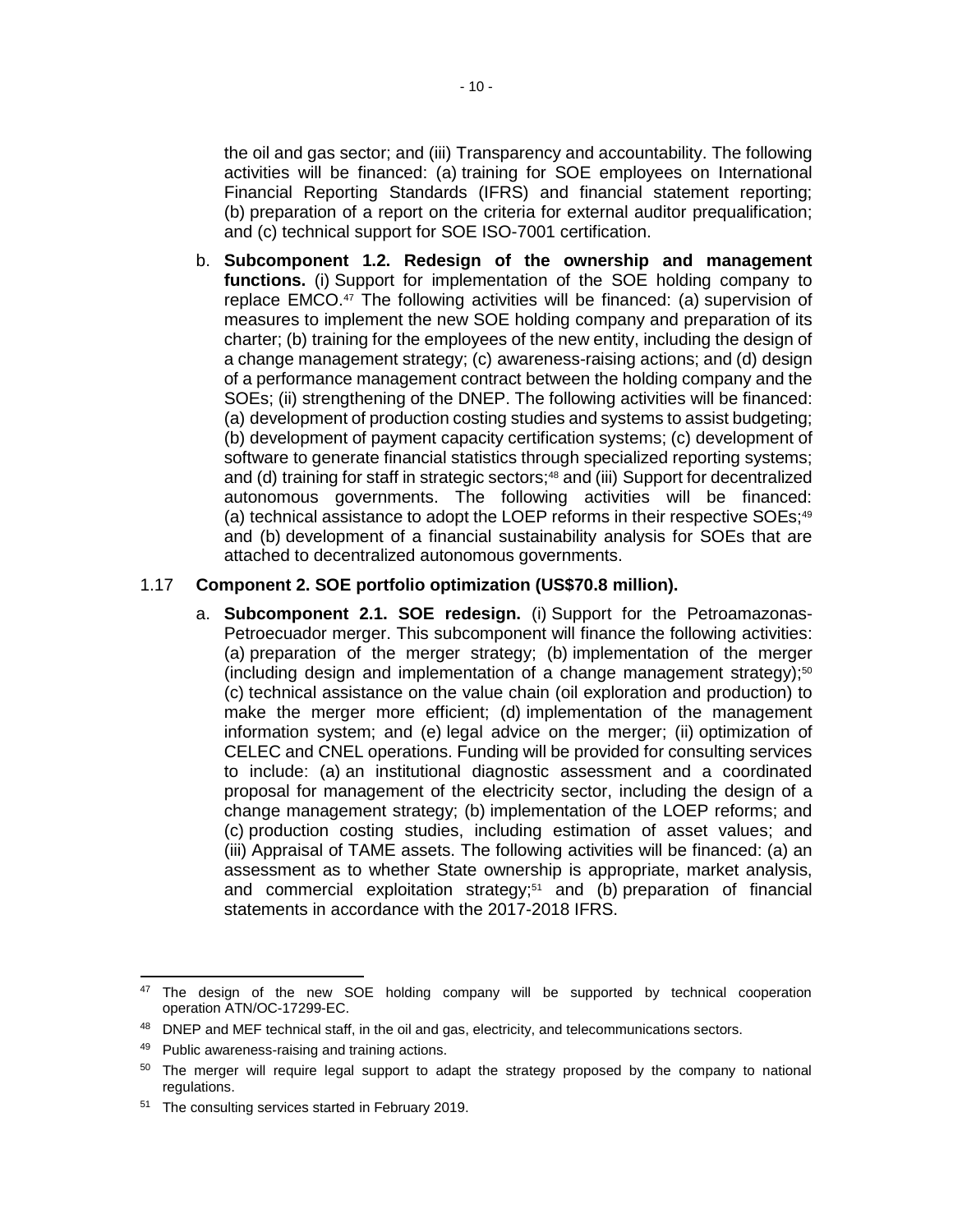- b. **Subcomponent 2.2. Improved management and optimization of human talent.** This subcomponent will finance the following: (i) severances for staff laid off as a result of the optimization consultancies financed by the program, at EMCO, Petroecuador, Petroamazonas, CELEC, CNEL, and TAME.<sup>52</sup> To this end, support will be provided to fund the following priority severance types: 53 (a) mandatory retirement due to age (over  $70$ );<sup>54</sup> (b) voluntary resignation due to catastrophic illness or disability;<sup>55</sup> (c) voluntary resignation;<sup>56</sup> and (d) layoffs due to elimination of positions, <sup>57</sup> <sup>58</sup> which must comply with the eligibility and other requirements established for this purpose in the program Operating Regulations. These severance types are guaranteed under current law (the Public Service Act (LOSEP) and the LOEP).<sup>59</sup> These severance arrangements will benefit approximately 3,350 employees of the SOEs in question; and (ii) implementation of the public and internal communication strategy to facilitate understanding of the reform and its benefits for citizens.<sup>60</sup>
- 1.18 **Program administration and contingencies (US\$3.4 million).** Financing will be provided to cover administrative expenses incurred by the executing agency, program evaluations, and audits. An amount is included for contingencies.
- 1.19 **Beneficiaries.** The program will benefit: (i) the central government and decentralized autonomous governments, directly, through better management of public resources; and (ii) the population at large, indirectly, by contributing to greater efficiency in the delivery of goods and services; and the private sector, which will indirectly benefit from structural reforms in the SOE areas by facilitating a level playing field that enables the SOEs to operate efficiently and is conducive to business development. In addition, MEF staff will benefit directly as users, through the development of management instruments and training in strategic sectors; as will SRI staff who will receive training for their role of collecting taxes from SOEs; and also the SOE staff themselves, who will receive training to fulfill their tax responsibilities and implement IFRS and SOE financial statement reporting.

- <sup>55</sup> Article 186 of the LSS Disability Retirement.
- <sup>56</sup> Article 288 of the LOSEP Regulations.
- <sup>57</sup> Articles 23 and 60 of the LOSEP and Article 30 of the LOEP.

 <sup>52</sup> The lavoffs are expected to improve the SOEs' performance, since the consulting services for this activity will help upgrade the SOEs' human talent profile, particularly in terms of the posts needed to optimize their management and operations.

<sup>53</sup> This expenditure is consistent with the Modernization of Policies and Practices that Restrict the Use of Resources in Investment Loans (document GN-2331-5), and with the country finance parameters agreed upon with Ecuador (document CP-28273 and Annex IX of document GN-2495).

<sup>54</sup> Article 81 of the LOSEP, Article 289 of the LOSEP Regulations, and Article 188 of the Social Security Act (LSS) – Old-age retirement.

<sup>58</sup> Support for other types of severances prescribed for by national legislation will be contingent on their consistency with the country's laws and constitution and will conform to the criteria and objectives set forth in the program analysis, subject to the Bank's prior no objection. The program Operating Regulations will contain a detailed description of each severance type to be financed. Priority will be given to those that contribute to generational change in education and to a change in the SOE human talent profile.

<sup>59</sup> The LOEP refers to the Labor Code.

<sup>&</sup>lt;sup>60</sup> The design will be supported by technical cooperation operation ATN/OC-17299-EC.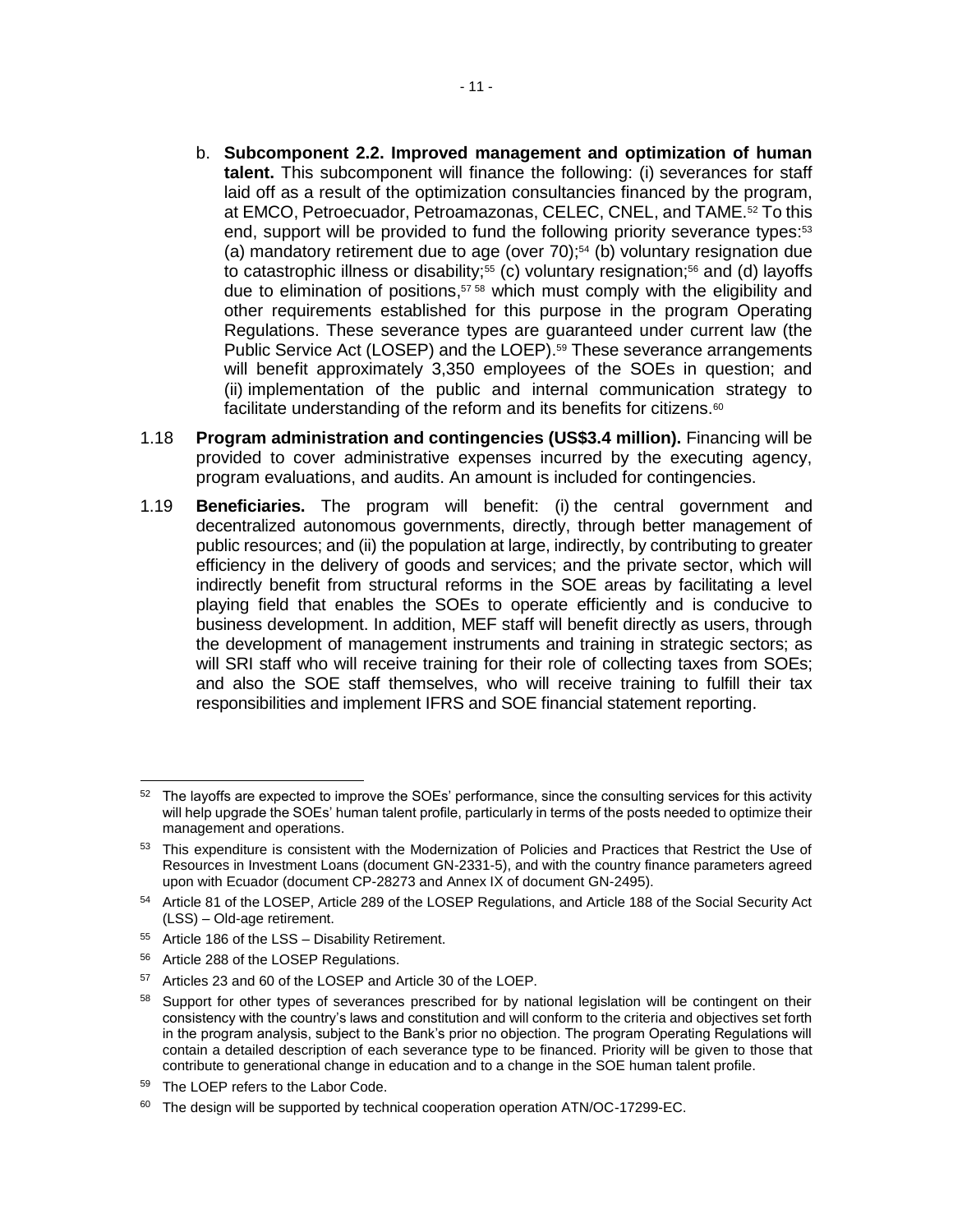- 1.20 **Expected results.** The program's expected impact is a reduction of the State's fiscal burden from SOE ownership, measured as the total amount of budgetary appropriations-transfers from the PGE to the SOEs (relative to GDP), from 4.2% in 2018 to 3.2% in 2022. The main outcomes will be: (i) an increase in the percentage of the total number of SOE board meetings that are regular meetings, from 21% in 2017 to 70% in 2022; (ii) an increase in the percentage of SOEs with up-to-date audited financial statements, from 13.6% in 2018 to 100% in 2022; (iii) an increase in women's participation on SOE boards of directors from 3% in 2018 to 40% in 2022; and (iv) an increase in productive efficiency as measured by reductions in the following ratios: (a) payroll expenses per barrel of oil equivalent, from 1.20 in 2018 to 1 in 2022 (Petroamazonas); (b) payroll expenses relative to oil derivatives or refined products produced, from 1.85 in 2018 to 1.77 in 2022 (Petroecuador); (c) the number of employees relative to output (GWh), from 0.22 in 2018 to 0.15 in 2022 (CELEC); (d) the number of employees per thousand customers, from three in 2018 to two in 2022 (CNEL); and (e) the number employees per aircraft from 128 in 2018 to 85 in 2022 (TAME).
- 1.21 **Economic rationale.** An [economic analysis](http://idbdocs.iadb.org/wsdocs/getDocument.aspx?DOCNUM=EZSHARE-1354788817-10) was made of the program's economic/financial costs and benefits. By the end of 2028 (10 years from the start of program execution) the investments will have generated an estimated net present value (NPV) of US\$60.04 million, with an internal rate of return (IRR) of 33%. These results are robust to the sensitivity analysis performed. The economic benefits generated by the program materialize in the form of savings (costs avoided) due to increased efficiency in the merger of the oil companies, greater transparency in the SOEs due to their alignment with OECD principles; and savings obtained from staff layoffs resulting from optimization processes in EMCO, Petroecuador, Petroamazonas, CELEC, CNEL and TAME. The economic costs take the form of the program's capital expenditures and operating expenses, which include the amounts assigned to the merger of the oil companies, the consulting services to optimize CELEC and CNEL, the appraisal of and commercial exploitation strategy for TAME, staff severance payments, and operating expenses, measured in terms of efficiency prices.

# **II. FINANCING STRUCTURE AND MAIN RISKS**

# **A. Financing instruments**

2.1 This program will consist specific investment loan for a total amount of US\$78.84 million, financed with US\$75 million from the Bank's Ordinary Capital and a local counterpart contribution of US\$3.84 million from the Republic of Ecuador. The local counterpart will be obtained by levying a value added tax (VAT) on the activities financed (see table 1 and the *[itemized budget\)](http://idbdocs.iadb.org/wsdocs/getDocument.aspx?DOCNUM=EZSHARE-1354788817-3)*.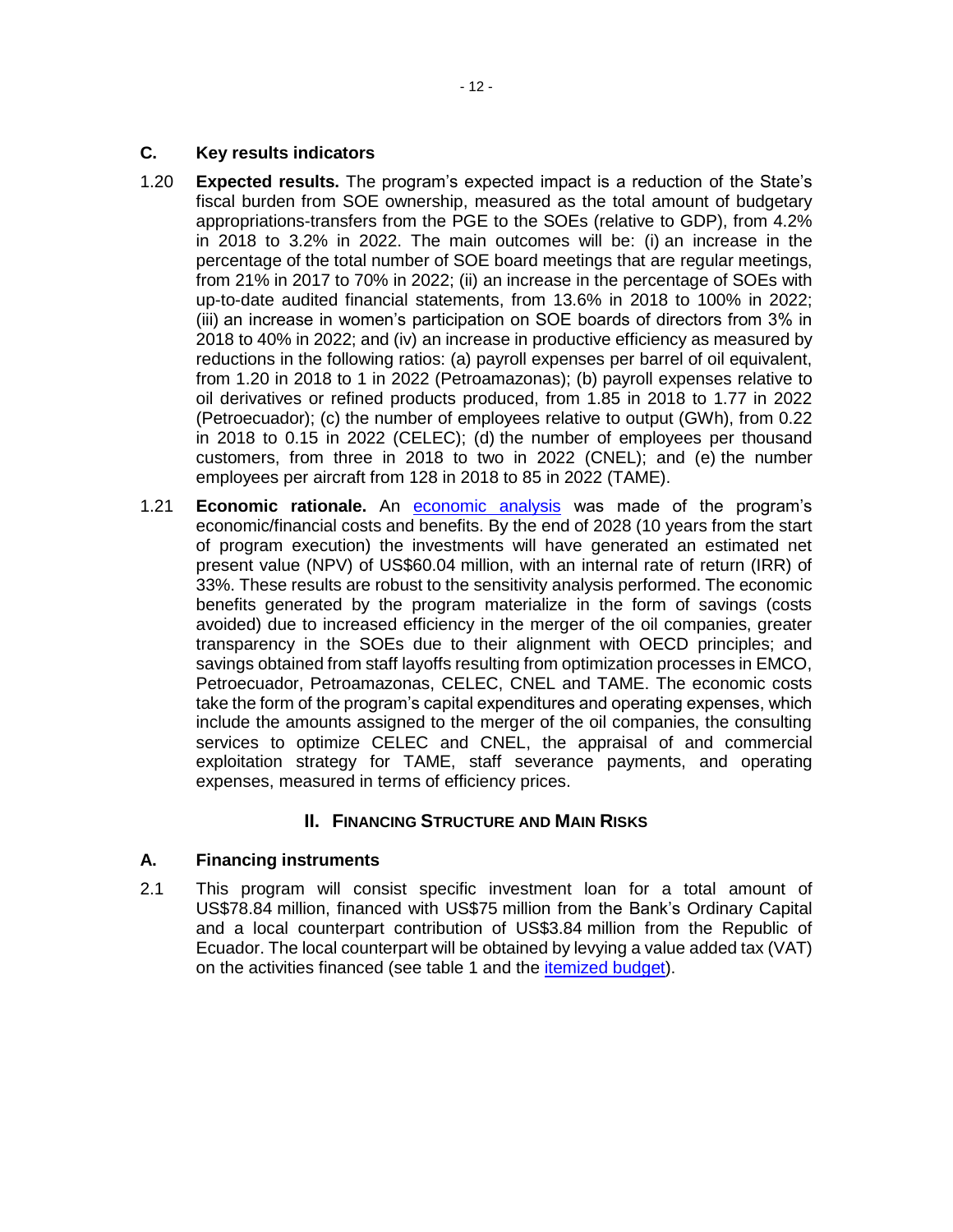| <b>Categories</b>                                                                     | $1400 - 11100 - 1000$<br><b>IDB</b> | Local     | Total      | $\%$  |
|---------------------------------------------------------------------------------------|-------------------------------------|-----------|------------|-------|
| 1. Direct costs                                                                       | 71,926,346                          | 3,471,161 | 75,397,507 | 95.63 |
| Component 1. Strengthening of the SOE<br>corporate governance and fiscal<br>framework | 4,109,946                           | 493,193   | 4,603,139  | 5.84  |
| Subcomponent 1.1. Improvement and<br>implementation of the regulatory<br>framework    | 2,922,426                           | 350,691   | 3,273,117  | 4.15  |
| Subcomponent 1.2. Redesign of the<br>ownership and management functions               | 1,187,520                           | 142,502   | 1,330,022  | 1.69  |
| Component 2. SOE portfolio optimization                                               | 67,816,400                          | 2,977,968 | 70,794,368 | 89.79 |
| Subcomponent 2.1. SOE redesign                                                        | 24,262,000                          | 2,911,440 | 27,173,440 | 34.47 |
| Subcomponent 2.2. Improved<br>management and optimization of human<br>talent          | 43,554,400                          | 66,527    | 43,620,928 | 55.33 |
| 2. Program administration                                                             | 1,610,600                           | 193,272   | 1,803,872  | 2.63  |
| 3. Contingencies                                                                      | 1,463,054                           | 175,567   | 1,638,621  | 1.74  |
| <b>Total</b>                                                                          | 75,000,000                          | 3.840.000 | 78.840.000 | 100   |

**Table 1. Total budget (US\$)**

2.2 **Disbursement scheduling.** Disbursements will be spread over a maximum of four years, since high-value activities (the consulting services for the oil companies' merger and the public employee layoff process) are already being implemented and require a large portion of the loan proceeds to be disbursed in 2020:

| Table 2. Disbursement schedule (US\$) |  |
|---------------------------------------|--|
|---------------------------------------|--|

| <b>Source</b> | Year 1    | Year 2     | Year 3     | Year 4    | <b>Total</b> |
|---------------|-----------|------------|------------|-----------|--------------|
| <b>IDB</b>    | 2.771.074 | 58,166,749 | 11,340,479 | 2,721,699 | 75,000,000   |
| Local         | 332.529   | 1.820.010  | 1,360,857  | 326.604   | 3,840,000    |
| Total         | 3,103,603 | 59,986,759 | 12,701,336 | 3,048,303 | 78,840,000   |
| $\frac{0}{2}$ | 3.94      | 76.09      | 16.11      | 3.87      | 100          |

#### **B. Environmental and social risks**

2.3 As no socioenvironmental risks are anticipated because the program will not finance works or infrastructure, the program has been classified as a Category "C" operation, pursuant to Directive B.3 of the Bank's Environment and Safeguards Compliance Policy (document OP-703).

# **C. Fiduciary risks**

2.4 The following medium-high fiduciary risks were identified: (i) delays in program implementation due to insufficient technical staff at the executing agencies, owing to high turnover rates, compounded by a lack of staff with experience in implementing programs with multilateral agencies. As a mitigation measure, the MEF team needs to be reinforced with the following, at least: a program coordinator, a financial specialist, a procurement specialist, and a planning and monitoring specialist, to serve from the start of execution through to loan closure; and (ii) difficulties in monitoring the funds disbursed to the different executing units and delays in program implementation owing to participation by multiple entities, some of which are outside the central government domain. As a mitigation measure, the execution mechanism calls for the MEF to coordinate and centralize all information; contracting and payments pertaining to activities that benefit the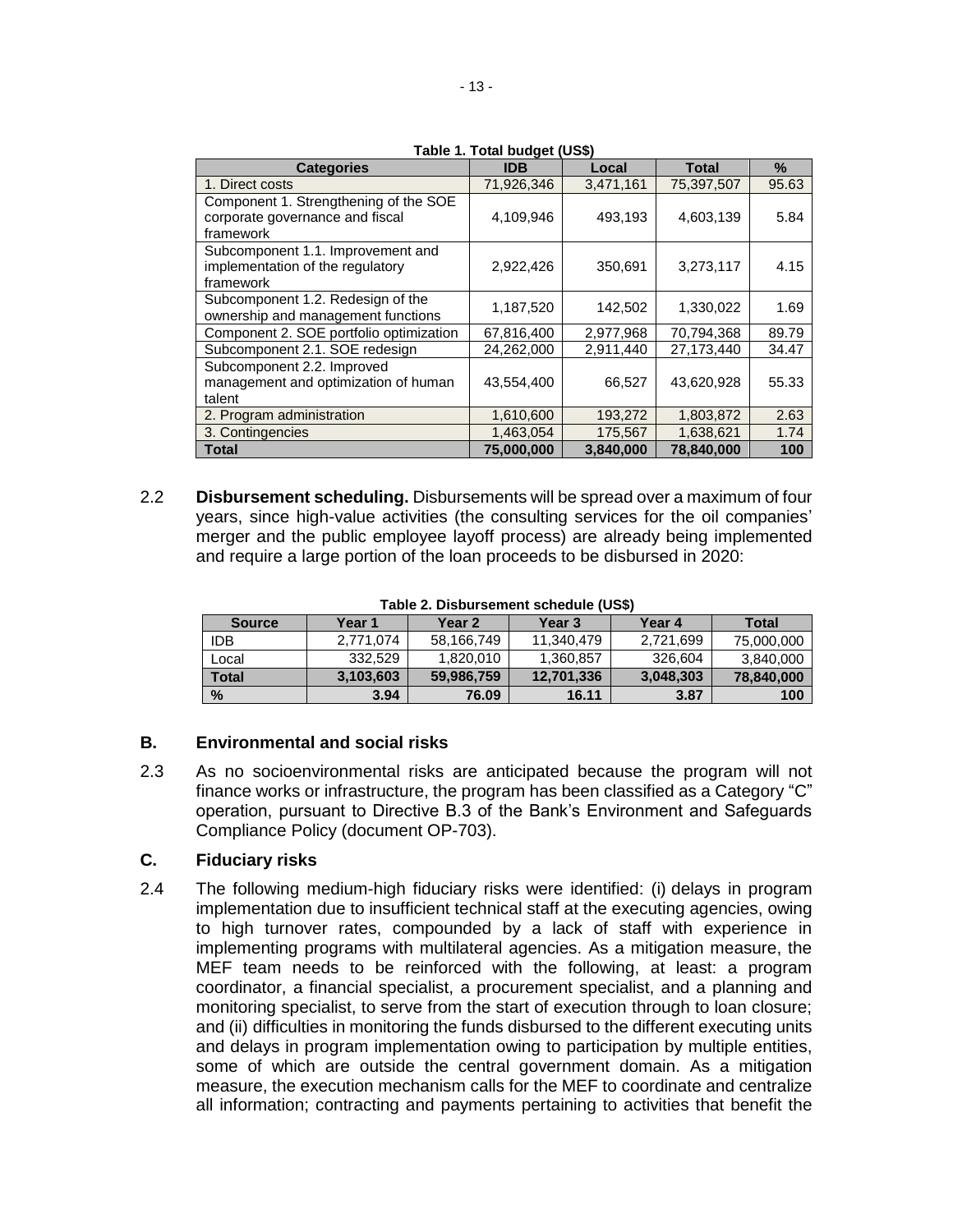SOEs to be handled by the line ministries, which are part of central government; and SOE staff severance payments to be made through reimbursements rather than advances of funds.

# **D. Other key issues and risks**

- 2.5 A risk management workshop was held, following the Bank's methodology. Risks classified as medium-high are listed below:
	- a. **Public management and governance.** The following risks are rated mediumhigh:
		- (i) Turnover among the authorities that results in changes to public policy priorities and holds up approval of the LOEP reform and, with it, the goals planned up to 2020. This risk will be mitigated by holding discussions with the new authorities on the importance of the reforms, and by activities to raise public awareness of the expected impacts of the measures among citizens at large. The LOEP reform will be included as a measure in the Policy Matrix of the Program to Support Improved Fiscal Management and Productive Development (paragraph 1.13). Lastly, the Extended Fund Facility includes commitments to reform the SOE management framework to enable monitoring to be shared between the IMF and the Bank.
		- (ii) There could be delays in program execution owing to problems in coordinating the program's different subexecuting agencies. This risk has been mitigated during the design of the operation by holding meetings between the MEF work teams (Legal, Public Financing, Planning, DNEP), EMCO, and the Bank, to support the successful tendering of the planned activities. Interagency agreements between the executing agency and subexecuting agencies specify governance frameworks for implementing program activities that facilitate participation by all entities. Meetings will also be held between the institutions and the Bank's project team to oversee implementation.
	- b. **Development.** The following risk is rated medium-high:
		- (iii) There is a risk of implementation problems with the reform based on the economic policy that it advances, due primarily to potential resistance from personnel at the SOEs affected by layoffs and general public opinion on the future quality and coverage of public services. This will be mitigated by contracting consulting services to manage change in processes aimed at optimizing SOE human talent and to inform the public on the phases and milestones of the reform program, and its benefits.<sup>61</sup>
- 2.6 **Program sustainability.** Actions to support the sustainability of the program's objectives include: (i) development of a new regulatory framework based on the OECD guidelines that introduces fiscal governance and transparency and accountability mechanisms to provide greater clarity in the management of each

 $\overline{a}$ <sup>61</sup> The program provides funding for the implementation of a public information campaign on the reform, which operation ATN/OC-17299-EC will also support.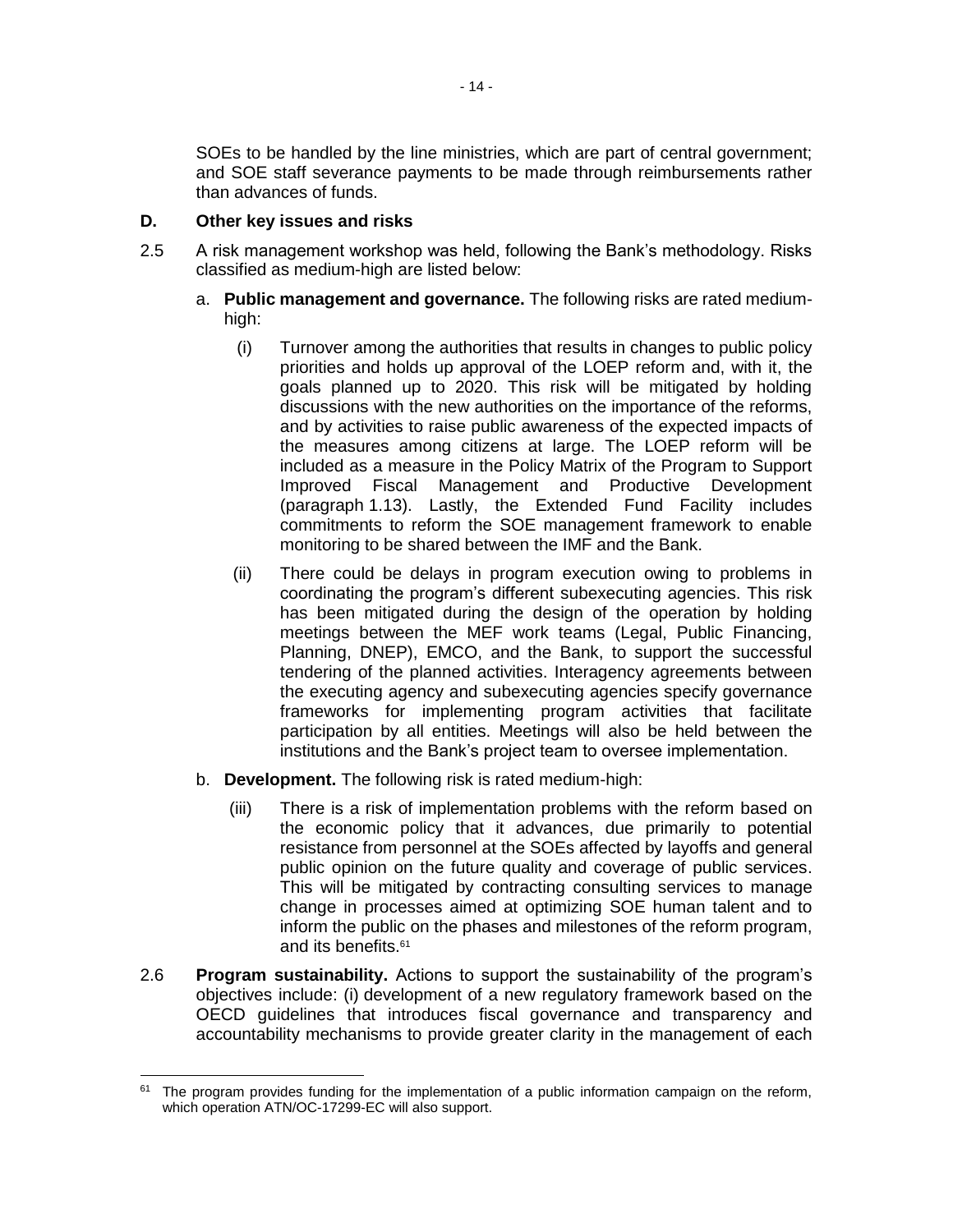State-owned enterprise, along with certainty and timeliness in their financial information, thereby reducing transaction costs; and (ii) development of a new institutional framework for SOE management, including a proposal for a new coordinating agency/entity, and the definition of program execution responsibilities among government agencies.

# **III. IMPLEMENTATION AND MANAGEMENT PLAN**

#### **A. Summary of implementation arrangements**

- 3.1 The borrower will be the Republic of Ecuador, represented by the Ministry of Economy and Finance (MEF). The executing agency will be the MEF, acting through the DNEP. The subexecuting agencies will be: (i) EMCO, or the new entity that replaces it; (ii) the Ministry of Energy and Nonrenewable Natural Resources (MERNNR); (iii) the Ministry of Transportation and Public Works (MTOP); and (iv) the Petroecuador, Petroamazonas, CELEC, CNEL, and TAME SOEs. The MEF has served as executing agency in the following operations: 3073/OC-EC, 3726/OC-EC, 4614/OC-EC, 4670/OC-EC, and 4364/OC-EC; and it has experience in executing Bank programs. In view of its current workload and the specific nature of the program objectives, the executing agency will be given technical and administrative support to enable it to assume the additional planning, execution, monitoring, and control responsibilities.
- 3.2 The MEF will be responsible for execution of the entire program and, in particular, together with EMCO (and its eventual successor), $62$  for the execution of activities under Component 1. The executing agency will form its management team to ensure the program is implemented as specified in the Program Operating Regulations. The executing agency's core staff will be: (i) a General Coordinator; (ii) a Financial and Management Coordinator; (iii) a Procurement Officer; and (iv) a Planning, Monitoring, and Evaluation Officer.
- 3.3 The executing agency's main responsibilities will be to: (i) plan execution of the activities; (ii) prepare, implement, and update the following project management tools: the multiyear execution plan, $63$  the procurement plan, the annual work plan, and the progress monitoring report; (iii) supervise execution and submit status reports; (iv) carry out the processes involved in the preparation of terms of reference, goods tendering and procurement, and the selection and contracting of services for the activities under its responsibility; (v) submit supporting documentation and disbursement requests to the Bank; (vi) file audited annual financial statements; (vii) prepare the program evaluation; and (viii) coordinate the government activities needed for program implementation.
- 3.4 The ministries that will serve as subexecuting agencies (MERNNR and MTOP) will be responsible for the following under Component 2: (i) completing the processes involved in preparing terms of reference, goods tendering and procurement, and the selection and contracting of services for the activities under their responsibility; (ii) providing the MEF with the information necessary for fulfilling the above on a

<sup>&</sup>lt;sup>62</sup> If the new entity does not have contracting authority, the consulting services for SOE output 1.3 would be contracted by the SOE line ministries (MERNNR and MTOP).

 $63$  The multiyear execution plan and procurement plan were developed in workshops held with the executing units, consolidating procurement processes by product and type.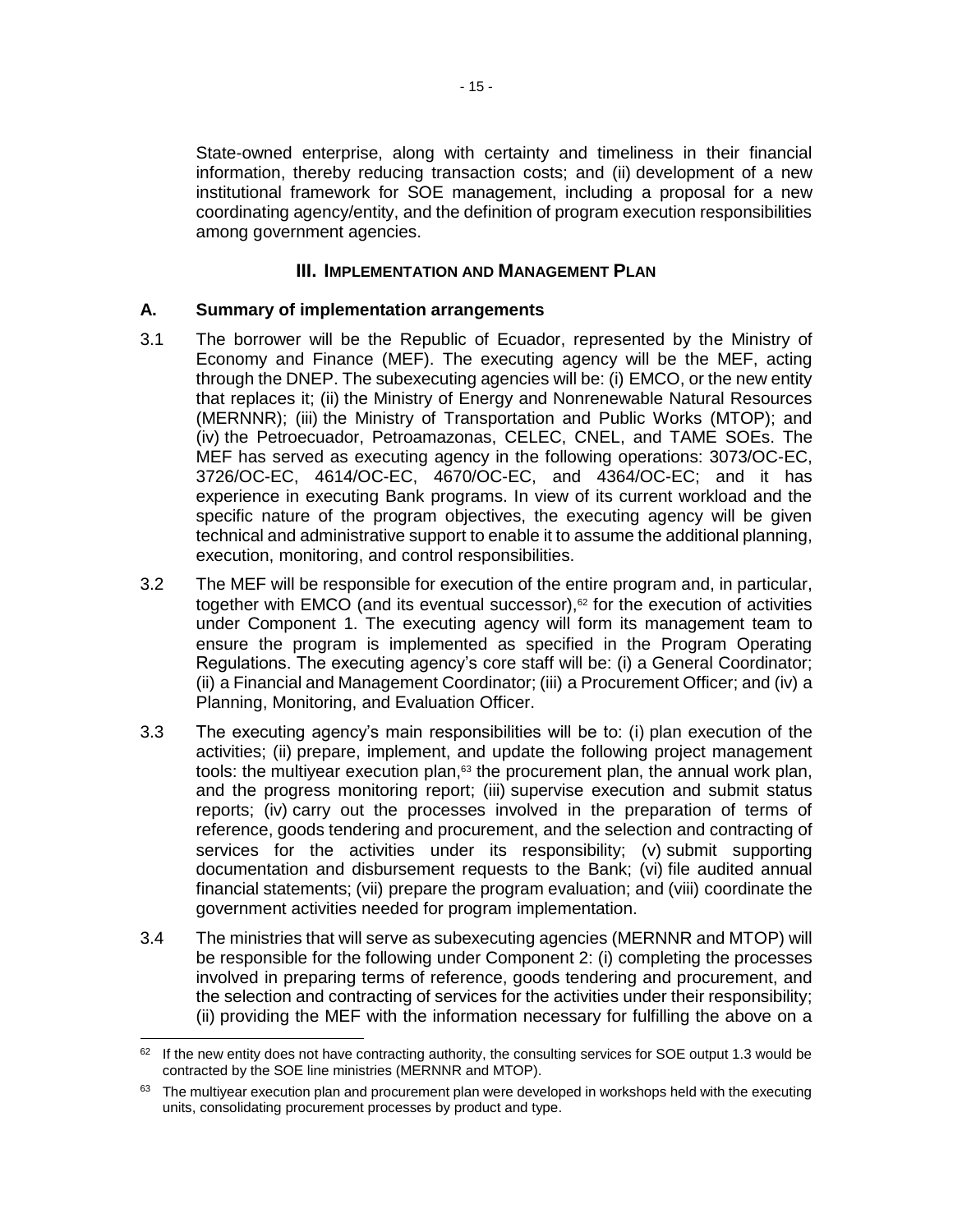timely basis; and (iii) planning, monitoring, managing, and reporting to the executing agency on the use made of the financial resources under their responsibility. The SOEs that will serve as subexecuting agencies (EMCO or the entity that replaces it, Petroecuador, Petroamazonas, CELEC, CNEL, and TAME) will be responsible for executing severance-related disbursements financed under the program. The executing agency's management team will support the subexecuting agencies in the operational and fiduciary management of the activities for which they are responsible.

- 3.5 [Program Operating Regulations](http://idbdocs.iadb.org/wsdocs/getDocument.aspx?DOCNUM=EZSHARE-1354788817-11) will also be prepared and will describe the following: (i) the functions, procedures, and rules for implementing the components, specifying the appointment, composition, and functions of the management teams of the executing agency and subexecuting agencies; (ii) the operational and contractual relations between the parties involved in the program; (iii) the mechanism for coordination and transfer of resources between the executing agency and the subexecuting agencies; and (iv) the eligibility criteria for the severance payments.
- 3.6 **Interagency coordination.** The subexecuting agencies (MERNNR and MTOP) will sign subsidiary financing<sup> $64$ </sup> agreements with the MEF, specifying the activities to be undertaken by the executing agency, as well as the corresponding budgets and the necessary execution, disbursement, monitoring, and evaluation processes. The executing agencies (EMCO, Petroecuador, Petroamazonas, CELEC, CNEL, and TAME) will sign agreements for the fulfillment of objectives $65$ (with or without restitution of funds as the case may be), with the MEF specifying the amount of severance-related disbursements to the SOEs,<sup>66</sup> as well as their monitoring and evaluation processes. Strategic coordination will be performed by the owner of the SOEs (EMCO or its successor) and the MEF.
- 3.7 **Special contractual conditions precedent to the first disbursement of the loan proceeds. The special contractual conditions precedent to the first disbursement will be as follows: (i) the borrower, through the executing agency, has presented evidence that resources have been allocated and the core staff needed to set up the management team are in place (paragraph 3.2)**, this condition being critical to ensure the prompt start of program activities and to avoid delays due to lack of administrative capacity; **(ii) the borrower, through the executing agency, has presented evidence that the corresponding [Program](http://idbdocs.iadb.org/wsdocs/getDocument.aspx?DOCNUM=EZSHARE-1354788817-11)  [Operating Regulations](http://idbdocs.iadb.org/wsdocs/getDocument.aspx?DOCNUM=EZSHARE-1354788817-11) have been approved by the executing agency and the subexecuting agencies and have entered into force under the terms previously agreed upon with the Bank**, this condition being justified insofar as the Operating Regulations will establish guidelines, procedures, and coordination mechanisms for successful program implementation (paragraph 3.5).
- 3.8 **Special contractual conditions for execution.** (i) prior to execution of the activities that are the responsibility of the subexecuting agencies, evidence will have been received that the respective subsidiary agreements have been signed with those subexecuting agencies on execution responsibilities and the transfer of

  $64$  These will be annexes to the Program Operating Regulations, once signed.

<sup>65</sup> Idem.

<sup>&</sup>lt;sup>66</sup> The Bank will reimburse the MEF for payments made (paragraph [3.12\)](#page-21-0).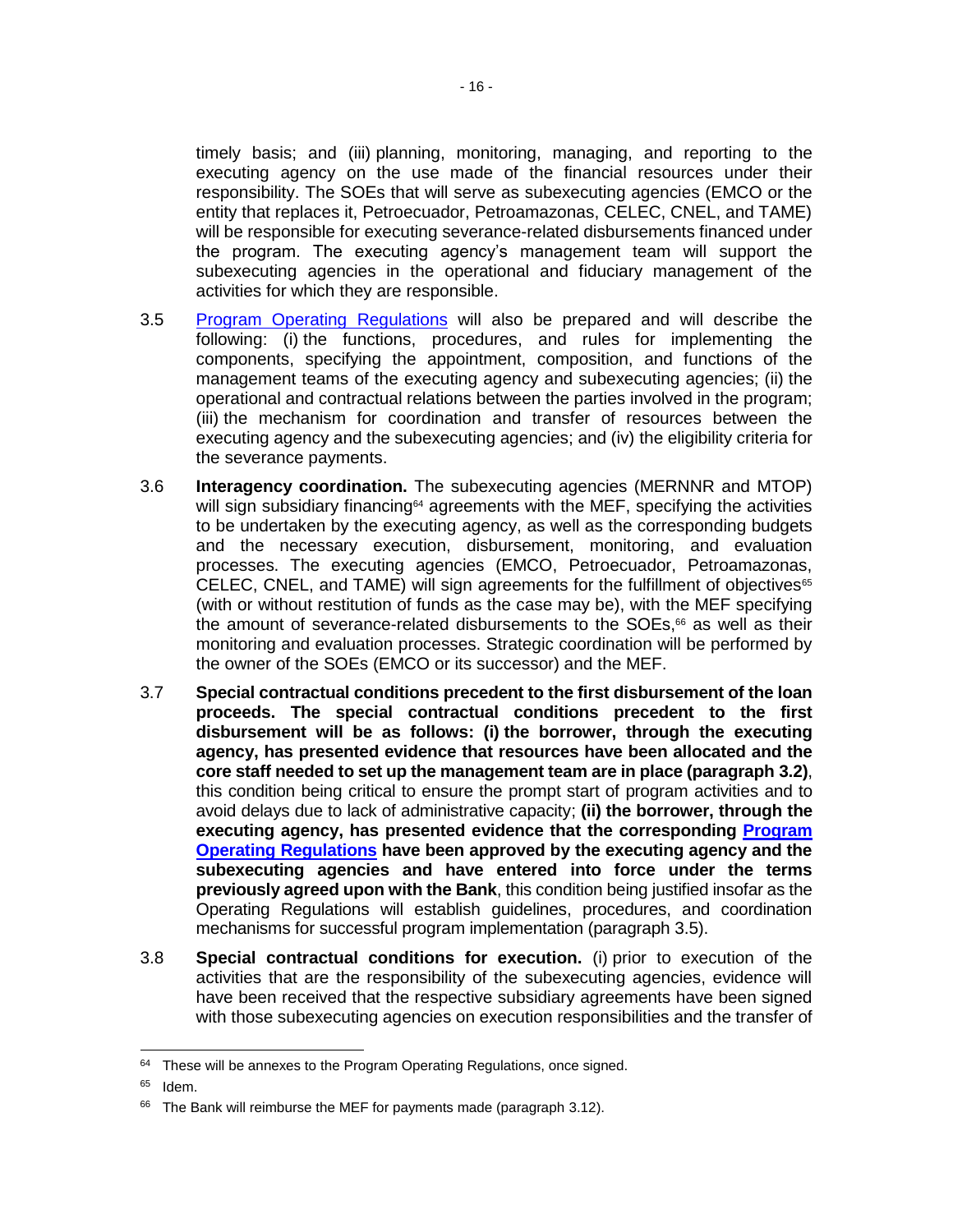resources; and (ii) prior to the execution of activities to finance severances under the SOEs' responsibility in Component 2, evidence will have been received that performance agreements have been signed with those SOEs (with or without restitution of funds), and that financial audits have been performed to determine the amounts to be executed.

- 3.9 **Retroactive financing and recognition of eligible expenditures.** The Bank may provide retroactive financing, as a charge against the loan proceeds, of up to US\$15 million (20% of the loan amount) for eligible expenditures incurred by the borrower prior to the loan approval date, in order to engage the consulting services needed to prepare conceptual designs, to establish the execution units, and to cover priority layoffs that are already under way and that being financed with government funds, provided that all such expenditures have met requirements substantially similar to those specified in the loan contract. Expenditures must have been incurred on or after the project profile approval date of 15 February 2019, but under no circumstances may they have been incurred more than 18 months prior to the loan approval date.
- 3.10 **Procurement.** Procurements financed from the loan proceeds will be made in accordance with Policies for the Procurement of Goods and Works Financed by the Inter-American Development Bank (document GN-2349-9), and the Policies for the Selection and Contracting of Consultants Financed by the Inter-American Development Bank (document GN-2350-9). Procurements in amounts below the international competitive bidding thresholds (US\$3 million for works, US\$250,000 for goods and nonconsulting services, and US\$200,000 in the case of consulting firms) can be processed through Ecuador's National Public Procurement System (SNCP).
- 3.11 **Financial management and audits.** The provisions of the Financial Management Guidelines for IDB-financed Projects (document OP-273-6) will be applied. Annual program financial statements will be audited by independent auditors acceptable to the Bank and submitted within 120 days following the end of each fiscal year. The last audited financial statement will be submitted no later than 120 days following the date of the final disbursement.
- <span id="page-21-0"></span>3.12 The Bank will make loan disbursements in the form of advances of funds to meet the project's real liquidity needs according to the financial plan, except for disbursements in respect of staff severance payments. The Bank may also make direct payments to suppliers or reimburse other expenses, at the borrower's request. For disbursements in respect of staff severances, the Bank will reimburse payments made, subject to verification by an independent auditing firm, compliance with legal requirements, and fulfillment of the criteria established in the Program Operating Regulations.

# **B. Summary of results monitoring arrangements**

3.13 **Monitoring** will be based on: (i) the [multiyear execution plan and annual work](http://idbdocs.iadb.org/wsdocs/getDocument.aspx?DOCNUM=EZSHARE-1354788817-3)  [plan;](http://idbdocs.iadb.org/wsdocs/getDocument.aspx?DOCNUM=EZSHARE-1354788817-3) (ii) the [procurement](http://idbdocs.iadb.org/wsdocs/getDocument.aspx?DOCNUM=EZSHARE-1354788817-3) plan; (iii) the Results Matrix; (iv) the monitoring and [evaluation plan;](http://idbdocs.iadb.org/wsdocs/getDocument.aspx?DOCNUM=EZSHARE-1354788817-12) and (v) the progress monitoring report. Within 30 days following the end of each six-month period, the MEF will send the Bank a semiannual report on progress towards the outcomes, outputs, and financial targets, for approval by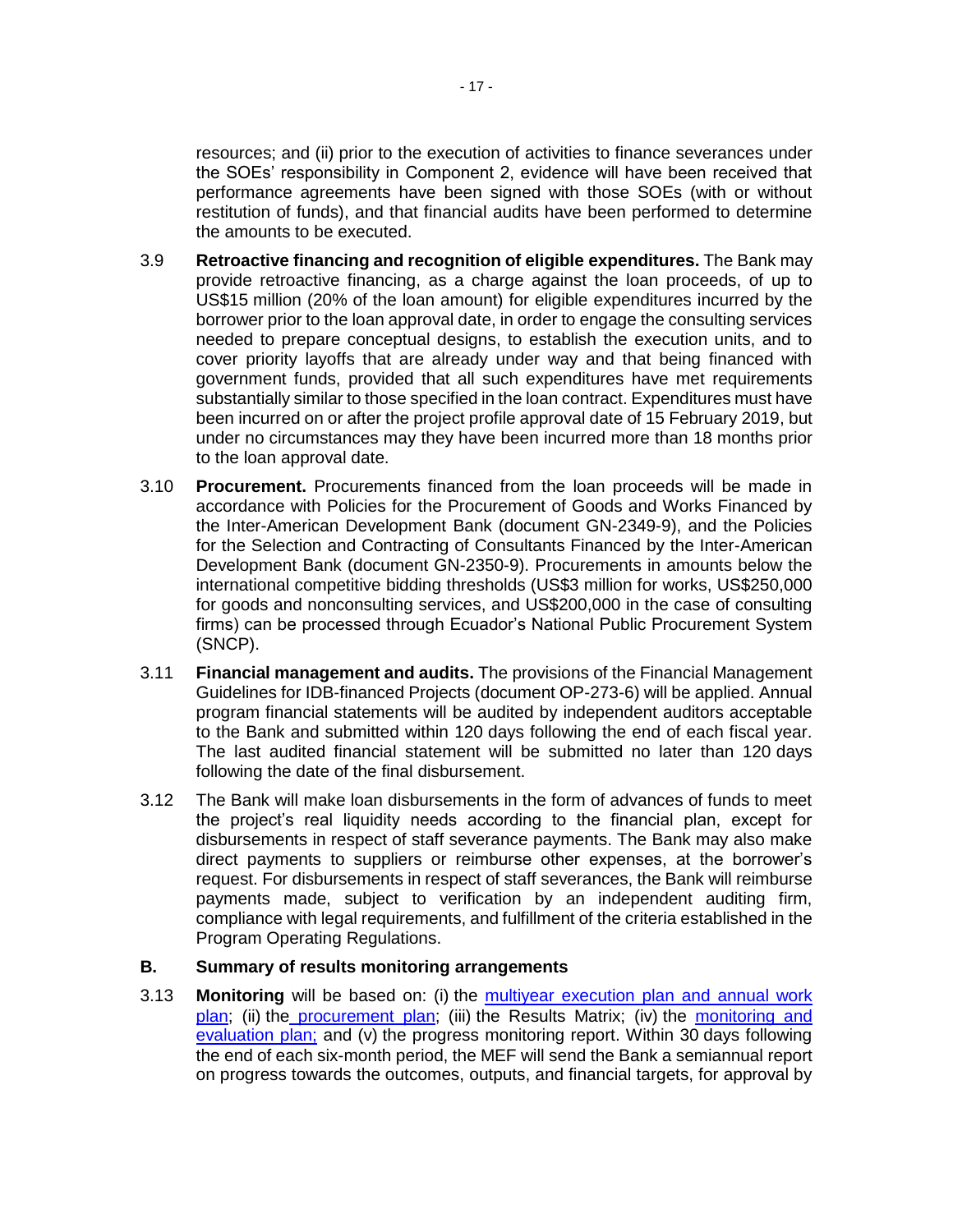the Bank. The Bank will conduct inspection visits and ex post reviews as part of program monitoring.

3.14 **Evaluation.** The program will be evaluated against the annual targets and the outcome and output indicators contained in the program's Results Matrix, through a midterm and a final evaluation using the before-and-after evaluation methodology with attribution of results.<sup>67</sup> An ex post economic evaluation will also be made to ascertain whether the returns envisaged in the ex ante evaluation have materialized. This will be financed from the loan proceeds [\(monitoring and](http://idbdocs.iadb.org/wsdocs/getDocument.aspx?DOCNUM=EZSHARE-1354788817-12)  [evaluation plan\).](http://idbdocs.iadb.org/wsdocs/getDocument.aspx?DOCNUM=EZSHARE-1354788817-12)<sup>68</sup> The borrower, either alone or through the executing agency, will prepare a midterm evaluation report and submit it to the Bank within 90 days after 60% of the loan funds have been disbursed, or after 30 months of program implementation, whichever occurs first. It will also send the Bank a final evaluation 90 days after the date on which 95% of the loan resources have been disbursed, which will serve as an input for the project completion report.

 $67$  The result for the treatment group ( $Y_{t=1}^T/T=1$ ) is the impact variable measured after the intervention, and the counterfactual ( $Y_{t=0}^{C}/T=0$ ) is defined as the impact variable measured before the intervention.

<sup>&</sup>lt;sup>68</sup> The MEF will commission these evaluations, and the corresponding terms of reference will be subject to the Bank's approval and no objection.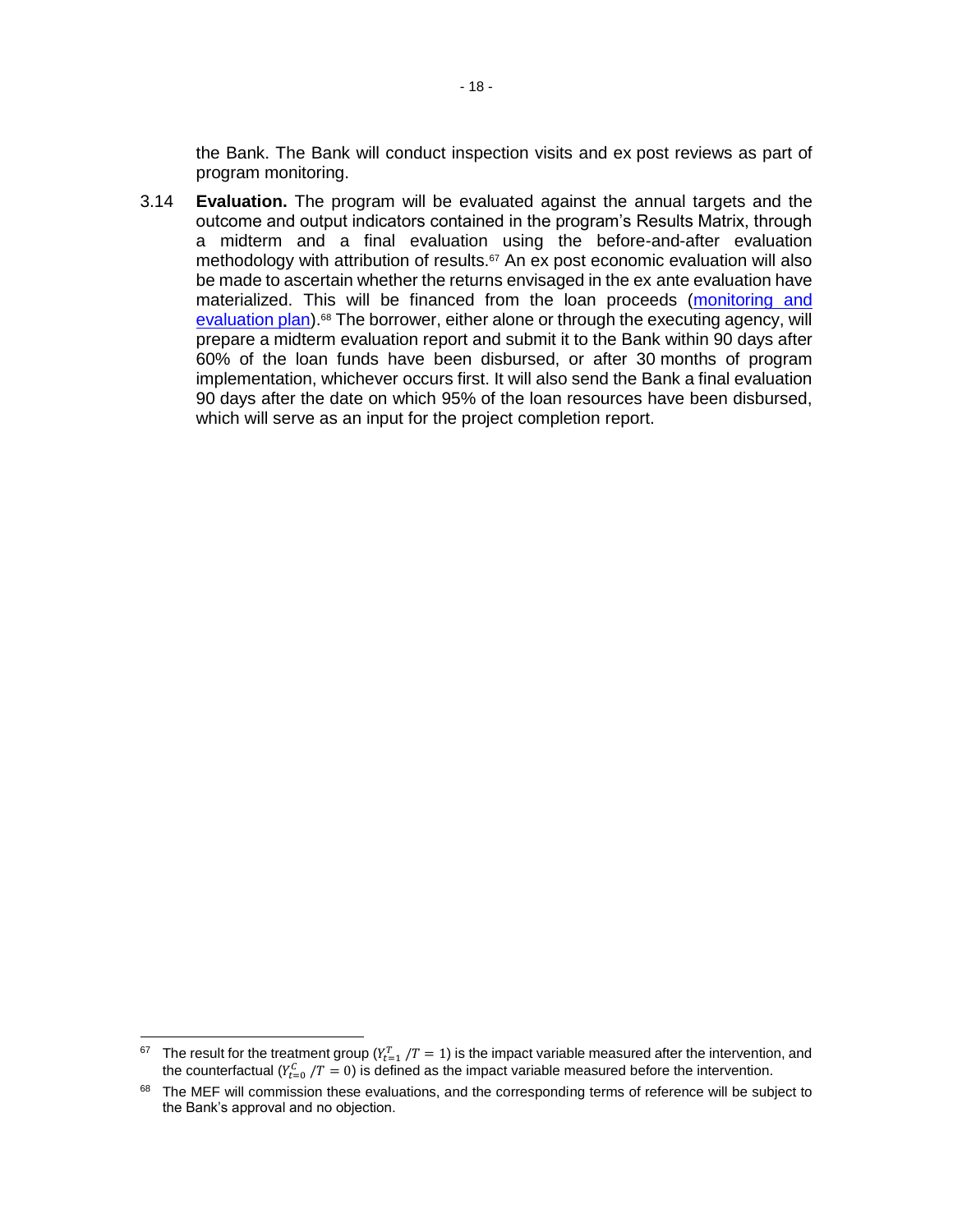| <b>Development Effectiveness Matrix</b>                                                                                                                                     |                                                                                                                                          |                                                                                                                                                                                                        |  |  |  |  |  |  |
|-----------------------------------------------------------------------------------------------------------------------------------------------------------------------------|------------------------------------------------------------------------------------------------------------------------------------------|--------------------------------------------------------------------------------------------------------------------------------------------------------------------------------------------------------|--|--|--|--|--|--|
| <b>Summarv</b>                                                                                                                                                              |                                                                                                                                          |                                                                                                                                                                                                        |  |  |  |  |  |  |
| I. Corporate and Country Priorities                                                                                                                                         |                                                                                                                                          |                                                                                                                                                                                                        |  |  |  |  |  |  |
| I. IDB Development Objectives                                                                                                                                               |                                                                                                                                          | Yes                                                                                                                                                                                                    |  |  |  |  |  |  |
| Development Challenges & Cross-cutting Themes                                                                                                                               | -Productivity and Innovation<br>-Gender Equality and Diversity<br>-Institutional Capacity and the Rule of Law                            |                                                                                                                                                                                                        |  |  |  |  |  |  |
| <b>Country Development Results Indicators</b>                                                                                                                               | -Government agencies benefited by projects that strengthen technological and<br>managerial tools to improve public service delivery (#)* |                                                                                                                                                                                                        |  |  |  |  |  |  |
| 2. Country Development Objectives                                                                                                                                           |                                                                                                                                          | Yes                                                                                                                                                                                                    |  |  |  |  |  |  |
| <b>Country Strategy Results Matrix</b>                                                                                                                                      | GN-2924                                                                                                                                  | Particularly with the objectives of generate efficiences and<br>increase the quality of public expenditure and boost the<br>contribution of private investment and productivity to<br>economic growth. |  |  |  |  |  |  |
| <b>Country Program Results Matrix</b>                                                                                                                                       | GN-2948                                                                                                                                  | The intervention is included in the 2019 Operational<br>Program.                                                                                                                                       |  |  |  |  |  |  |
| Relevance of this project to country development challenges (If not aligned to<br>country strategy or country program)                                                      |                                                                                                                                          |                                                                                                                                                                                                        |  |  |  |  |  |  |
| <b>Development Outcomes - Evaluability</b>                                                                                                                                  |                                                                                                                                          | <b>Evaluable</b>                                                                                                                                                                                       |  |  |  |  |  |  |
| <b>Evidence-based Assessment &amp; Solution</b>                                                                                                                             |                                                                                                                                          | 7.7                                                                                                                                                                                                    |  |  |  |  |  |  |
| 3.1 Program Diagnosis                                                                                                                                                       |                                                                                                                                          | 3.0                                                                                                                                                                                                    |  |  |  |  |  |  |
| 3.2 Proposed Interventions or Solutions                                                                                                                                     |                                                                                                                                          | 1.7                                                                                                                                                                                                    |  |  |  |  |  |  |
| 3.3 Results Matrix Quality                                                                                                                                                  | 3.0                                                                                                                                      |                                                                                                                                                                                                        |  |  |  |  |  |  |
| <b>Ex ante Economic Analysis</b>                                                                                                                                            | 10.0                                                                                                                                     |                                                                                                                                                                                                        |  |  |  |  |  |  |
| 4.1 Program has an ERR/NPV, or key outcomes identified for CEA                                                                                                              | 3.0                                                                                                                                      |                                                                                                                                                                                                        |  |  |  |  |  |  |
| 4.2 Identified and Quantified Benefits and Costs                                                                                                                            | 3.0                                                                                                                                      |                                                                                                                                                                                                        |  |  |  |  |  |  |
| 4.3 Reasonable Assumptions                                                                                                                                                  |                                                                                                                                          | 1.0<br>2.0                                                                                                                                                                                             |  |  |  |  |  |  |
| <b>4.4 Sensitivity Analysis</b>                                                                                                                                             |                                                                                                                                          | 1.0                                                                                                                                                                                                    |  |  |  |  |  |  |
| 4.5 Consistency with results matrix<br><b>Monitoring and Evaluation</b>                                                                                                     | 7.0                                                                                                                                      |                                                                                                                                                                                                        |  |  |  |  |  |  |
| 5.1 Monitoring Mechanisms                                                                                                                                                   |                                                                                                                                          | 2.5                                                                                                                                                                                                    |  |  |  |  |  |  |
| 5.2 Evaluation Plan                                                                                                                                                         |                                                                                                                                          | 4.5                                                                                                                                                                                                    |  |  |  |  |  |  |
| <b>Risks &amp; Mitigation Monitoring Matrix</b>                                                                                                                             |                                                                                                                                          |                                                                                                                                                                                                        |  |  |  |  |  |  |
| Overall risks rate = magnitude of risks*likelihood                                                                                                                          |                                                                                                                                          | Medium                                                                                                                                                                                                 |  |  |  |  |  |  |
| Identified risks have been rated for magnitude and likelihood                                                                                                               |                                                                                                                                          | Yes                                                                                                                                                                                                    |  |  |  |  |  |  |
| Mitigation measures have been identified for major risks                                                                                                                    |                                                                                                                                          | Yes                                                                                                                                                                                                    |  |  |  |  |  |  |
| Mitigation measures have indicators for tracking their implementation                                                                                                       | Yes                                                                                                                                      |                                                                                                                                                                                                        |  |  |  |  |  |  |
| Environmental & social risk classification                                                                                                                                  |                                                                                                                                          | C                                                                                                                                                                                                      |  |  |  |  |  |  |
| IV. IDB's Role - Additionality                                                                                                                                              |                                                                                                                                          |                                                                                                                                                                                                        |  |  |  |  |  |  |
| The project relies on the use of country systems<br>Fiduciary (VPC/FMP Criteria)                                                                                            | Yes                                                                                                                                      | Financial Management: Budget, Treasury, Accounting and<br>Reporting, External Control, Internal Audit.<br>Procurement: Information System, Price Comparison,<br><b>National Public Bidding.</b>        |  |  |  |  |  |  |
| Non-Fiduciary                                                                                                                                                               |                                                                                                                                          |                                                                                                                                                                                                        |  |  |  |  |  |  |
| The IDB's involvement promotes additional improvements of the intended beneficiaries<br>and/or public sector entity in the following dimensions:                            |                                                                                                                                          |                                                                                                                                                                                                        |  |  |  |  |  |  |
| Additional (to project preparation) technical assistance was provided to the public<br>sector entity prior to approval to increase the likelihood of success of the project | Yes                                                                                                                                      | EC-T1419                                                                                                                                                                                               |  |  |  |  |  |  |

Note: (\*) Indicates contribution to the corresponding CRF's Country Development Results Indicator.

*Evaluability Assessment Note:* 

The general objective of the operation is to reduce the fiscal load to the State derived from the proprietorship of Public Enterprises (PPEE). To achieve this goal, the proposal<br>identifies two specific areas to intervene. *focuses on increasing the efficiency of the PPEE in the energy and aeronautic sectors. The POD includes a description on the amount of transfers from the General State Budget to the PPEE, the gaps in dimensions associated to corporate governance, and the efficiency of the PPEE in the energy and aeronautic sectors.* 

Regarding the fiscal load, the project proposal quantifies the transfers in 4.2% of GDP (MEF, 2018). Regarding governance, the project identifies only 21% of board sessions are<br>ordinary, 14% of enterprises have updated fin *salaries per unit produced, estimated at values well above those of comparable firms (MERNNR, 2018).*

The economic analysis assumes benefits derived from savings induced by improved transparency (via reductions in bribes and inefficient purchases), gains in operating<br>efficiency, and savings associated with the retirement o *approximately US \$ 60 million and the internal rate of return is estimated at 33 percent. The exercise includes a sensitivity analysis.*

Monitoring is based on annual reports from the EEPP, MERNNR, and MTOP. The verification of the delivery of products rests with EMCO, MEF, DNEP, SRI, MERNNR, and MTOP<br>reception certificates. The monitoring plan has a list o

Five risks are identified, of which four are classified as medium-high. The medium-high risks identified are changes in authorities, problems of coordination for execution,<br>resistance of the personnel affected, and lack of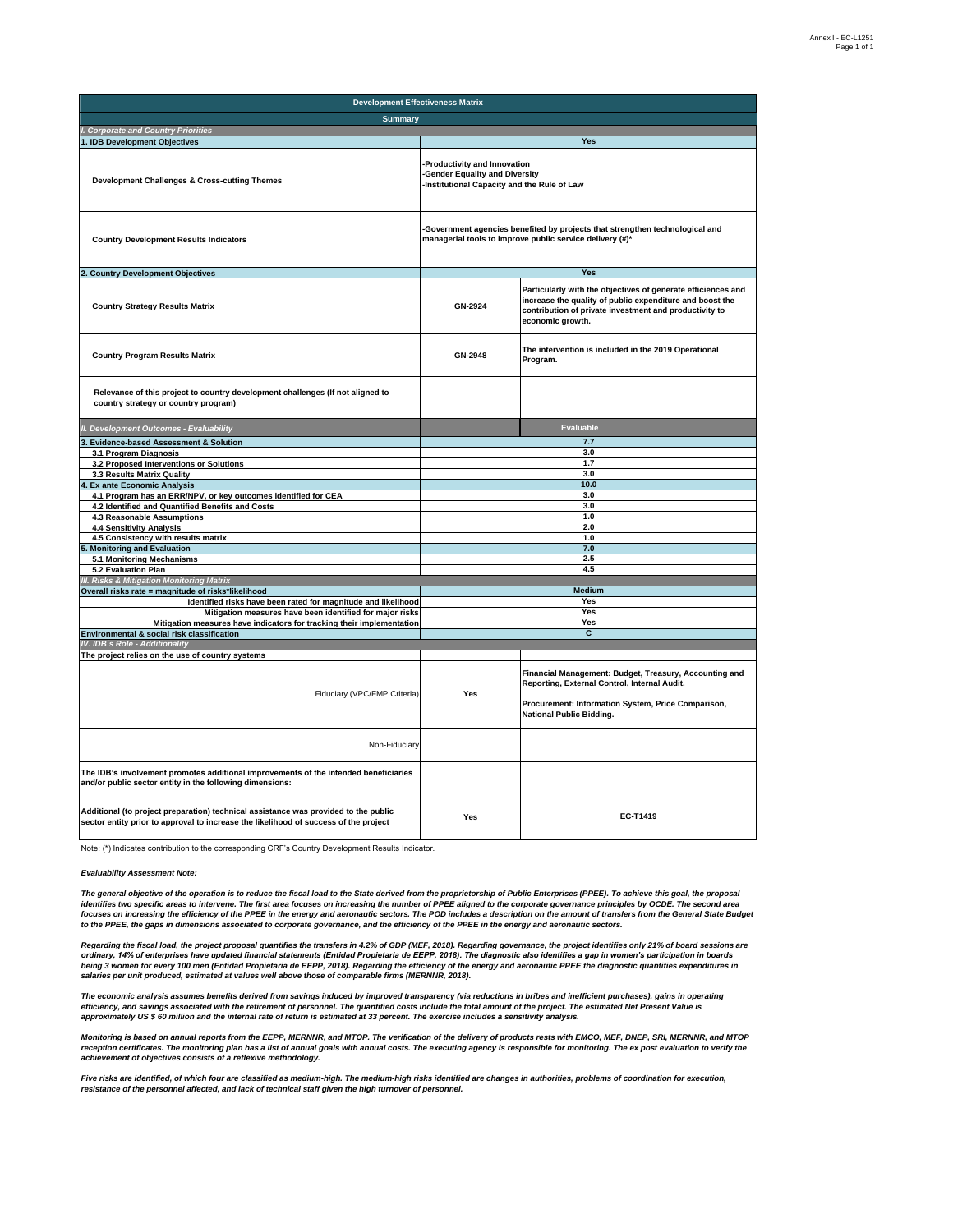# **RESULTS MATRIX**

| <b>Project objective:</b> | The general objective is to reduce the tax burden on the State arising from its ownership of State-owned enterprises (SOEs). The specific<br>objectives are to: (i) increase the number of SOEs that adhere to the corporate governance principles of the Organisation for Economic<br>Co-operation and Development (OECD), including fiscal governance comparable to that of the private sector; and (ii) increase the efficiency list of the private sector and (ii) increase the efficiency<br>of SOEs in the oil and gas, electricity, and aviation sectors. |
|---------------------------|------------------------------------------------------------------------------------------------------------------------------------------------------------------------------------------------------------------------------------------------------------------------------------------------------------------------------------------------------------------------------------------------------------------------------------------------------------------------------------------------------------------------------------------------------------------|
|---------------------------|------------------------------------------------------------------------------------------------------------------------------------------------------------------------------------------------------------------------------------------------------------------------------------------------------------------------------------------------------------------------------------------------------------------------------------------------------------------------------------------------------------------------------------------------------------------|

#### **EXPECTED IMPACT**

| <b>Indicator</b>                                                           | Unit of measure       | Base-<br>line | <b>Baseline</b><br>year | 2019 | 2020 | 2021 | 2022 | <b>Final</b><br>target | Means of<br>verification      | <b>Comments</b>                                                                                                                      |
|----------------------------------------------------------------------------|-----------------------|---------------|-------------------------|------|------|------|------|------------------------|-------------------------------|--------------------------------------------------------------------------------------------------------------------------------------|
| <b>IMPACT 1: Reduction of the State's fiscal burden from SOE ownership</b> |                       |               |                         |      |      |      |      |                        |                               |                                                                                                                                      |
| Transfers from the<br>General State Budget<br>(PGE) to SOEs / GDP          | %<br><b>US\$/US\$</b> | 4.2           | 2018                    | 4.2  | 3.9  | 3.6  | 3.2  | 3.2                    | Annual Budget<br>Report (MEF) | <b>Baseline:</b> $4.2$ = Amount of<br>transfers from the PGE to SOEs<br>(US\$4.515 billion) relative to GDP<br>(US\$107.511 billion) |

#### **EXPECTED OUTCOMES<sup>1</sup>**

| <b>Indicator</b>                                                                     | Unit of measure                                                                                                                                                    | Base-<br>line | <b>Baseline</b><br>year | 2019 | 2020 | 2021 | 2022 | <b>Final target</b> | Means of<br>verification                 | <b>Comments</b>                                                                                                                            |
|--------------------------------------------------------------------------------------|--------------------------------------------------------------------------------------------------------------------------------------------------------------------|---------------|-------------------------|------|------|------|------|---------------------|------------------------------------------|--------------------------------------------------------------------------------------------------------------------------------------------|
|                                                                                      | OBJECTIVE 1: Increase the number of SOEs that adhere to OECD corporate governance principles, including fiscal governance comparable to that of the private sector |               |                         |      |      |      |      |                     |                                          |                                                                                                                                            |
| Percentage of total SOE<br>board meetings that are<br>regular meetings               | $\%$<br>Number of<br>meetings $/$<br>Number of<br>meetings                                                                                                         | 21            | 2018                    | 21   | 40   | 55   | 70   | 70                  | Annual report,<br>SOE holding<br>company | <b>Baseline:</b> $21 =$ Number of ordinary<br>SOE board meetings (11) / Total<br>number of SOE board meetings<br>(53)                      |
| SOEs with up-to-date<br>audited financial<br>statements / Total<br>number of SOEs    | $\%$<br>Number of<br>financial<br>statements /<br>Number of<br>financial<br>statements                                                                             | 13.6          | 2018                    | 13.6 | 20   | 50   | 100  | 100                 | Annual report,<br>SOE holding<br>company | <b>Baseline:</b> $13.6$ = Number of SOEs<br>with up-to-date audited financial<br>statements (3) / Total number of<br>SOE <sub>s</sub> (22) |
| Number of women on<br>SOE boards of directors /<br><b>Total SOE board</b><br>members | $\%$<br>Number of<br>women<br>members / Total<br>number of board<br>members                                                                                        | 3             | 2018                    | 3    | 15   | 30   | 40   | 40                  | Annual report,<br>SOE holding<br>company | <b>Baseline:</b> $3 =$ Number of women<br>on SOE boards (2) / Total number<br>of SOE board members (66)                                    |

<sup>1</sup> The expected outcomes are cumulative.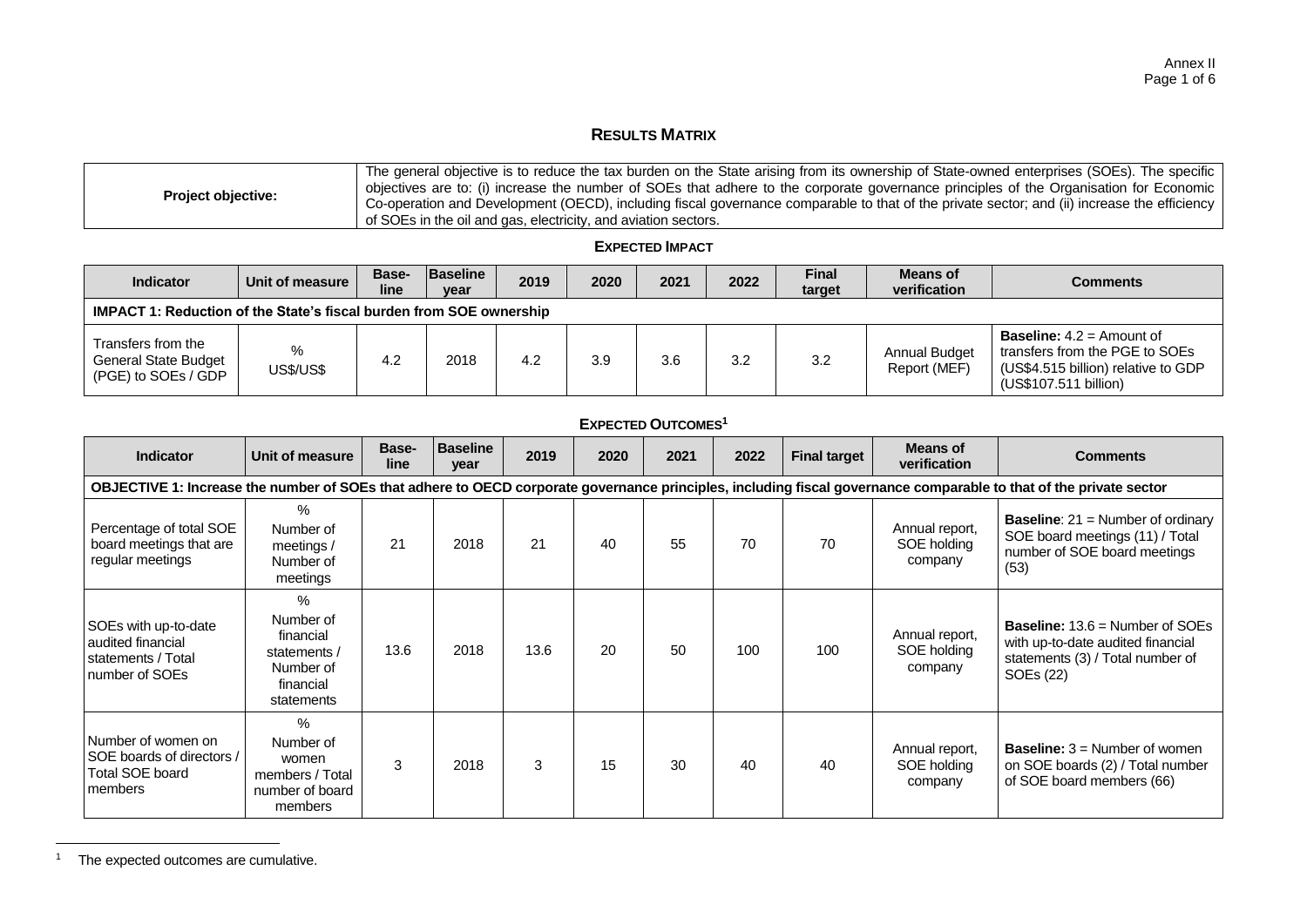| <b>EXPECTED OUTCOMES<sup>1</sup></b>                                                            |                                                                                                    |               |                         |      |      |      |      |                     |                                 |                                                                                                                                            |
|-------------------------------------------------------------------------------------------------|----------------------------------------------------------------------------------------------------|---------------|-------------------------|------|------|------|------|---------------------|---------------------------------|--------------------------------------------------------------------------------------------------------------------------------------------|
| Indicator                                                                                       | Unit of measure                                                                                    | Base-<br>line | <b>Baseline</b><br>year | 2019 | 2020 | 2021 | 2022 | <b>Final target</b> | <b>Means of</b><br>verification | <b>Comments</b>                                                                                                                            |
|                                                                                                 | OBJECTIVE 2: Increase the efficiency of SOEs in the oil and gas, electricity, and aviation sectors |               |                         |      |      |      |      |                     |                                 |                                                                                                                                            |
| Petroamazonas (PAM)<br>payroll expenses /<br>Barrels of oil equivalent<br>produced              | Number:<br>US\$/Number of<br>barrels                                                               | 1.20          | 2018                    | 1.17 |      |      |      | 1 <sup>2</sup>      | Annual report<br>(MERNNR)       | PAM labor efficiency.<br><b>Baseline:</b> $1.2$ = Payroll expenses<br>(US\$178,722,317) / Barrels of oil<br>equivalent (148,461,732)       |
| Petroecuador (PEC)<br>payroll expenses / PEC<br>oil derivatives or refined<br>products produced | Number:<br>US\$/ Number of<br>oil derivatives                                                      | 1.85          | 2018                    | 1.85 | 1.82 | 1.80 | 1.77 | 1.77                |                                 | PEC labor efficiency.<br><b>Baseline:</b> 1.85 = Payroll expenses<br>(US\$12,937,748) / Oil derivatives<br>or refined products (6,987,637) |
| Number of employees of<br>CELEC / CELEC output<br>(GWh)                                         | Number:<br>Number of<br>employees /<br>GWh                                                         | 0.22          | 2018                    | 0.22 | 0.22 | 0.22 | 0.15 | 0.15 <sup>3</sup>   |                                 | CELEC labor efficiency.<br><b>Baseline:</b> $0.22^4$ = Number of<br>employees (4,730) / Output<br>(21,370 GWh)                             |
| Number of employees of<br><b>CNEL</b> per thousand<br><b>CNEL</b> customers                     | Number:<br>Number of<br>employees /<br>1,000 customers                                             | 3             | 2018                    | 3    | 2.5  | 2.5  | 2    | 2 <sup>5</sup>      |                                 | CNEL labor efficiency.<br><b>Baseline:</b> $0.003^6$ = Number of<br>employees (6,925) / Thousand<br>customers $(2,500)$                    |
| Number of TAME<br>employees / Number of<br><b>TAME</b> aircraft                                 | Number:<br>Number of<br>employees /<br>Number of<br>aircraft                                       | 128           | 2018                    | 100  | 85   | 85   | 85   | $85^{7}$            | Annual Report,<br><b>MTOP</b>   | TAME labor efficiency.<br><b>Baseline:</b> $128^8$ = Number of TAME<br>employees (1,150) / Number of<br>aircraft (9)                       |

 <sup>2</sup> PAM estimates.

<sup>&</sup>lt;sup>3</sup> Estructura Organizacional y Estatuto Orgánico Funcional por Procesos de CELEC y CNEL (PricewaterhouseCoopers-PwC, 2014): Average ratio in electric power generation and transmission companies (Interconexión Eléctrica de Colombia, Red Eléctrica Española, and Electronorte de Brasil: 0.056).

<sup>&</sup>lt;sup>4</sup> Accountability report 2018. CELEC website.

<sup>&</sup>lt;sup>5</sup> PwC, 2014: Average ratio in electric power distribution companies (Comisión Federal de Electricidad de México, Empresas Públicas de Medellín, Iberdrola de España: 2).

<sup>6</sup> Accountability Report 2018. CNEL website.

<sup>7</sup> TAME, 2019: Average of United States regional airlines operating single-aisle aircraft primarily on domestic routes (*Southwest, JetBlue, and Spirit*).

<sup>8</sup> TAME, 2019.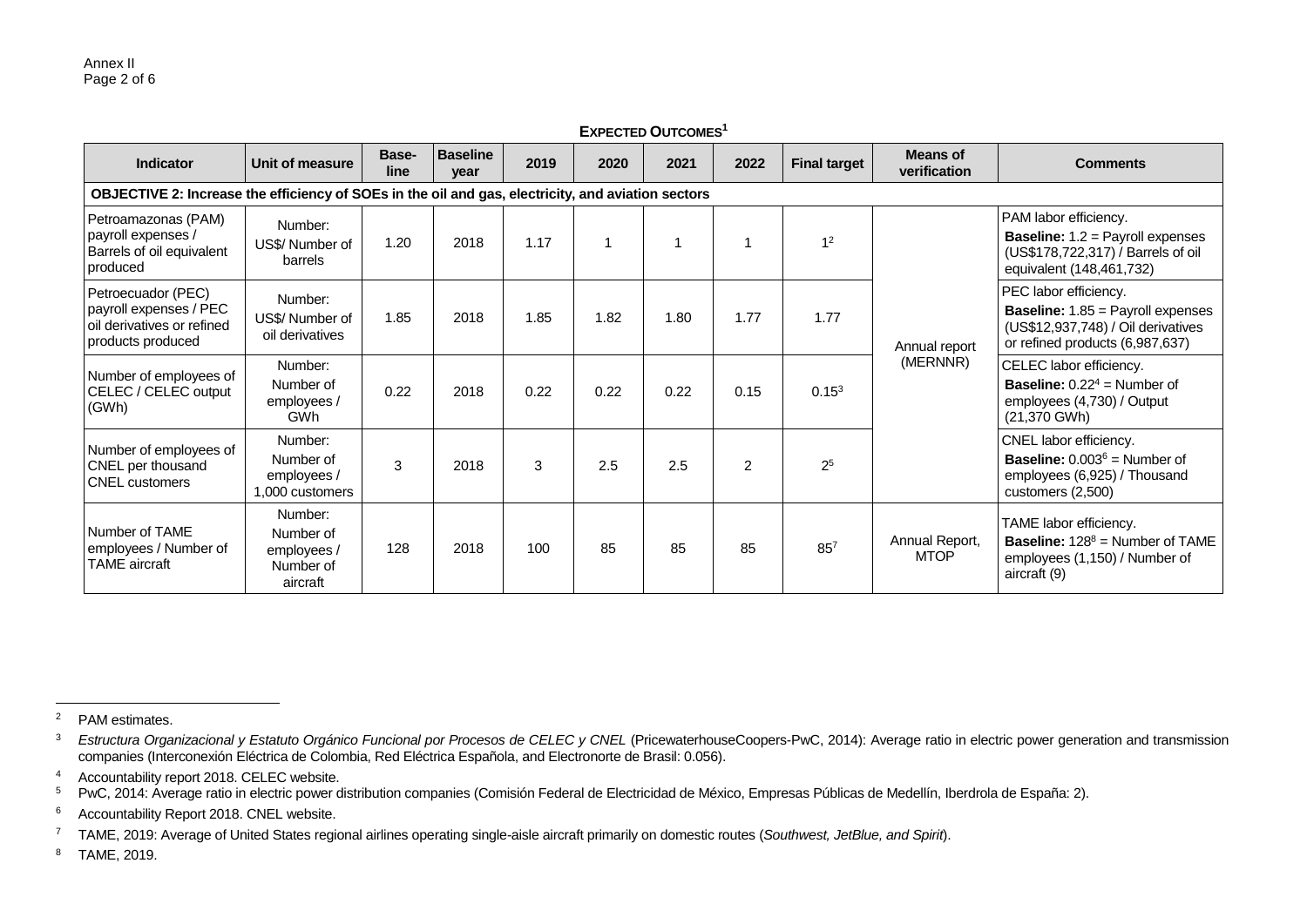| $\mathsf{OUTPUTS}^9$ |  |
|----------------------|--|
|----------------------|--|

| <b>Indicator</b> |                                                                                                                                           | Unit of<br>measure    | Base-<br>line | <b>Baseline</b><br>vear | 2019     | 2020     | 2021     | 2022     | <b>Final</b><br>target | <b>Means of verification</b>                                                                                                     |  |
|------------------|-------------------------------------------------------------------------------------------------------------------------------------------|-----------------------|---------------|-------------------------|----------|----------|----------|----------|------------------------|----------------------------------------------------------------------------------------------------------------------------------|--|
|                  | Component 1: Strengthening of the SOE corporate governance and fiscal framework                                                           |                       |               |                         |          |          |          |          |                        |                                                                                                                                  |  |
|                  | Subcomponent 1.1. Improvement and implementation of the regulatory framework                                                              |                       |               |                         |          |          |          |          |                        |                                                                                                                                  |  |
| (i)              | Regulatory framework                                                                                                                      |                       |               |                         |          |          |          |          |                        |                                                                                                                                  |  |
| (a)              | Report on actions taken to publicize<br>the new State-owned Enterprises Act<br>(LOEP) and OECD guidelines<br>approved.                    | Report                | $\Omega$      | 2018                    | $\Omega$ | $\Omega$ | $\Omega$ |          |                        | Certificate of approval, State-owned<br>Enterprise Holding Company (EMCO),<br>and subsequently the entity that<br>replaces it    |  |
| (b)              | LOEP regulations drafted                                                                                                                  | Rules of<br>procedure | $\Omega$      | 2018                    | $\Omega$ |          | $\Omega$ | $\Omega$ |                        | Certificate of receipt, MEF                                                                                                      |  |
| (c)              | LOEP reforms supervision report<br>implemented and technical<br>regulations drafted                                                       | Report                | 0             | 2018                    | $\Omega$ | $\Omega$ | $\Omega$ | $2^{10}$ | $\overline{2}$         | Certificate of receipt, MEF                                                                                                      |  |
| (d)              | SOE civil servants and employees<br>trained in OECD corporate<br>governance guidelines and LOEP<br>reforms                                | Number of staff       | $\Omega$      | 2018                    | $\Omega$ | 100      | 50       | 50       | 200                    | List of participants, EMCO and then<br>the entity that replaces it, showing<br>attendance at public awareness-<br>raising events |  |
| (ii)             | Fiscal governance regime                                                                                                                  |                       |               |                         |          |          |          |          |                        |                                                                                                                                  |  |
|                  | (a) Report containing the design of the<br>SOE tax collection function in the<br>Internal Revenue Service (SRI) <sup>11</sup><br>approved | Report                | $\Omega$      | 2018                    | $\Omega$ | $\Omega$ | $\Omega$ |          |                        | Certificate of approval, SRI                                                                                                     |  |
| (b)              | Report containing the institutional<br>design of tax functions and<br>responsibilities in the SOEs <sup>12</sup>                          | Report                | 0             | 2018                    | $\Omega$ | $\Omega$ |          | 0        |                        | Certificate of Approval, DNEP                                                                                                    |  |
| (C)              | Report containing the design of the oil<br>companies' tax regime approved                                                                 | Report                | $\Omega$      | 2018                    | $\Omega$ |          | $\Omega$ | 0        |                        | Certificate of approval, DNEP                                                                                                    |  |

<sup>9</sup> Annual outputs.

<sup>10</sup> Guidelines associated with LOEP.

<sup>11</sup> Consulting service includes training for 20 SRI officials on the SOE tax collection function.

<sup>&</sup>lt;sup>12</sup> Consulting service includes training for 40 SOE employees to fulfill tax responsibilities.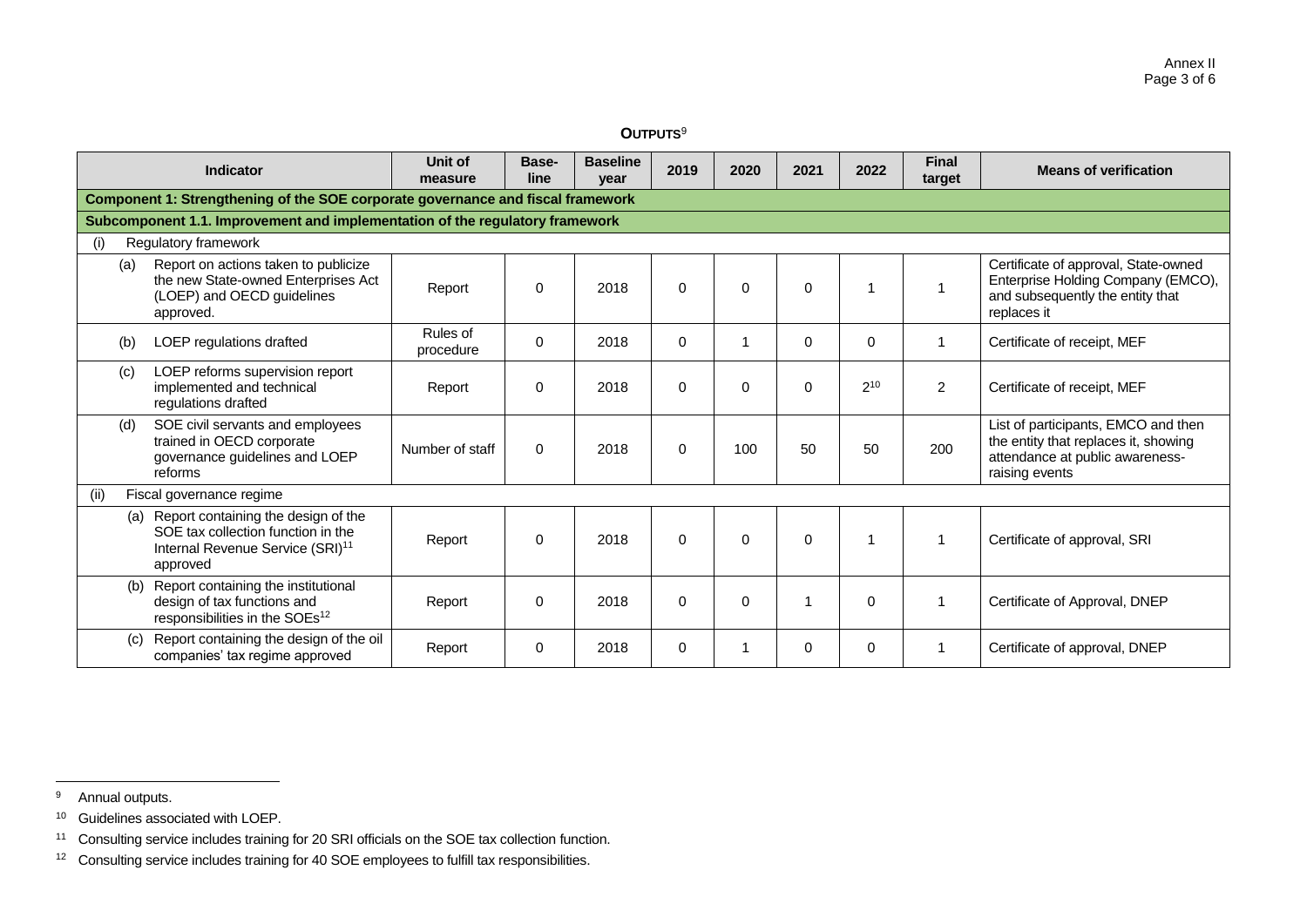|       | Indicator                                                                                                                                           | Unit of<br>measure | Base-<br>line | <b>Baseline</b><br>year | 2019        | 2020           | 2021           | 2022        | <b>Final</b><br>target | <b>Means of verification</b>                                                                              |  |
|-------|-----------------------------------------------------------------------------------------------------------------------------------------------------|--------------------|---------------|-------------------------|-------------|----------------|----------------|-------------|------------------------|-----------------------------------------------------------------------------------------------------------|--|
| (iii) | Transparency and accountability                                                                                                                     |                    |               |                         |             |                |                |             |                        |                                                                                                           |  |
|       | (a) SOE employees trained in<br>implementation of International<br><b>Financial Reporting Standards (IFRS)</b><br>and financial statement reporting | Employees          | $\mathbf 0$   | 2018                    | $\Omega$    | 25             | 20             | $\Omega$    | 45                     | List of participants, EMCO and<br>subsequently the entity that replaces it,<br>showing course attendance. |  |
| (b)   | Report containing criteria for the<br>prequalification of external auditors<br>approved                                                             | Report             | 0             | 2018                    | $\mathbf 0$ | $\mathbf{1}$   | $\mathbf 0$    | $\mathbf 0$ | 1                      | Certificate of approval, DNEP                                                                             |  |
| (C)   | Report on technical consulting<br>services to support SOE ISO-37001<br>certification approved                                                       | Report             | 0             | 2018                    | $\mathbf 0$ | $\overline{c}$ | 3              | $\mathbf 0$ | 5                      | Certificate of approval, EMCO                                                                             |  |
|       | Subcomponent 1.2. Redesign of the ownership and management functions                                                                                |                    |               |                         |             |                |                |             |                        |                                                                                                           |  |
| (i)   | Support for implementation of the SOE holding company to replace EMCO                                                                               |                    |               |                         |             |                |                |             |                        |                                                                                                           |  |
|       | (a) Supervision report on measures to<br>implement the new SOE holding<br>company and the administrative<br>charter delivered                       | Report             | $\mathbf 0$   | 2018                    | $\mathbf 0$ | $\overline{1}$ | $\mathbf 0$    | $\mathbf 0$ | $\mathbf 1$            | Certificate of receipt, EMCO                                                                              |  |
| (b)   | Employees trained in the functions of<br>the new SOE holding company                                                                                | Employees          | 0             | 2018                    | $\mathbf 0$ | $\mathbf 0$    | 40             | 0           | 40                     | List of participants, EMCO and<br>subsequently the entity that replaces<br>it, showing course attendance. |  |
| (c)   | Report on actions taken to publicize<br>the new SOE holding company                                                                                 | Report             | $\Omega$      | 2018                    | $\Omega$    | $\Omega$       | 1              | $\mathbf 0$ | $\mathbf 1$            | Certificate of approval, EMCO and                                                                         |  |
| (d)   | Performance management report on<br>the contract between the holding<br>company and SOEs approved <sup>13</sup>                                     | Report             | 0             | 2018                    | $\mathbf 0$ | $\overline{1}$ | 0              | $\mathbf 0$ | -1                     | subsequently the entity that replaces it                                                                  |  |
| (ii)  | Strengthening of the DNEP                                                                                                                           |                    |               |                         |             |                |                |             |                        |                                                                                                           |  |
|       | (a) Production cost studies to support<br>budget formulation approved                                                                               | Study              | $\mathbf 0$   | 2018                    | $\Omega$    | $\overline{1}$ | $\Omega$       | $\mathbf 0$ | $\mathbf{1}$           |                                                                                                           |  |
|       | (b) Report on the design of payment<br>capacity and debt ceiling certification<br>systems approved.                                                 | Report             | $\mathbf 0$   | 2018                    | $\Omega$    | $\overline{1}$ | $\Omega$       | $\mathbf 0$ | $\mathbf 1$            | Certificate of approval, DNEP                                                                             |  |
| (c)   | Software to produce financial<br>statistics through specialized<br>reporting systems implemented                                                    | Software           | $\mathbf 0$   | 2018                    | $\mathbf 0$ | $\mathbf 0$    | $\overline{1}$ | $\mathbf 0$ | 1                      | Verification of use by at least one<br>user, DNEP                                                         |  |
| (d)   | Staff trained in strategic sectors                                                                                                                  | Number of staff    | $\Omega$      | 2018                    | $\Omega$    | 5              | 5              | 5           | $15^{14}$              | List of participants, DNEP                                                                                |  |

<sup>&</sup>lt;sup>13</sup> Consulting service includes training for employees of the SOE holding company on the performance management contract.

<sup>14</sup> Oil and gas, electricity, and telecommunications sector.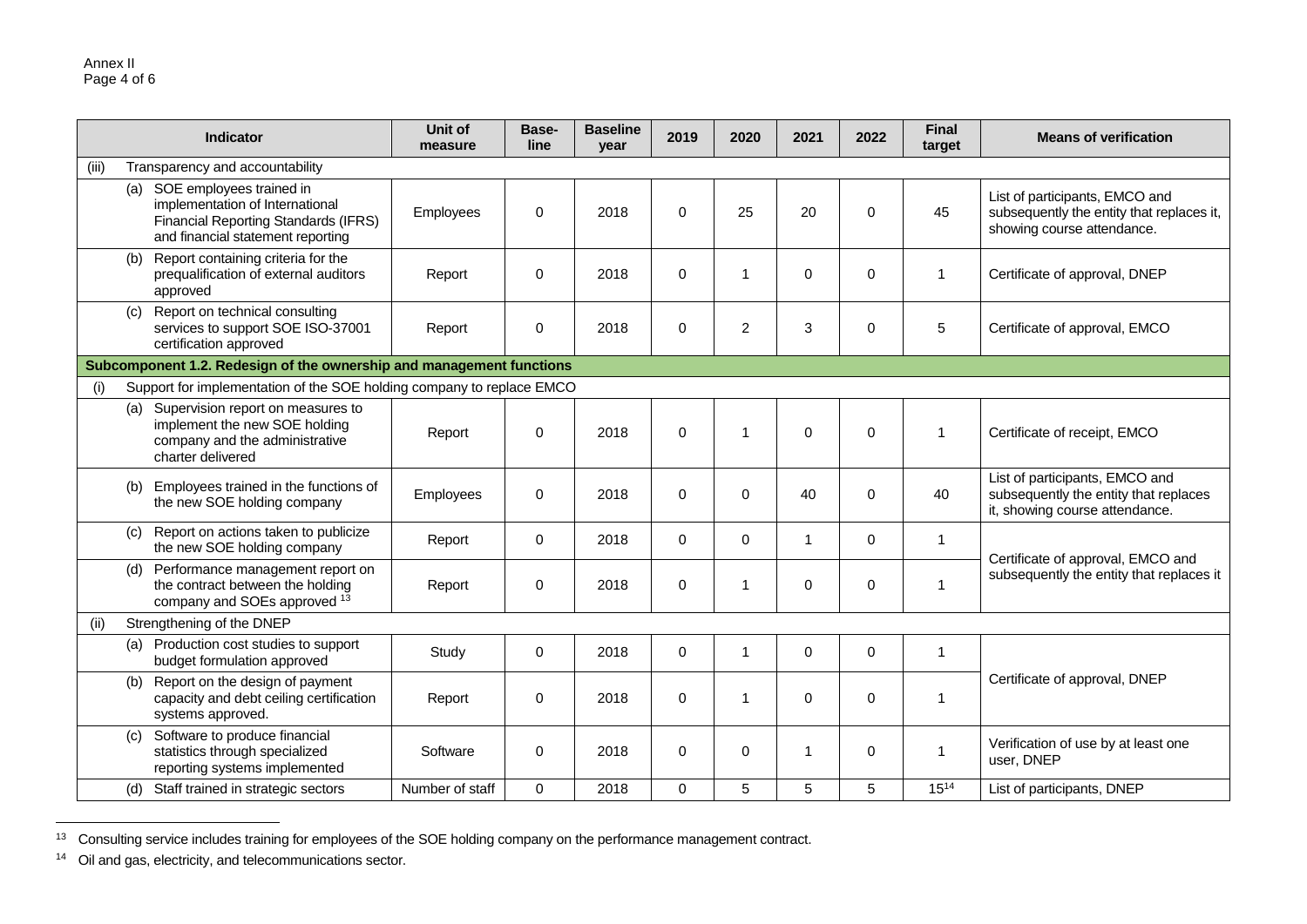|       | <b>Indicator</b>                                                                                                                       | Unit of<br>measure                        | Base-<br>line | <b>Baseline</b><br>year | 2019           | 2020           | 2021           | 2022        | <b>Final</b><br>target | <b>Means of verification</b>                                                                                                 |  |
|-------|----------------------------------------------------------------------------------------------------------------------------------------|-------------------------------------------|---------------|-------------------------|----------------|----------------|----------------|-------------|------------------------|------------------------------------------------------------------------------------------------------------------------------|--|
| (iii) | Support for decentralized autonomous governments                                                                                       |                                           |               |                         |                |                |                |             |                        |                                                                                                                              |  |
|       | (a) Number of decentralized autonomous<br>governments that receive technical<br>assistance to adopt the LOEP<br>reforms in their SOEs. | Decentralized<br>autonomous<br>government | $\Omega$      | 2018                    | $\Omega$       | 30             | 60             | 60          | 150                    | Approval of report containing a list of<br>decentralized autonomous<br>governments receiving assistance,<br><b>DNEP</b>      |  |
| (b)   | Report on financial sustainability<br>analysis of SOEs attached to<br>decentralized autonomous<br>governments approved                 | Report                                    | $\Omega$      | 2018                    | $\Omega$       | $\overline{1}$ | $\Omega$       | $\Omega$    | 1                      | Certificate of approval, DNEP.<br>Includes design and implementation                                                         |  |
|       | <b>Component 2: SOE portfolio optimization</b>                                                                                         |                                           |               |                         |                |                |                |             |                        |                                                                                                                              |  |
|       | Subcomponent 2.1. SOE redesign                                                                                                         |                                           |               |                         |                |                |                |             |                        |                                                                                                                              |  |
| (i)   | Support for the Petroamazonas-Petroecuador merger                                                                                      |                                           |               |                         |                |                |                |             |                        |                                                                                                                              |  |
| (a)   | Report on Petroamazonas-<br>Petroecuador merger strategy<br>approved                                                                   | Report                                    | 0             | 2018                    | $\overline{1}$ | $\mathbf{0}$   | $\Omega$       | $\mathbf 0$ | 1                      | Certificate of approval, MERNNR                                                                                              |  |
| (b)   | Reports in support of the<br>Petroamazonas-Petroecuador<br>merger approved                                                             | Reports                                   | $\Omega$      | 2018                    | $\Omega$       | 3              | 0              | $\Omega$    | 3 <sup>15</sup>        | Certificate of approval, MERNNR<br>The reports are associated with<br>milestones. See the monitoring and<br>evaluation plan. |  |
| (c)   | Report on technical issues in the<br>value chain (oil exploration and<br>production) approved, to enhance<br>efficiency in the merger  | Report                                    | $\Omega$      | 2018                    | $\Omega$       | $\mathbf{0}$   | $\overline{1}$ | $\Omega$    | 1                      | Certificate of approval, MERNNR                                                                                              |  |
| (d)   | Management software implemented                                                                                                        | Software                                  | $\mathbf 0$   | 2018                    | $\Omega$       | $\Omega$       | $\mathbf{1}$   | $\mathbf 0$ | 1                      | Verification of use by at least one<br>user, MERNNR                                                                          |  |
| (e)   | Legal report on the merger approved                                                                                                    | Report                                    | $\Omega$      | 2018                    | $\Omega$       | $\mathbf{0}$   | 1              | $\Omega$    | 1                      | Certificate of approval, MERNNR                                                                                              |  |
| (ii)  | Optimization of CELEC and CNEL operations                                                                                              |                                           |               |                         |                |                |                |             |                        |                                                                                                                              |  |
| (a)   | Report on the optimization of CELEC<br>and CNEL operations                                                                             | Report                                    | $\mathbf 0$   | 2018                    | $\mathbf 0$    | $\mathbf 0$    | -1             | 0           | -1                     | Certificate of approval, MERNNR                                                                                              |  |
| (iii) | Appraisal of TAME assets                                                                                                               |                                           |               |                         |                |                |                |             |                        |                                                                                                                              |  |
| (a)   | TAME appraisal report approved                                                                                                         | Report                                    | $\Omega$      | 2018                    | $\Omega$       | $\mathbf 1$    | $\Omega$       | $\Omega$    | 1                      | Certificate of approval, MTOP                                                                                                |  |
| (b)   | Financial statements observing IFRS<br>2017-2018 approved                                                                              | Financial<br>statements                   | 0             | 2018                    | $\mathbf 1$    | $\overline{1}$ | $\mathbf 0$    | $\mathbf 0$ | $\overline{2}$         | Certificate of approval, TAME. 2017<br>and 2018 financial statements<br>observing IFRS                                       |  |

<sup>&</sup>lt;sup>15</sup> According to the preliminary document, the merger is implemented in three phases.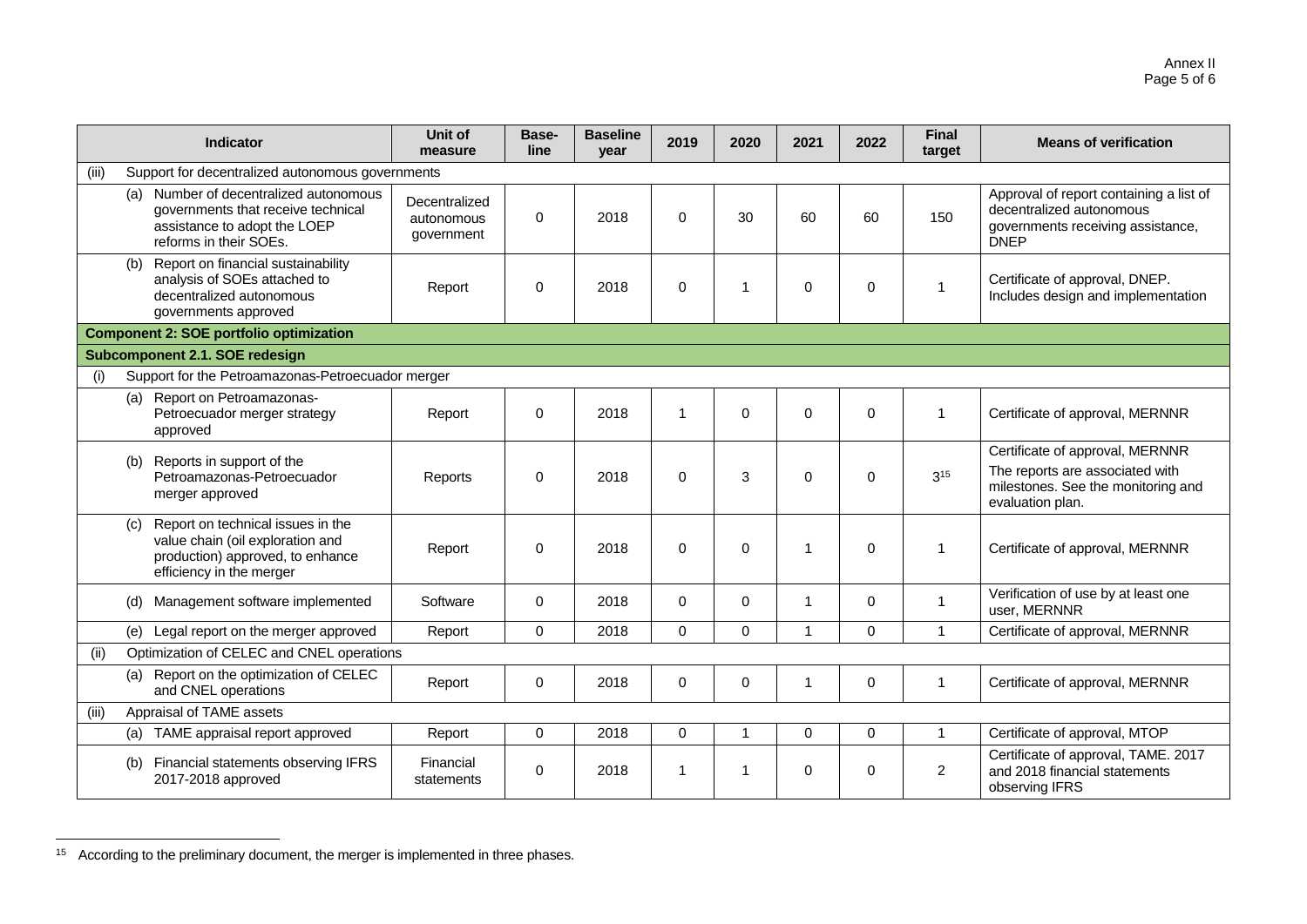#### Annex II Page 6 of 6

| <b>Indicator</b> |                                                                                                                                                                       | Unit of<br>measure | Base-<br>line | <b>Baseline</b><br>year | 2019 | 2020  | 2021 | 2022 | <b>Final</b><br>target | <b>Means of verification</b>                                                                                 |
|------------------|-----------------------------------------------------------------------------------------------------------------------------------------------------------------------|--------------------|---------------|-------------------------|------|-------|------|------|------------------------|--------------------------------------------------------------------------------------------------------------|
|                  | Subcomponent 2.2. Improved management and optimization of human talent                                                                                                |                    |               |                         |      |       |      |      |                        |                                                                                                              |
| (i)              | Petroamazonas, Petroecuador, CNEL,<br>CELEC, TAME, and EMCO staff who<br>benefit from severances.                                                                     | Number of staff    |               | 2018                    |      | 3.350 |      |      | 3,350                  | Audit reports, DNEP.<br>MERNNR, MTOP, and EMCO will<br>complement the verification of<br>severance payments. |
| (ii)             | Annual reports produced on the (public<br>and internal) communication strategy to<br>facilitate understanding of the reform's<br>objectives and benefits to citizens. | Report             |               | 2018                    |      |       |      |      |                        | Certificate of approval, DNEP                                                                                |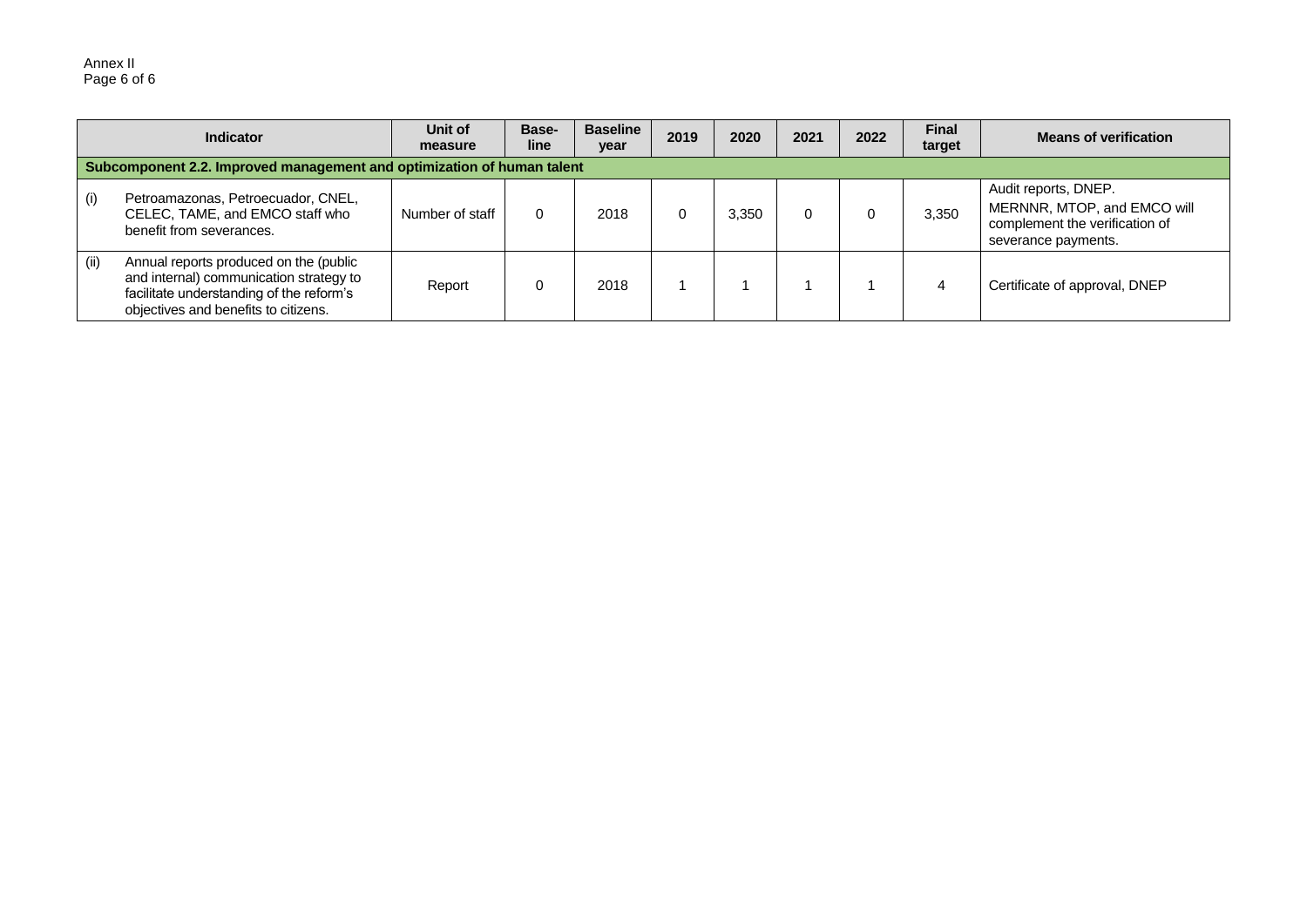#### **FIDUCIARY AGREEMENTS AND REQUIREMENTS**

| Country                       | Ecuador                                                                                                                                                                                                                                                                                                                                                                               |  |  |  |  |  |
|-------------------------------|---------------------------------------------------------------------------------------------------------------------------------------------------------------------------------------------------------------------------------------------------------------------------------------------------------------------------------------------------------------------------------------|--|--|--|--|--|
| <b>Project number:</b>        | EC-L1251                                                                                                                                                                                                                                                                                                                                                                              |  |  |  |  |  |
| Name:                         | Program to Support State-owned Enterprise Reform                                                                                                                                                                                                                                                                                                                                      |  |  |  |  |  |
| <b>Executing agency:</b>      | Ministry of Economy and Finance (MEF)                                                                                                                                                                                                                                                                                                                                                 |  |  |  |  |  |
| <b>Subexecuting agencies:</b> | State-owned Enterprise Holding Company (EMCO) (or the<br>entity that replaces it), Ministry of Energy and Nonrenewable<br>Natural Resources (MERNNR), Ministry of Transportation and<br>Public Works (MTOP), Petroecuador, Petroamazonas,<br>Corporación Eléctrica del Ecuador (CELEC), Corporación<br>Nacional de Electricidad (CNEL), and the Ecuadorian National<br>Airline (TAME) |  |  |  |  |  |
| <b>Prepared by:</b>           | Carolina Escudero and Juan Carlos Dugand (FMP/CEC)                                                                                                                                                                                                                                                                                                                                    |  |  |  |  |  |

### **I. SUMMARY**

 $1.1$ The fiduciary agreements for the program's procurement and financial management take account of the following: (i) the country's fiduciary context; (ii) the fiduciary risk assessment; (iii) activities to supervise execution of the loans for which the MEF is responsible; (iv) assessment of the MEF's institutional capacity; and (v) inputs from meetings held with teams and entities involved in project execution.

# **II. THE COUNTRY'S FIDUCIARY CONTEXT**

- $2.1$ **Country procurement system.** Based on document GN-2680-2, which was approved by the Bank's Board of Executive Directors on 13 May 2014, the MEF signed the "Initial Agreement for use of the SNCP of Ecuador in IDB-financed projects" with the National Public Procurement Service of Ecuador (SERCOP) and the Bank. Paragraph 3.2 of the Initial Agreement envisages the National Public Procurement System (SNCP) being applied in seven projects, before being gradually expanded. The Initial Agreement was concluded on 31 December 2018; an evaluation of its functioning is currently under way, and a new agreement on the use of SNCP will subsequently be prepared and signed.
- $2.2<sub>2</sub>$ **Financial management system.** Central government entities use the online financial management system (e-SIGEF), which integrates budget, accounting, and cash management processes. Government entities are subject to control and oversight by the Office of the Comptroller General (CGE). In general, Ecuador's country financial management systems have an adequate level of development, although they need to be supplemented to execute Bank-financed projects, in terms of financial reporting with nonaccounting records and external audits by firms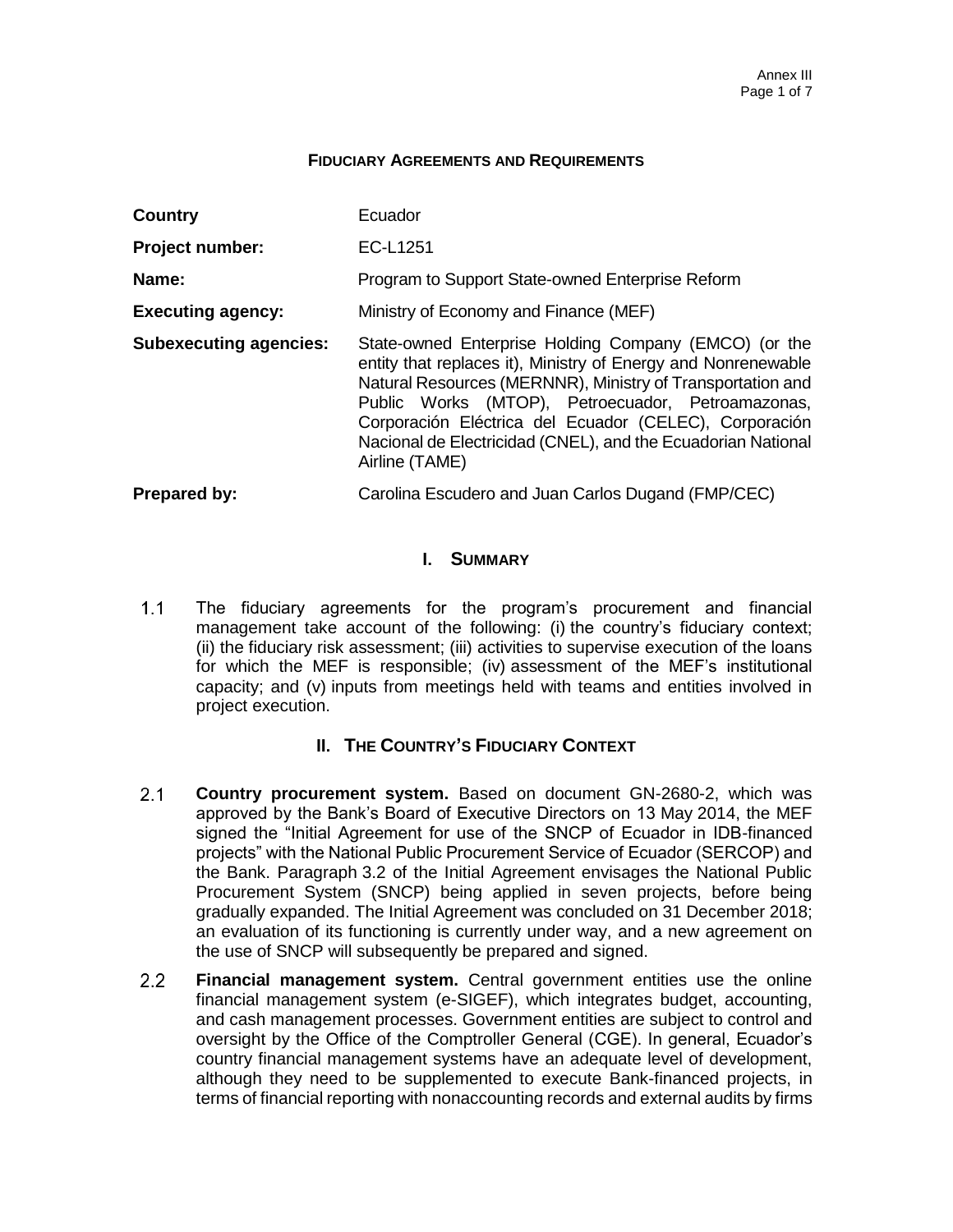acceptable to the Bank. The government plans to replace e-SIGEF with a new system in 2020.

# **III. THE EXECUTING AGENCY'S FIDUCIARY CONTEXT**

- 3.1 The program's executing agency is the MEF, acting through the National State-owned Enterprise Directorate (DNEP); and the subexecuting agencies will be the ministries to which the beneficiary State-owned enterprises (SOEs) are attached, and the SOEs themselves in relation to severance payments. The MEF has previously served as the executing agency of Bank-financed programs that have similar arrangements in which several State entities participate; and its role of coordination, centralization, and support to the subexecuting agencies is fundamental for maintaining the program's integrity. The ministry has recently executed loans 3073/OC-EC, 3726/OC-EC, 4614/OC-EC, 4670/OC-EC, and 4364/OC-EC.
- 3.2 The MEF's DNEP will need to hire staff with experience in programs funded by multilateral agencies, for the issues of procurement, financial management, planning, and monitoring to support the work of the MEF as executing agency, and the work of the subexecuting agencies.
- 3.3 The ministries will make the contracts and payments needed to undertake the activities envisaged for each of their SOEs, except for staff severance payments, which will be paid for directly by the SOEs themselves, using funds previously assigned by the MEF.
- 3.4 For procurement and record-keeping, the MEF and the subexecuting agencies use the country systems hosted on the SERCOP portal. For financial management, the MEF and the ministries use the national e-SIGEF system, while the SOEs use their own systems. Both the MEF and the subexecuting agencies have internal control units and are subject to external control by the CGE.

# **IV. FIDUCIARY RISK EVALUATION AND MITIGATION ACTIONS**

 $4.1$ The following medium-high fiduciary risks were identified: (i) delays in program implementation due to insufficient technical staff at the executing agencies, owing to high turnover rates, compounded by a lack of staff with experience in implementing programs with multilateral agencies. As a mitigation measure, the MEF team needs to be reinforced with the following, at least: a program coordinator, a financial specialist, a procurement specialist, and a planning and monitoring specialist, to serve from the start of execution through to loan closure; and (ii) difficulties in monitoring the funds disbursed to the different executing units and delays in program implementation owing to participation by multiple entities, some of which are outside the central government domain. As a mitigation measure, the execution mechanism calls for the MEF to coordinate and centralize all information; contracting and payments pertaining to activities that benefit the SOEs to be handled by the line ministries, which are part of central government; and SOE staff severance payments to be made through reimbursements rather than advances of funds.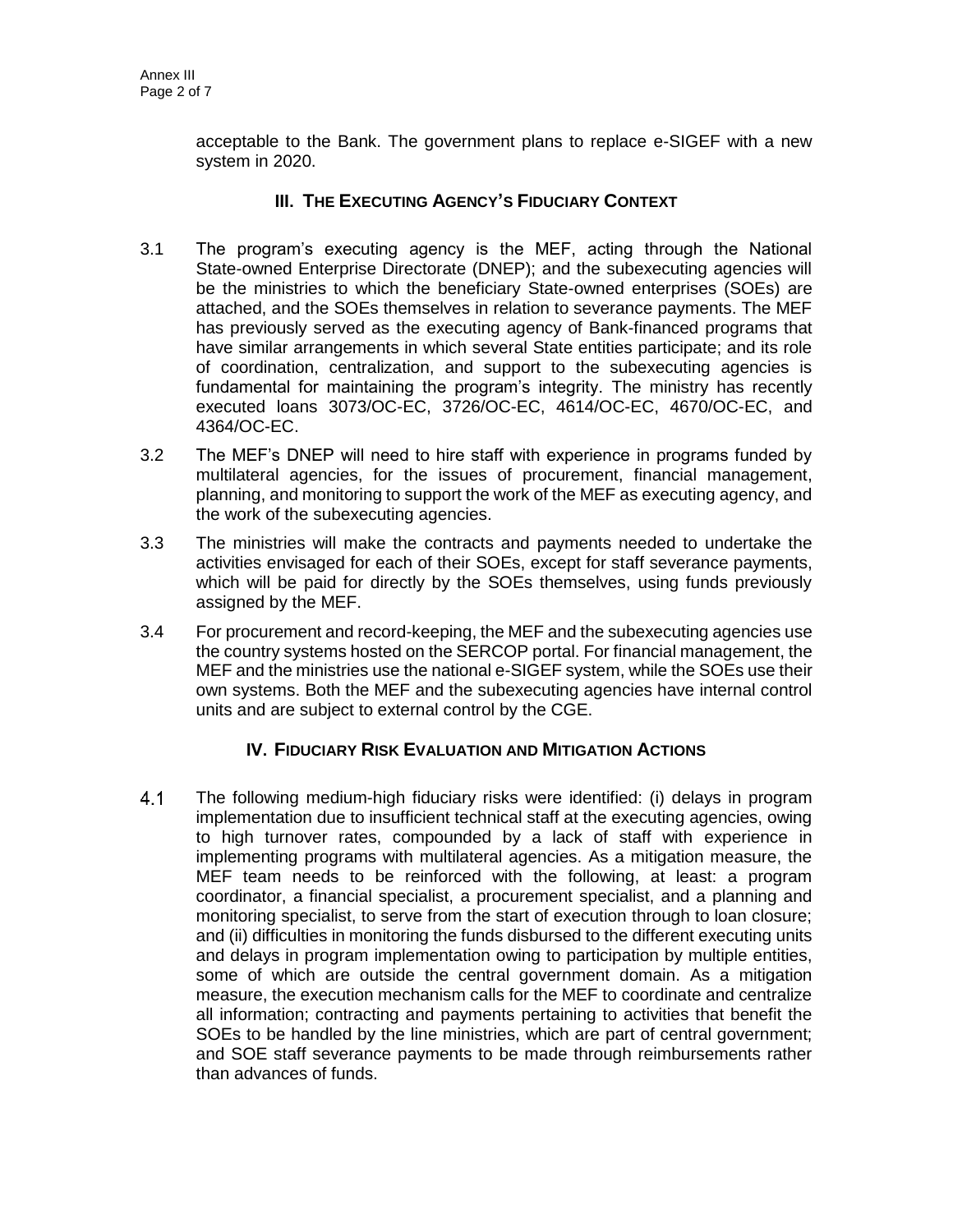# **V. AGREEMENTS AND REQUIREMENTS FOR PROCUREMENT EXECUTION**

- $5.1$ **Procurement execution.** The MEF will update the procurement plan annually at least, through the Procurement Plans Management System (SEPA). The program's main procurements are listed in Table 2.
- $5.2$ **Procurement of works, goods, and nonconsulting services:** These processes will use the Bank's standard bidding documents, applying any of the methods described in the respective policies (version GN-2349-9 or later).<sup>1</sup> Table 1 displays the procurement thresholds.
- $5.3$ **Selection and contracting of consultants (firms):** These processes will use the Bank's standard request for proposals, applying any of the methods described in the respective policies (version GN-2350-9 or later).<sup>2</sup> Table 1 indicates the threshold above which shortlists must include international consultants.<sup>3</sup>
- $5.4$ **Selection of individual consultants:** These processes will abide by Section V of the policies for contracting consultants.
- $5.5$ **Use of the country procurement system:** The SNCP will be implemented pursuant to the New Agreement on Use of the SNCP mentioned in paragraph 2.1.
- 5.6 **Advance procurement and retroactive financing**: The Bank may provide retroactive financing, as a charge against the loan proceeds, of up to US\$15 million (20% of the loan amount) for eligible expenditures incurred by the borrower prior to the loan approval date, in order to engage the consulting services needed to prepare conceptual designs, to establish the execution units, and to cover priority layoffs that are already under way and that being financed with government funds, provided that all such expenditures have met requirements substantially similar to those specified in the loan contract. Expenditures must have been incurred on or after the project profile approval date of 15 February 2019, but under no circumstances may they have been incurred more than 18 months prior to the loan approval date.
- $5.7$ **National preference**: In contracts subject to international competitive bidding (ICB), bids to supply goods originating in the borrower's country will benefit from a 15% price preference.<sup>4</sup>

|                 | <b>Works</b>                                    |                 |               | <b>Goods</b>                    | <b>Consulting</b> |                                                                   |                               |
|-----------------|-------------------------------------------------|-----------------|---------------|---------------------------------|-------------------|-------------------------------------------------------------------|-------------------------------|
| <b>ICB</b>      | <b>National</b><br>competitive<br>bidding (NCB) | <b>Shopping</b> | <b>ICB</b>    | <b>NCB</b>                      | <b>Shopping</b>   | <b>International</b><br>advertising for<br>consulting<br>services | 100%<br>national<br>shortlist |
| > US\$3 million | < US\$3 million<br>> US\$250,000                | $<$ US\$250,000 | > US\$250,000 | $<$ US\$250,000<br>> US\$50,000 | $<$ US\$50,000    | > US\$200,000                                                     | $<$ US\$200,000               |

#### **Table 1. Table of thresholds**

Under the Bank's procurement policies (documen[t GN-2349-9\)](http://idbdocs.iadb.org/wsdocs/getDocument.aspx?DOCNUM=774396), nonconsulting services are treated as goods.

<sup>&</sup>lt;sup>2</sup> Pursuant to the Bank's policies on contracting consultants (document [GN-2350-9\)](http://idbdocs.iadb.org/wsdocs/getDocument.aspx?DOCNUM=774396).

<sup>3</sup> In contracts for less than US\$200,000, the shortlist may consist exclusively of national consulting firms.

<sup>&</sup>lt;sup>4</sup> Pursuant to Appendix II of the Bank's procurement policies (document [GN-2349-9\)](http://idbdocs.iadb.org/wsdocs/getDocument.aspx?DOCNUM=774396) and the loan contract.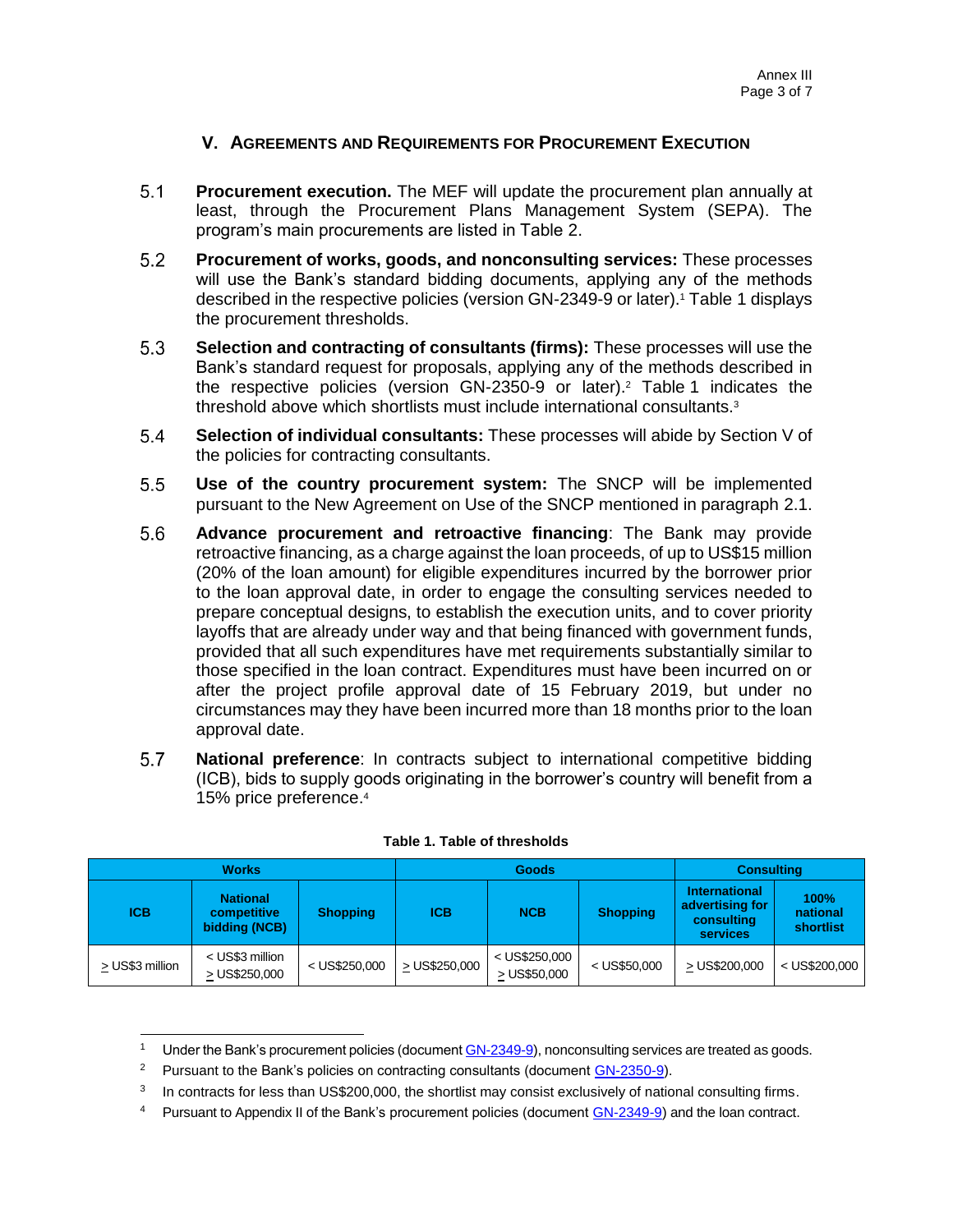#### **Table 2. Main procurement items**

| <b>Procurement item</b>                                                                                                                                                                                                                                                                                                                                        | <b>Selection</b><br>method                                        | <b>Estimated</b><br>date of<br>invitation | <b>Estimated</b><br>amount<br>(US\$000) |
|----------------------------------------------------------------------------------------------------------------------------------------------------------------------------------------------------------------------------------------------------------------------------------------------------------------------------------------------------------------|-------------------------------------------------------------------|-------------------------------------------|-----------------------------------------|
| Consulting services (firms)                                                                                                                                                                                                                                                                                                                                    |                                                                   |                                           |                                         |
| Specialized consulting service to design the Petroamazonas-<br>Petroecuador merger strategy, including definition of corporate<br>governance and tax regime.                                                                                                                                                                                                   |                                                                   | Q4-2019                                   | 10,000                                  |
| Specialized consulting service to implement the Petroamazonas-<br>Petroecuador merger strategy, including definition of corporate<br>governance and tax regime.                                                                                                                                                                                                |                                                                   | Q4-2019                                   | 8,000                                   |
| Specialized consulting service to optimize CELEC and CNEL operations,<br>including: (a) an institutional diagnostic assessment of both entities and a<br>coordinated proposal for management of the electric power sector;<br>(b) implementation of the LOEP reforms; (c) production cost studies,<br>including estimation of asset value and operating costs. | Quality- and                                                      | Q4-2019                                   | 3,000                                   |
| Specialized consulting service for institutional design of the SOE tax<br>collection function of the Internal Revenue Service (SRI), including<br>training on this for SRI civil servants.                                                                                                                                                                     | cost-based<br>selection<br>(QCBS)                                 | Q2-2020                                   | 488                                     |
| Five specialized consulting service contracts to support the<br>implementation of anticorruption measures (obtaining ISO-37001 SOE<br>certification) for PAM, PEC, CELEC, CNEL, CNT, and FLOPEC.                                                                                                                                                               |                                                                   | Q4-2020                                   | 1,150                                   |
| Specialized consulting service to design the corporate governance<br>strategy and tax regime of TAME (asset valuation).                                                                                                                                                                                                                                        |                                                                   | Q4-2019                                   | 500                                     |
| Specialized consulting service to optimize CNT operations.                                                                                                                                                                                                                                                                                                     |                                                                   | Q4-2020                                   | 500                                     |
| Specialized consulting service to implement the public and internal<br>communication strategy to facilitate understanding of the reform's<br>objectives and the strategies designed to benefit citizens, including public<br>awareness-raising events.                                                                                                         |                                                                   | Q4-2019                                   | 555                                     |
| Goods and nonconsulting services                                                                                                                                                                                                                                                                                                                               |                                                                   |                                           |                                         |
| 10 contracts for activities of awareness raising, dissemination, and<br>training on the new regulations, standards, and implementation.                                                                                                                                                                                                                        | NCB/Shopping                                                      | From<br>Q3/2020                           | 708                                     |
| Individual consulting services                                                                                                                                                                                                                                                                                                                                 |                                                                   |                                           |                                         |
| 5 professionals to serve as operational coordinator, financial specialist,<br>procurement specialist, planning and monitoring specialist, and execution<br>support during the four years of program execution.                                                                                                                                                 |                                                                   | Q4-2019                                   | 855                                     |
| 4 professionals to provide sector-specific technical consulting during the<br>four years of program execution: 1 legal specialist, 1 oil and gas<br>specialist, 1 energy specialist, and 1 telecommunications specialist.                                                                                                                                      | National<br>individual<br>consultant                              | Q4-2019                                   | 591                                     |
| 2 specialists to provide specialized consulting services to support<br>implementation of the LOEP reforms, including the definition of systems<br>for the selection of directors, per-diem policies, and instruments for<br>measuring the SOE's performance.                                                                                                   | selection based<br>on qualifications<br>(NICQ) /<br>International | Q3-2020                                   | 396                                     |
| 2 specialists to provide specialized consulting services to monitor<br>implementation of the design of the new SOE holding entity that will<br>replace EMCO, including preparation of the respective administrative<br>charter.                                                                                                                                | individual<br>consultant<br>selection based<br>on qualifications  | Q4-2019                                   | 208                                     |
| 2 specialists to provide specialized consulting services to develop<br>management tools (production cost studies) to assist budget formulation.                                                                                                                                                                                                                | (ICQ)                                                             | Q2-2020                                   | 218                                     |
| 4 specialists to provide specialized consulting services to support the<br>process of implementing the new SOE management model.                                                                                                                                                                                                                               |                                                                   | Q4-2020                                   | 306                                     |

The itemized procurement plan can be accessed here.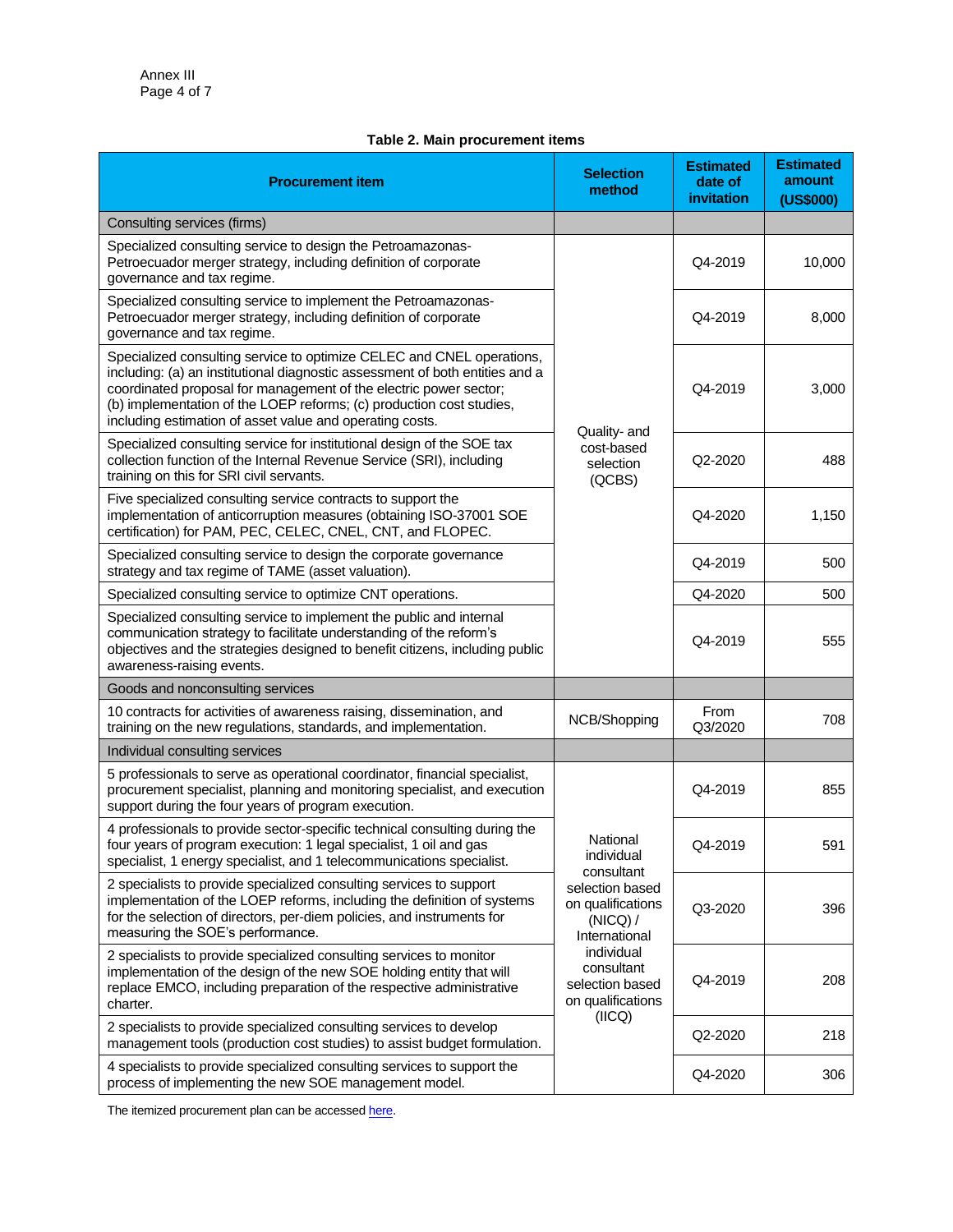5.8 **Procurement supervision.** The procurement plan will indicate the supervision method to be used by the Bank. Ex post reviews will be conducted annually as indicated in Appendix 1 of the policies, and will include physical inspections where the Bank sees fit.

| <b>Works</b><br><b>Goods</b> |                 | <b>Consulting services</b> | <b>Individual</b><br>consultants |  |
|------------------------------|-----------------|----------------------------|----------------------------------|--|
| < US\$3 million              | $<$ US\$250,000 | $<$ US\$200,000            | $<$ US\$50,000                   |  |

#### **Table 3. Ex post review thresholds**

Note: Amounts set on the basis of the executing agency's fiduciary capacity for execution, which can be adjusted in the event of variations.

5.9 **Records and files**. The executing agency will keep all files in a complete and orderly manner, organized chronologically, independently, and by process and financing source.

### **VI. FINANCIAL MANAGEMENT AGREEMENTS AND REQUIREMENTS**

- $6.1$ **Programming and budget.** The Basic Code of Planning and Public Finance (COPYFP) specifies the rules governing budget programming, formulation, approval, execution, control, evaluation, and liquidation. These rules are applied to the implementation of programs financed by the Bank in Ecuador. Both e-SIGEF and the new system to be developed by the government instrumentalize and standardize application of these norms throughout national public administration. The MEF will take steps to incorporate and/or update the investment program as necessary, with a view to securing the respective budgetary appropriations.
- $6.2$ In the case of the severance packages that will be processed, the SOEs' budgets must include the income and payments to be made, with authorization from their boards of directors.
- $6.3$ **Accounting and information systems.** Project accounts will be kept in e-SIGEF, or the system that replaces it; and all program commitments and payments will be recorded there. Nonaccounting records, including the payments made by the SOEs themselves, will be needed to generate the program's financial reports.
- $6.4$ **Disbursements and cash flow.** Since 2008, the Government of Ecuador has used the National Treasury Single Account (TSA) mechanism, which unifies cash management for all central government entities. The SOEs are not included in this account.
- $6.5$ The implementation of this mechanism did not eliminate the system of special accounts, or special-purpose accounts, which the Central Bank of Ecuador (BCE) uses to receive multilateral loan financing. The program will maintain an exclusive account with the BCE, into which the loan funds will be disbursed.
- $6.6$ With the exception of severance payments, all program payments will be executed through e-SIGEF, or the new system that replaces it, through a TSA debit.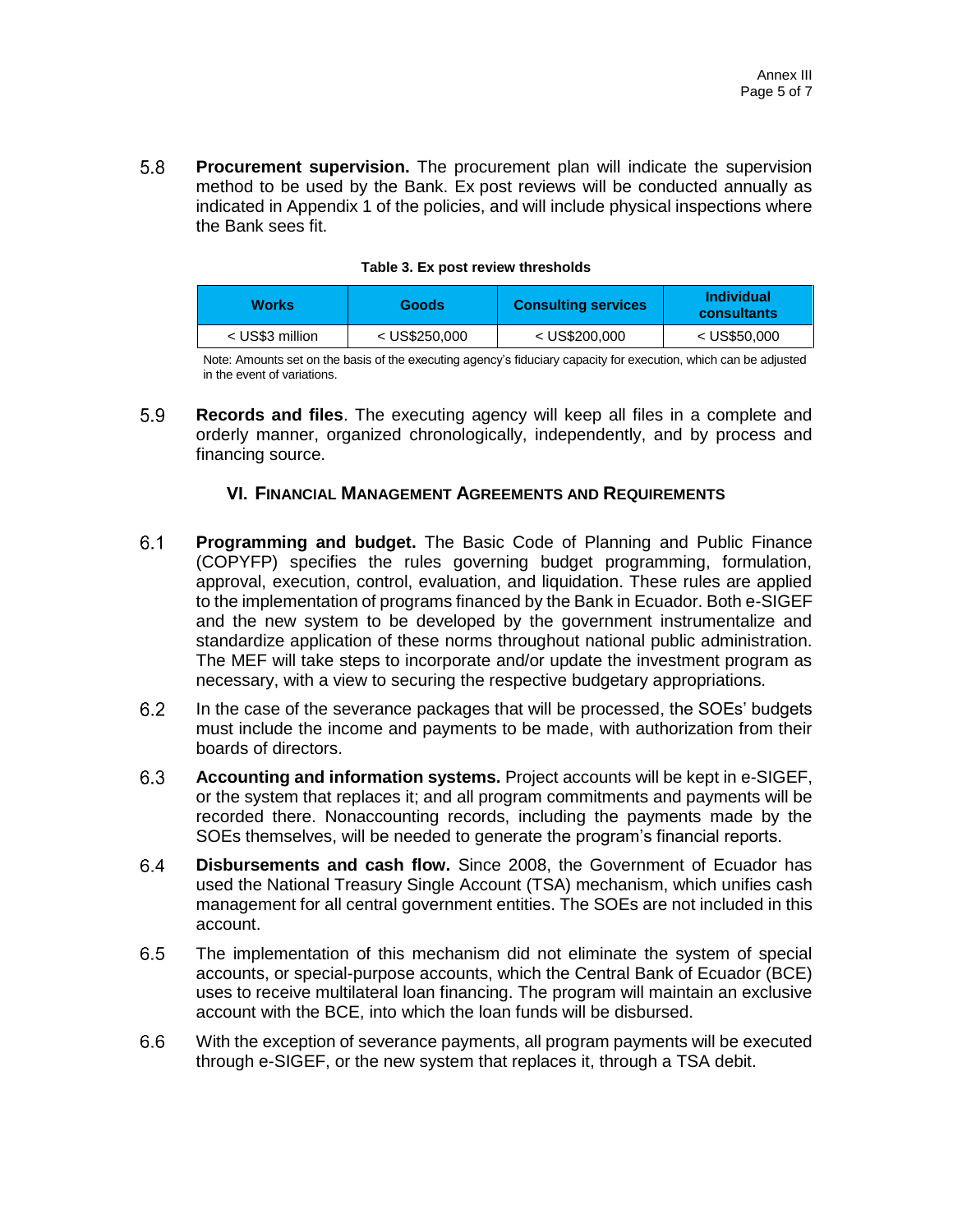- 6.7 Severance payments will be made by the SOEs themselves using funds previously allocated by the MEF. Subsidiary agreements signed between the MEF and the SOEs will specify the conditions for fund transfer, payment, and reimbursement.
- $6.8$ The Bank will make loan disbursements in the form of advances of funds, to meet the project's real liquidity needs according to the financial plan, except for disbursements in respect of staff severance payments. The Bank may also make direct payments to suppliers or reimburse other expenses at the borrower's request.
- $6.9$ For severance-related disbursements, the Bank will reimburse the payments made, subject to verification by an independent auditing firm, compliance with the legal requirements, and fulfillment of the criteria established in the Program Operating Regulations.
- $6.10$ The MEF will manage program disbursements.
- $6.11$ Supporting documentation for payments will be reviewed by the Bank and/or the external auditors ex post, after the funds have been disbursed.
- $6.12$ **Internal control and internal audit.** The Constitution of the Republic of Ecuador puts the CGE in charge of the public sector oversight system. As part of this sector, the executing agency has its own internal audit area that reports directly to the CGE.
- **External control and reports.** Although the CGE has the authority to audit public  $6.13$ sector entities, projects are not necessarily included in the annual audit plan. This project will be audited by an external firm of independent auditors acceptable to the Bank, pursuant to OP-273-6. The firm will be contracted by the MEF under previously agreed-upon terms of reference, and it will be financed out of program funds. During program execution, audited financial reports will be submitted annually, within 120 days following each financial year-end, or, in the case of the final audit, no later than 120 days after the date of the final disbursement.
- $6.14$ As noted in paragraph 6.9, the external audit firm will also verify that the requirements for paying severances have been fulfilled in respect of claims for reimbursement of expenses incurred. The Bank may also request additional unaudited financial reports or project-related reports as it sees fit.
- $6.15$ Although there is no national policy on the public disclosure of audit reports, the Bank's current access to information and disclosure policy requires audited project reports to be published on its website.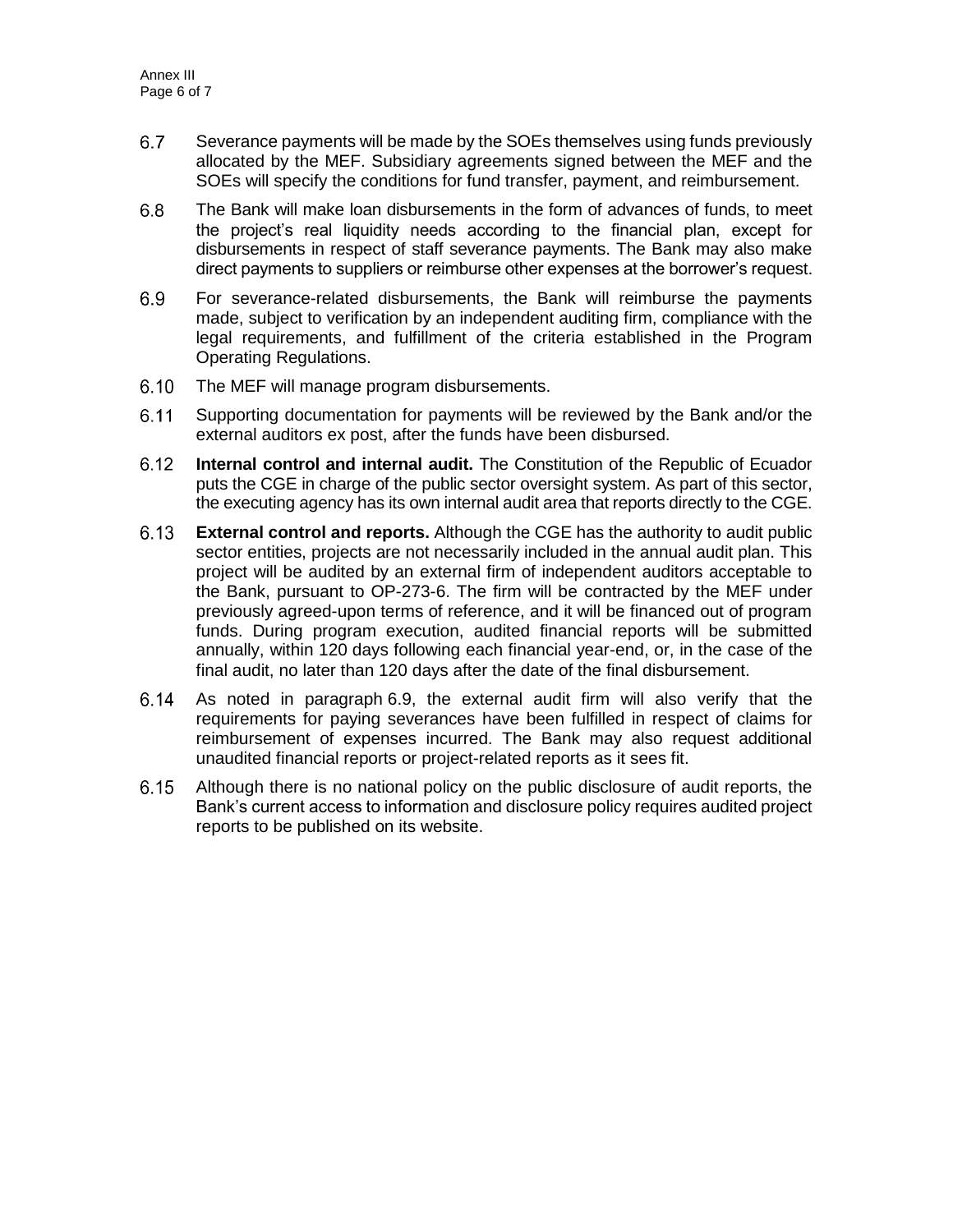|                    | <b>Supervision plan</b>                                          |                                                                                                                                      |                                                                    |                                   |  |  |  |  |  |
|--------------------|------------------------------------------------------------------|--------------------------------------------------------------------------------------------------------------------------------------|--------------------------------------------------------------------|-----------------------------------|--|--|--|--|--|
| <b>Supervision</b> |                                                                  |                                                                                                                                      | <b>Party responsible</b>                                           |                                   |  |  |  |  |  |
| activity           | <b>Nature and scope</b>                                          | <b>Frequency</b>                                                                                                                     | <b>Bank</b>                                                        | <b>Third party</b>                |  |  |  |  |  |
|                    | Review of progress report                                        | Semiannual                                                                                                                           |                                                                    |                                   |  |  |  |  |  |
| <b>Operational</b> | Portfolio review                                                 | As agreed with the<br><b>MEF</b>                                                                                                     | Project team                                                       | MEF                               |  |  |  |  |  |
|                    | Review of cash flow<br>programming and<br>disbursement execution | At the Bank's request,<br>with each application<br>for advance of funds,<br>in portfolio reviews, or<br>during supervision<br>visits | Project team                                                       | <b>MEF</b>                        |  |  |  |  |  |
| <b>Financial</b>   | Supervision visits                                               | Annual                                                                                                                               | <b>Financial Specialist</b>                                        |                                   |  |  |  |  |  |
|                    | Review of audited and<br>unaudited financial reports             | Annual                                                                                                                               | Project Team<br>Leader and<br>financial specialist                 |                                   |  |  |  |  |  |
|                    | Review of disbursement<br>requests                               | Periodic                                                                                                                             | Project Team<br>Leader and<br>financial specialist                 | MEF/<br>auditors                  |  |  |  |  |  |
|                    | Ex post review of<br>procurement processes                       | According to<br>supervision plan                                                                                                     | Project Team<br>Leader and<br>procurement<br>specialist            | MEF/sub-<br>executing<br>agencies |  |  |  |  |  |
| <b>Procurement</b> | Ex ante review of<br>procurement processes                       | According to the<br><b>Procurement Plan</b>                                                                                          | <b>Project Team</b><br>Leader /AO and<br>procurement<br>specialist | MEF/sub-<br>executing<br>agencies |  |  |  |  |  |
|                    | Procurement plan update                                          | Annual                                                                                                                               | <b>Project Team</b><br>Leader and<br>procurement<br>specialist     | <b>MEF</b>                        |  |  |  |  |  |
|                    | Fulfillment of conditions<br>precedent                           | Once only                                                                                                                            | Project team                                                       |                                   |  |  |  |  |  |
| Compliance         | <b>Budget allocation review</b>                                  | Annual                                                                                                                               |                                                                    |                                   |  |  |  |  |  |
|                    | Submission of audited<br>financial reports                       | Annual                                                                                                                               | Project Team<br>Leader and<br>financial specialist                 | MEF/<br>auditors                  |  |  |  |  |  |

**Execution mechanism**. The program's executing agency is the MEF, acting  $6.16$ through the DNEP. The subexecuting agencies are as follows: (i) EMCO, or the new entity that replaces it; (ii) the MERNNR; (iii) the MTOP; and (iv) Petroecuador, Petroamazonas, CELEC, CNEL, and TAME, for severance payments. See paragraphs 3.1 to 3.10 of the main document and paragraph 3.1 of this one.